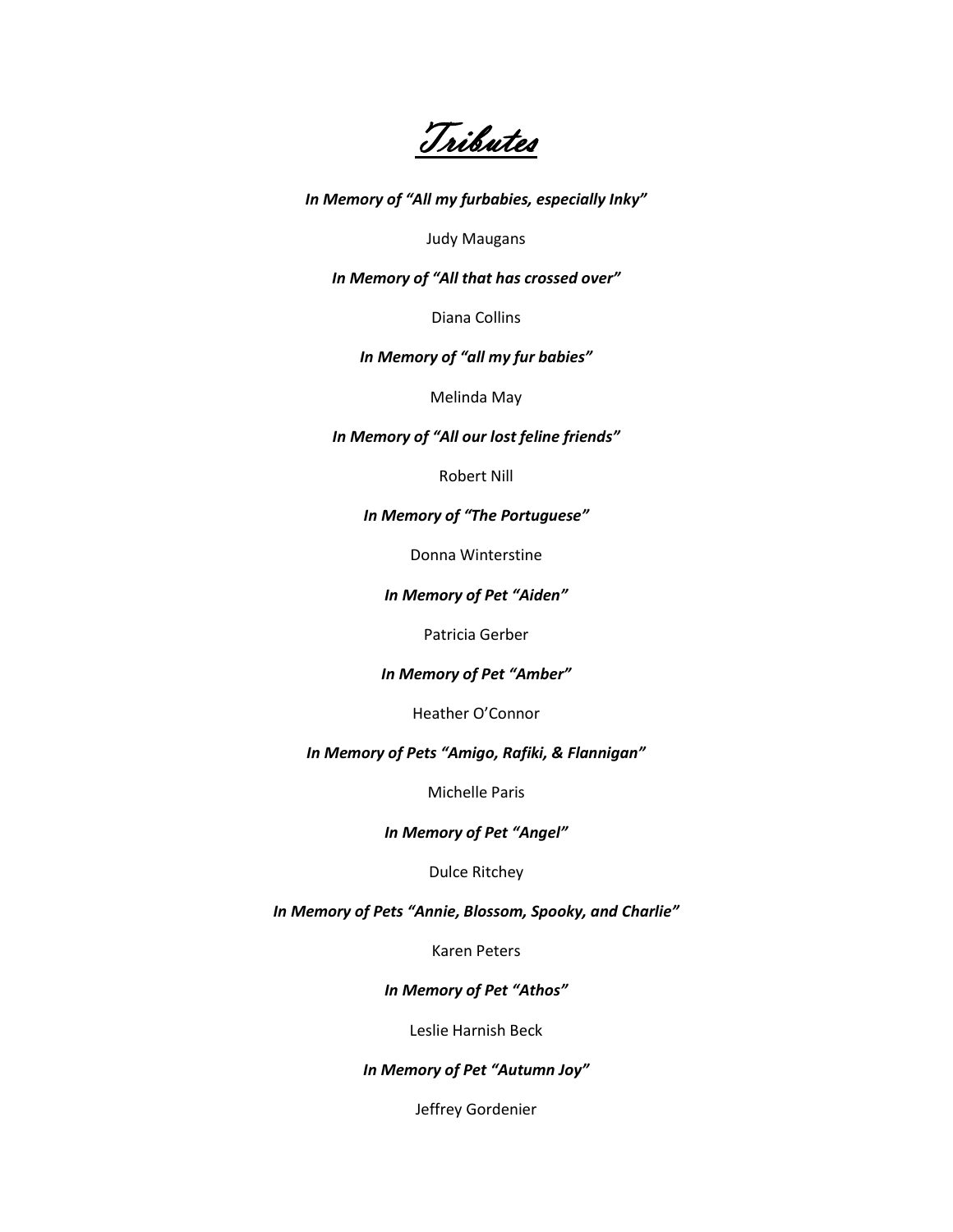*In Memory of Pet "Baby Arthur"*

Janet Parrish

*In Memory of Pet "Baby Ungar-Somers"*

Megan Egan

## *In Memory of Pets "Baby and Buddy"*

Judith Ungar

# *In Memory of Pets "Baby, Boogie, Eli, Bassie and Sashie"*

Diane Riley

#### *In Memory of Pet "Bailey"*

Jennifer Jensen

Mimi Dickinson

## *In Memory of Pets "Bailey I and Bailey II, Inky and all my Beloved Pets"*

Richard Paylor

#### *In Memory of Pet "Barney"*

Don and Georgia Reeser

#### *In Memory of Pet "Beaker"*

Granada Fouke

# *In Memory of Pets "Bella and Bodhi"*

## Jennifer Kennedy

# *In Memory of Pets "Bella, Bear and Kali Mena"*

Dorothy McKinney

# *In Memory of Pet "Bennie"*

Genevieve Nardi

## *In Memory of Pet "Bentley"*

Ken and Sandra Lotz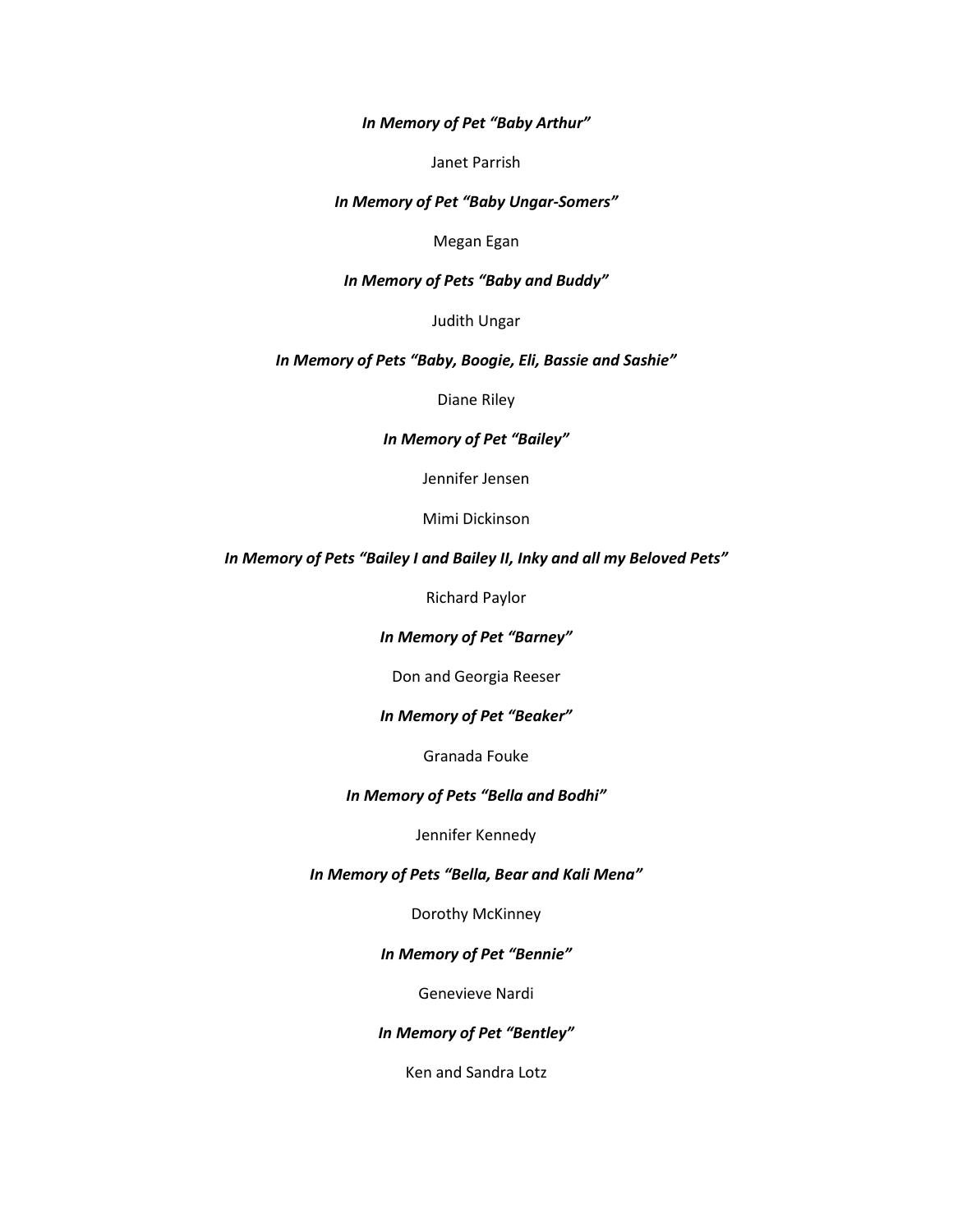## *In Memory of Pet "Bootsy"*

Joyce Lynch

### *In Memory of Pets "Boss, Mouse, Mindy, Mandy, and Lightning"*

Cathi Pyle

## *In Memory of Pet "Brewster"*

Ric McGinley

# *In Memory of Pet "Brown Bear"*

Karen Talamini

## *In Memory of Pets "Brutus, Louie & Daisy (and many more)"*

Paul Withun

# *In Memory of Pet "Buddy"*

Michael Skinner

## *In Memory of Pets "Burnie, Moses, and Bailey"*

Kevin Burkey

# *In Memory of Pets "Buster & Kota"*

Cyndie Fleagle

#### *In Memory of Pet "Calvin Harbaugh"*

Linda Manspeaker

#### *In Memory of Pet "Camden"*

Trey Hullinger

Paula McNeal

Sheldon Myers

## *In Memory of Pet "Cheddar"*

Larry and Cathi DeHaan

*In Memory of Pet "Chloe"*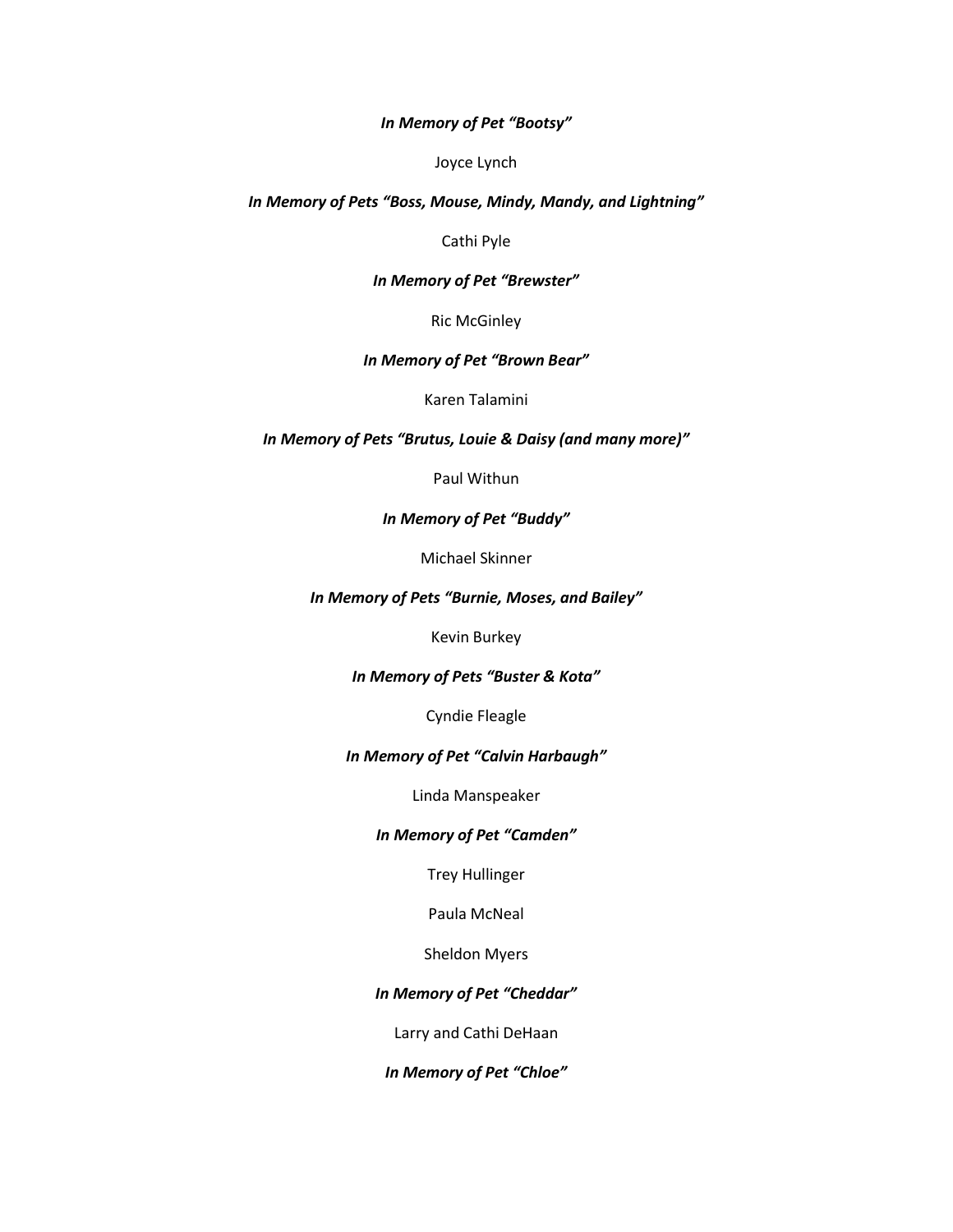Richard and Pam Berry

#### *In Memory of Pet "Chloe"*

Denise Smoot

# *In Memory of Pet "Cinnamon"*

Brandi Churchey

# *In Memory of Pet "Clancy"*

Don and Marlyss Warner

#### *In Memory of Pet "Cogsworth"*

Noel Fridgen

## *In Memory of Pet "Cookie"*

Joseph H. Schmidt

# *In Memory of Pets "Cookie and Oreo"*

Joseph H. Schmidt

# *In Memory of Pet "Cosmo"*

Manda Ashworth

### *In Memory of Pets "Cutie Pie and Max"*

Linda Thackston

# *In Memory of Pets "Dakota and Domino"*

#### Rick Keyes

# *In Memory of Pets "Dempsey, Hobbes and Calvin"*

John Abernathy

# *In Memory of Pet "Diego"*

James Brown

## *In Memory of Pet "Diego"*

Marjorie Wight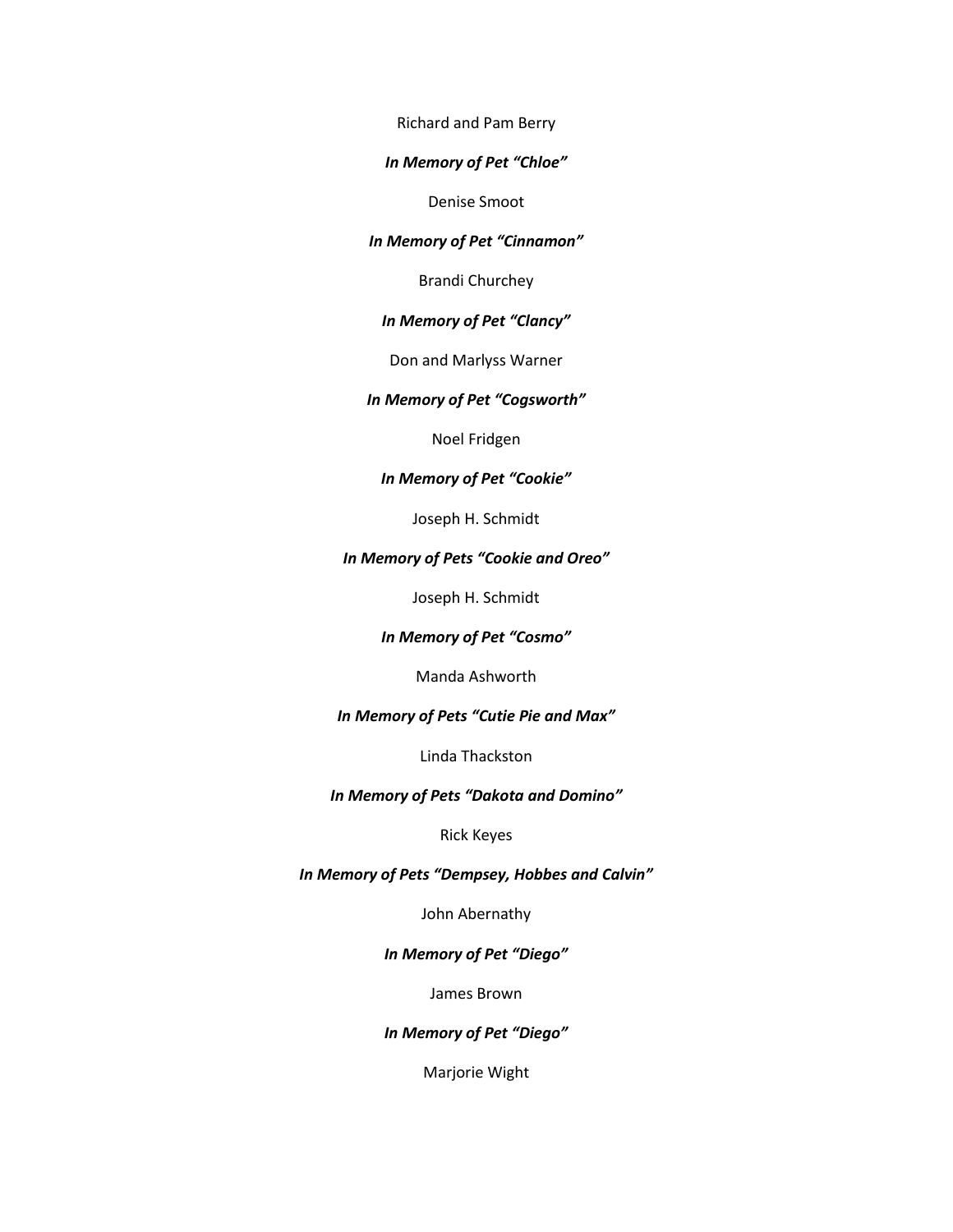*In Memory of Pet "Diesel Boy"*

Jessica Horn

*In Memory of Pet "Dixie"*

Jennifer Wright

*In Memory of Pet "Dixie"*

Nadine Fox

# *In Memory of Pet "Duke"*

Lilly Hope

#### *In Memory of Pet "Duke"*

Lois Harbaugh

#### *In Memory of Pet "Dutch"*

Jackie McDonnell

#### *In Memory of Pet "Ella"*

Patricia Walling

#### *In Memory of Pets "Freckles, Jody, Mack, Rags, Maxie and Brewser"*

Edward and Laura Maloy

## *In Memory of Pet "Gigi"*

Suzanne Brandenburg

#### *In Memory of Pet "Gimpers"*

# Diana Stewart

## *In Memory of Pet "Ginger"*

Christy Moser

## *In Memory of Pet "Ginger"*

Faye Menter

*In Memory of Pets "Ginger, Missy, Nikki, Pup, Stinky, Ito, Little Tony, Zipper, WeeWee, Snaps, Phoebe, and FatFat"*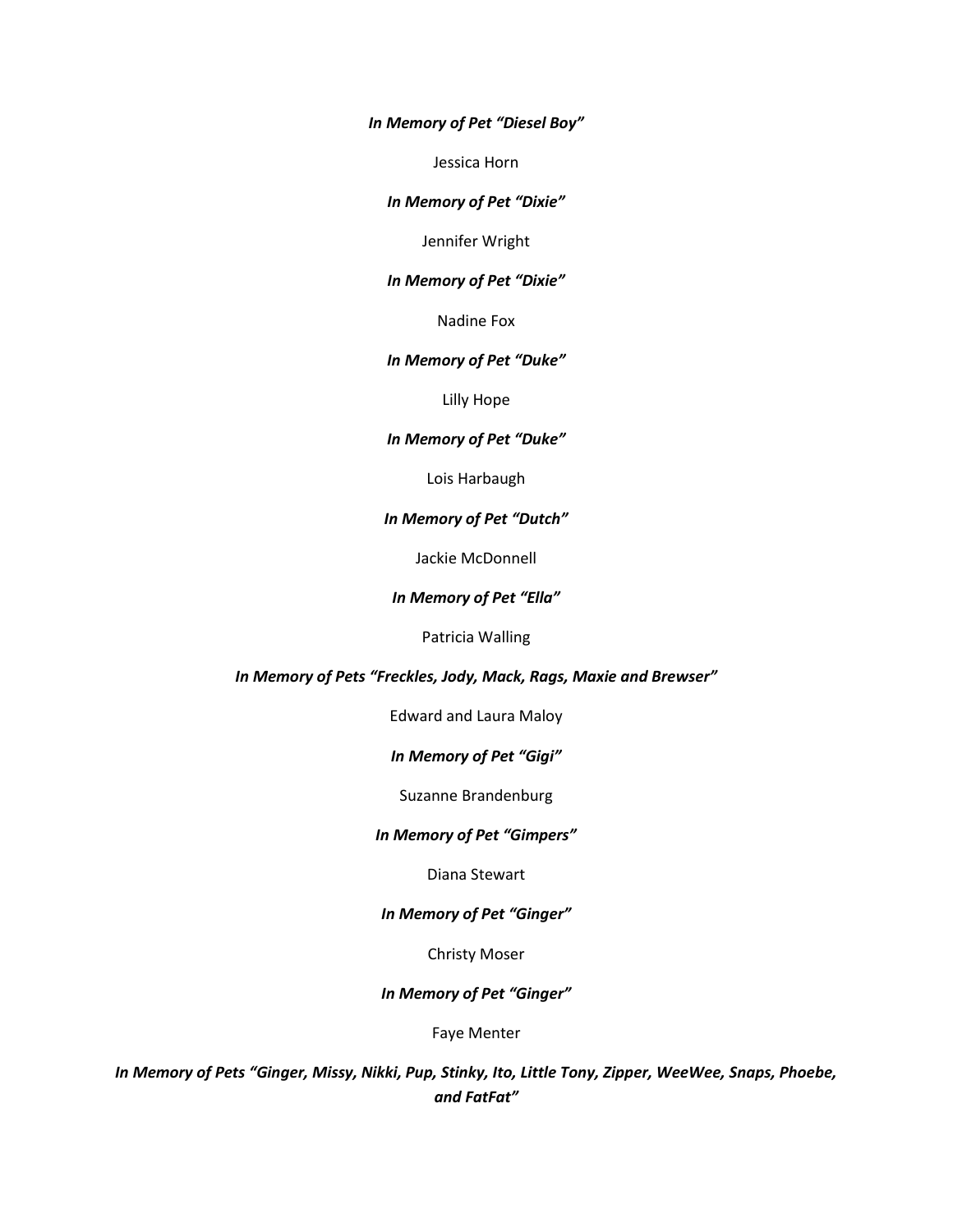#### Eva Ianaro

#### *In Memory of Pet "Gonzo"*

Gregory Merhige

# *In Memory Pet of "Gracie"*

Linda Wamsley

#### *In Memory of Pets "Gracie, Dottie and Star"*

Carole Bassett

## *In Memory of Pet "Guiness"*

Jeff Yingling

## *In Memory of Pet "Guinness"*

Chad and Dawn Woodring

## *In Memory of Pet "Gus"*

Allen Reed

## *In Memory of Pets "Harley, Ashley and KC"*

Deana Crider

## *In Memory of Pet "Harry"*

Shirley Gifft

# *In Memory of Pets "Henry, Murphy and George"*

Shannon Cianelli

# *In Memory of Pet "Hercules"*

Tracy Barnhart

# *In Memory of Pet "Huggie Bear"*

Peg Leavens-Thomas

## *In Memory of Pet "India"*

Linda Urquhart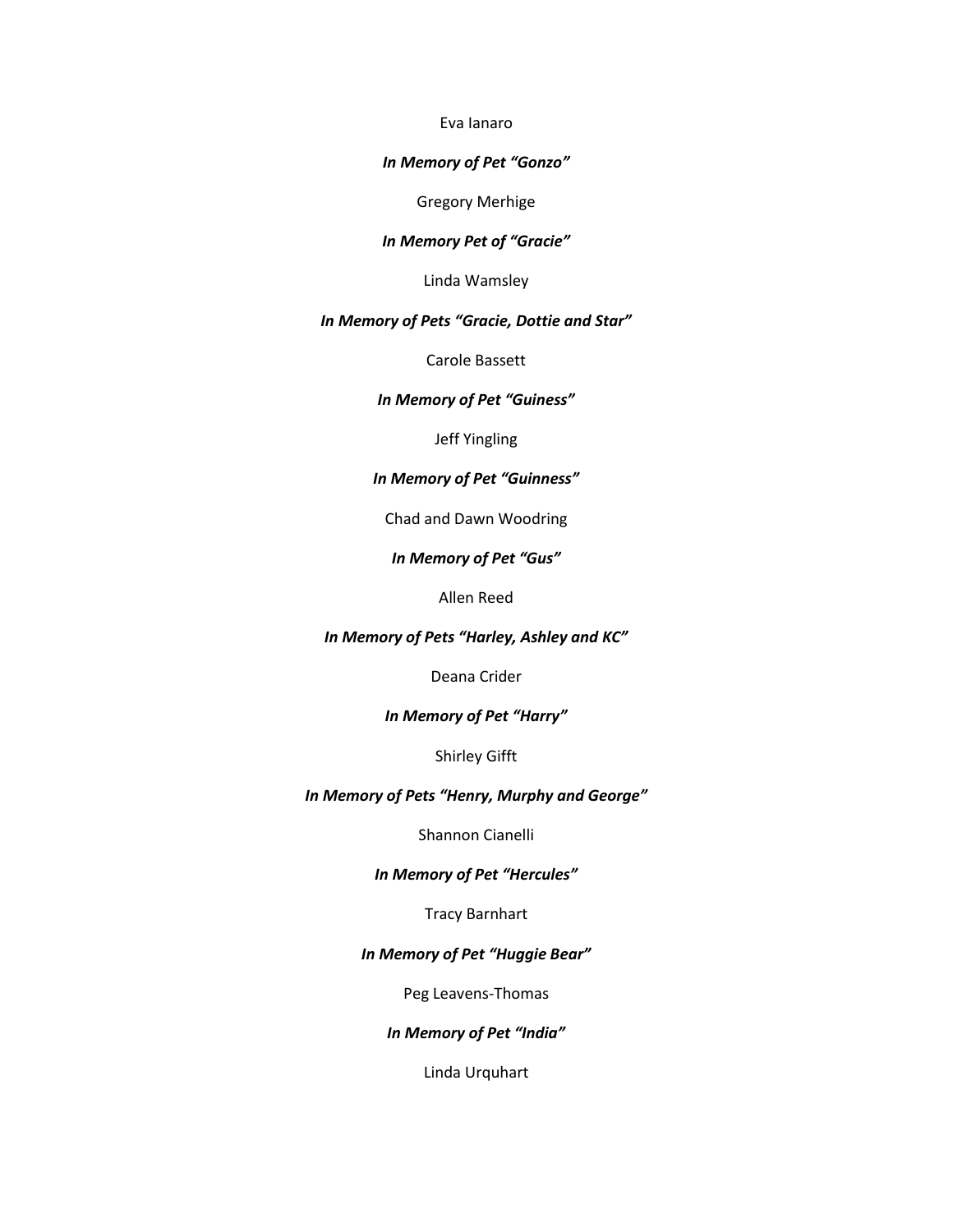*In Memory of Pet "Isaiah Doberman"*

Martha Hanson

*In Memory of Pet "Jack"*

Peg and Larry Ledin

Diane M Barber Verdier

## *In Memory of Pets "Jack and Deuce"*

Brandi Churchey

## *In Memory of Pet "Jerry Talton"*

Mary and Bob Strauch

## *In Memory of Pets "Jester & Maxwell"*

Logan Rook

# *In Memory of Pet "Josie"*

Joelle Butler

*In Memory of Pets "Kai, Deuce and Phoenix"*

Amber Fiery

### *In Memory of Pet "Kelly"*

Ray Oberg

# *In Memory of Pet "Kirby (aka Kermit)"*

Jamie Masser

# *In Memory of Pet "Kobe"*

Monika Junker

## *In Memory of Pet "Kohl"*

Lyda Gentzler

## *In Memory of Pet "Laverne"*

Susan Malizia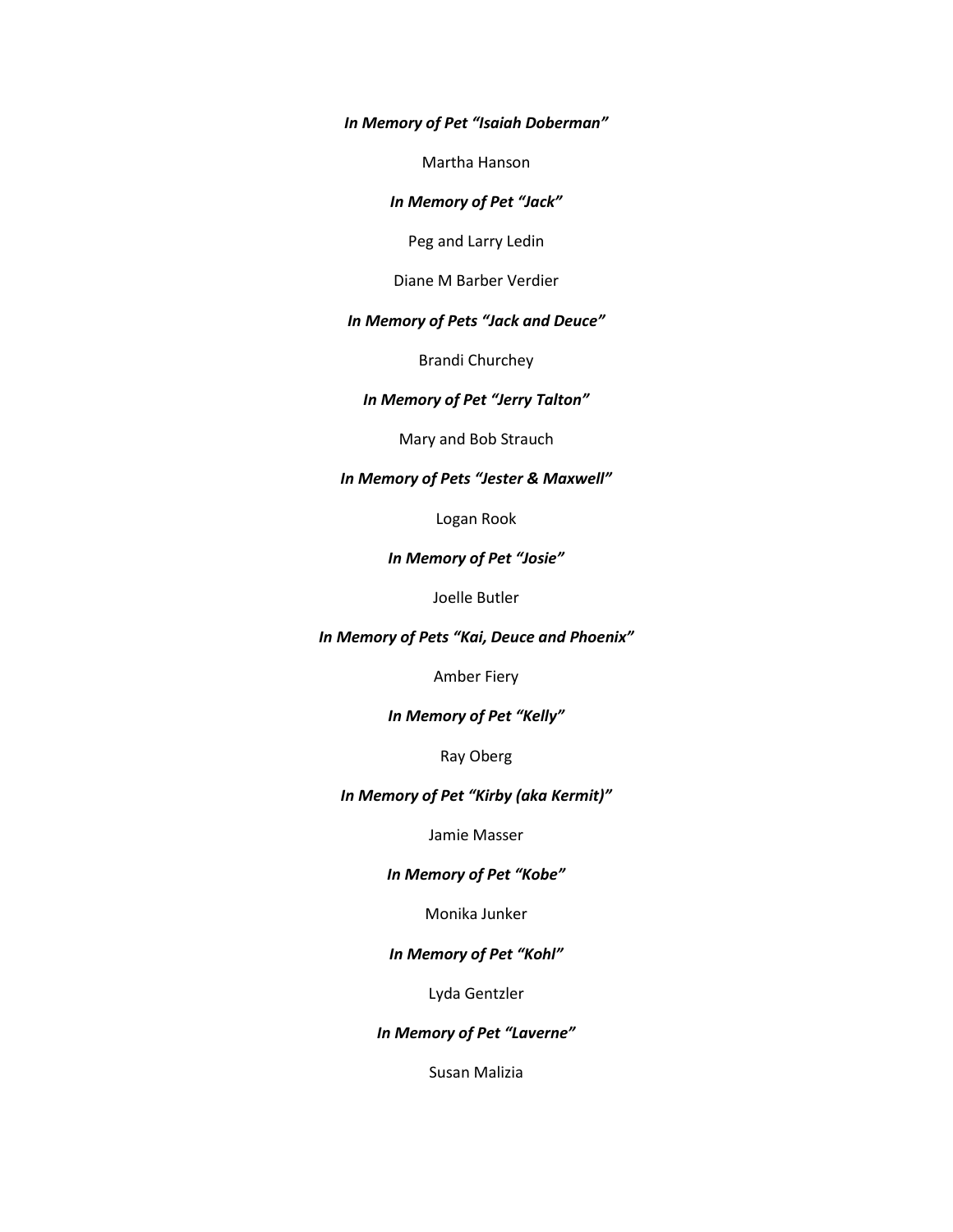*In Memory of Pet "Layla"*

Katherine Galbreath

*In Memory of Pet "Leo"*

Jeanne Stuart

*In Memory of Pet "Lestat"*

Daniel and Nancy Schukraft

*In Memory of Pet "Lizzie"*

Sherry Cramer

#### *In Memory of Pets "Louis and Billie"*

Lynnea Richards

## *In Memory of Pets "Lucky Dog and Sparkey"*

Albert, Carol and Anthony Bigi

*In Memory of Pet "Lucy"*

Theresa Drankiewicz

# *In Honor of Pets "Luke and Leia Simko"*

Barbara Bussard

# *In Memory of Pets "Maggie, Nikkita, and Nico"*

Timothy Yates

#### *In Memory of Pet "Marvin"*

Jim and Debbie Calhoun

# *In Memory of Pets "Maverick and Starr"*

Karan and Larry Kendall

*In Memory of Pet "Max"*

Scott Race

*In Memory of Pet "Mica"*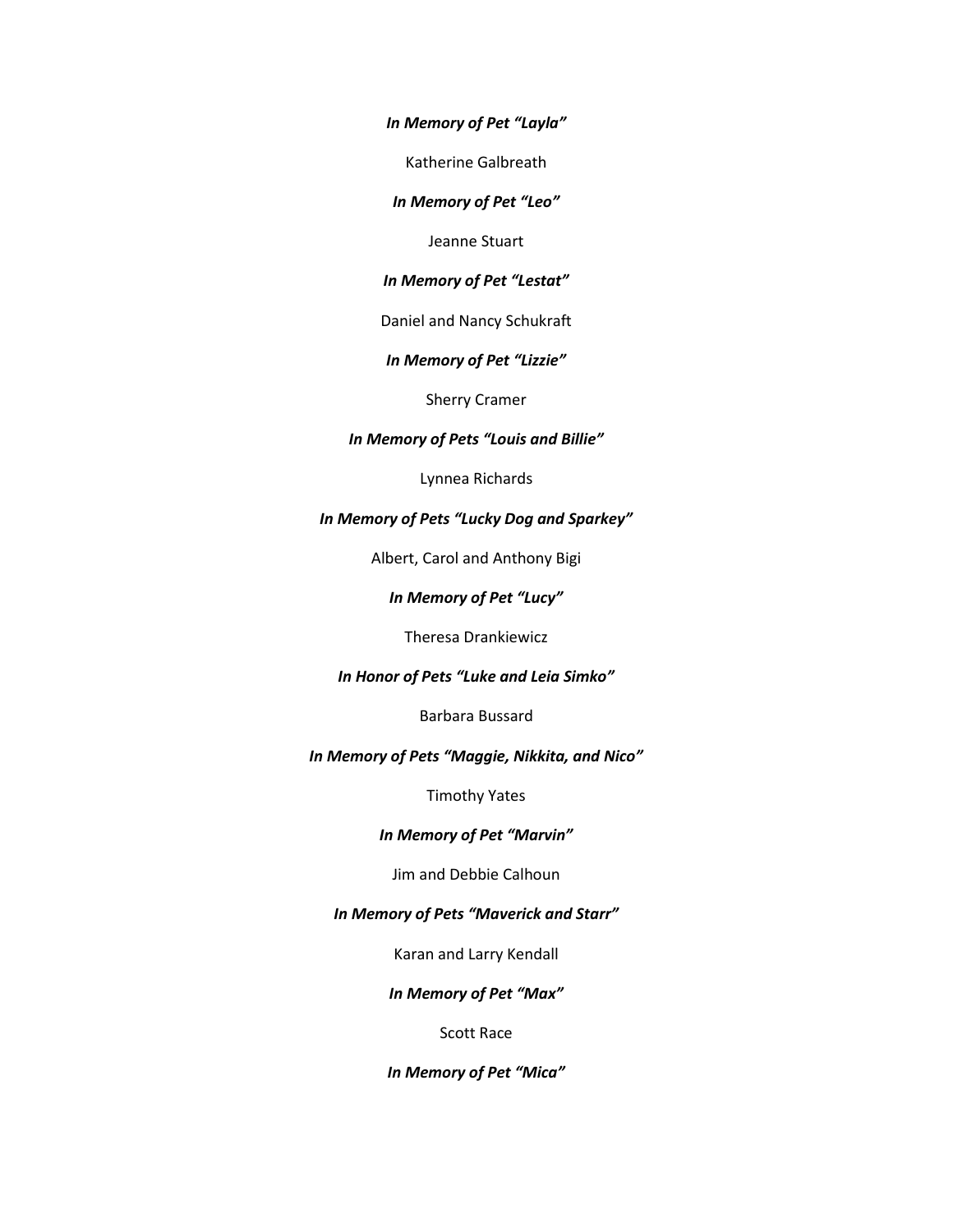#### Roberta Rhoads

#### *In Memory of Pet "Midnight"*

Berta Davis

## *In Memory of Pet "Molly"*

Diana McKinley

#### *In Memory of Pets "Monterey Jack and Oscar"*

Lisa and Robert Groves

## *In Memory of Pet "Mr. Chubs"*

Karen Sagisi

## *In Memory of Pet "Mr. Leo"*

Steve Quantock

## *In Memory of Pet "Liesl"*

Bill and Gaye McGovern

## *In Memory of Pet "Lightning"*

Cathi A Pyle

## *In Memory of Pet "Lincoln"*

Bruce Baker

# *In Memory of Pet "Lizzy"*

## Timothy Almany

# *In Memory of Pets "Lon and Bret"*

Thomas Crowell

# *In Memory of Pet "Lucy Budreau"*

Marian Budreau

## *In memory of Pets "Maggie, Kita, and Cinnamon"*

Joni Fitzgerald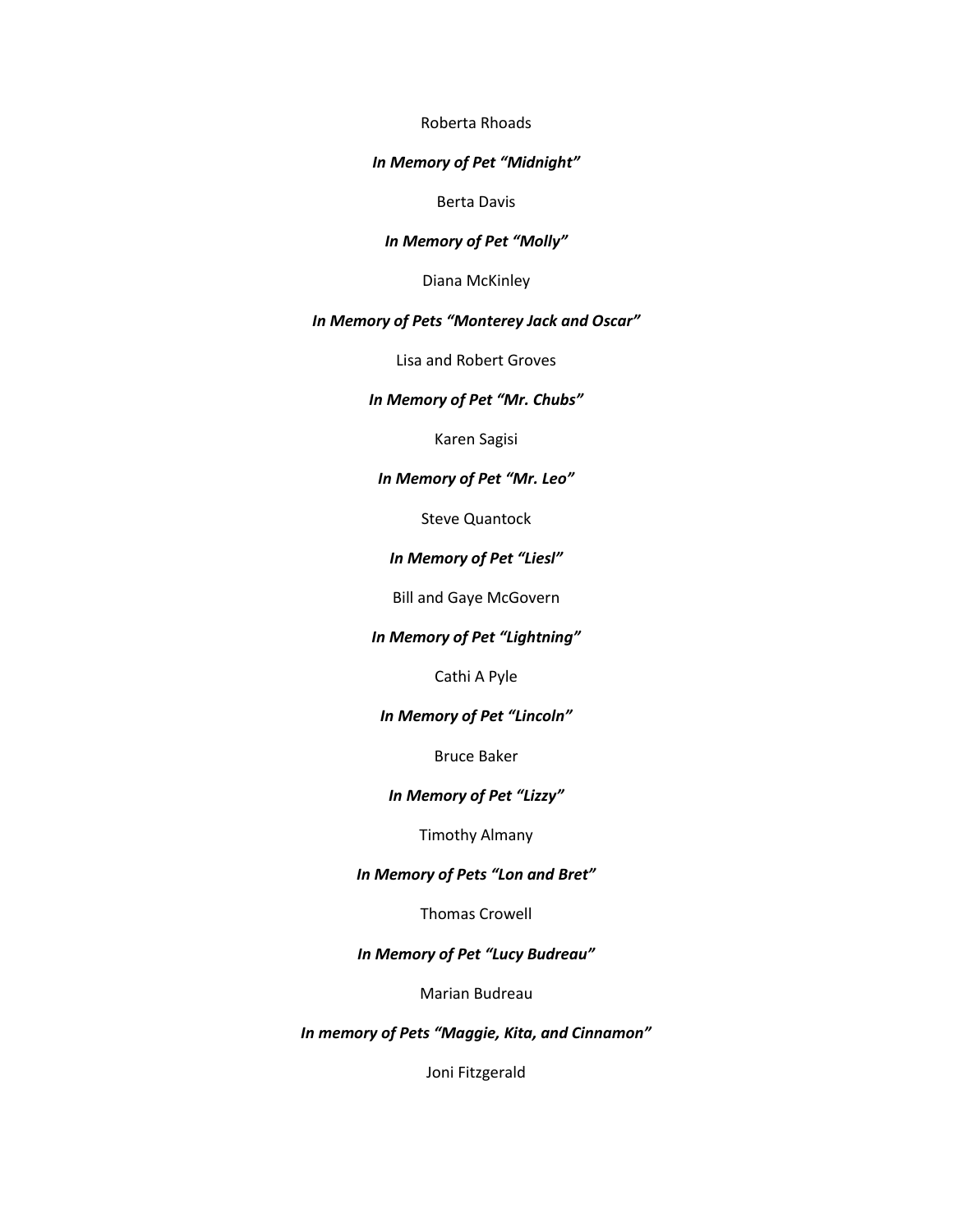*In Memory of Pet "Maverick"*

Mike and Kelli Scott

*In Memory of Pets "Max and Sammie"*

Kara Cline

*In Memory of Pet "Mickey"*

David Hartung

*In Memory of Pet "Mina"*

Lisabeth Williamson

# *In Memory of Pet "Mikinos"*

Bruce and Barbara McCarthy

*In Memory of Pets "Mitzi, Millie and Molly"*

Karen Durkin

*In Memory of Pets "Molly, Bayly, Bitsy and Lisa"*

Sharon Martin

*In Memory of Pets "Molly, Gracie and Kitty"*

Donna Engle

*In Memory of Pets "Molly and Emma"*

Glenn and Paula Eisenhower

# *In Memory of Pet "Mousse"*

Diane and James Murphy

*In Memory of Pet "Mudd"*

Georgia Barvinchack

*In Memory of Pet "Mr. Pumpkin PuffyPants"*

Rebecca Vich

*In Memory of Pet "Napoleon"*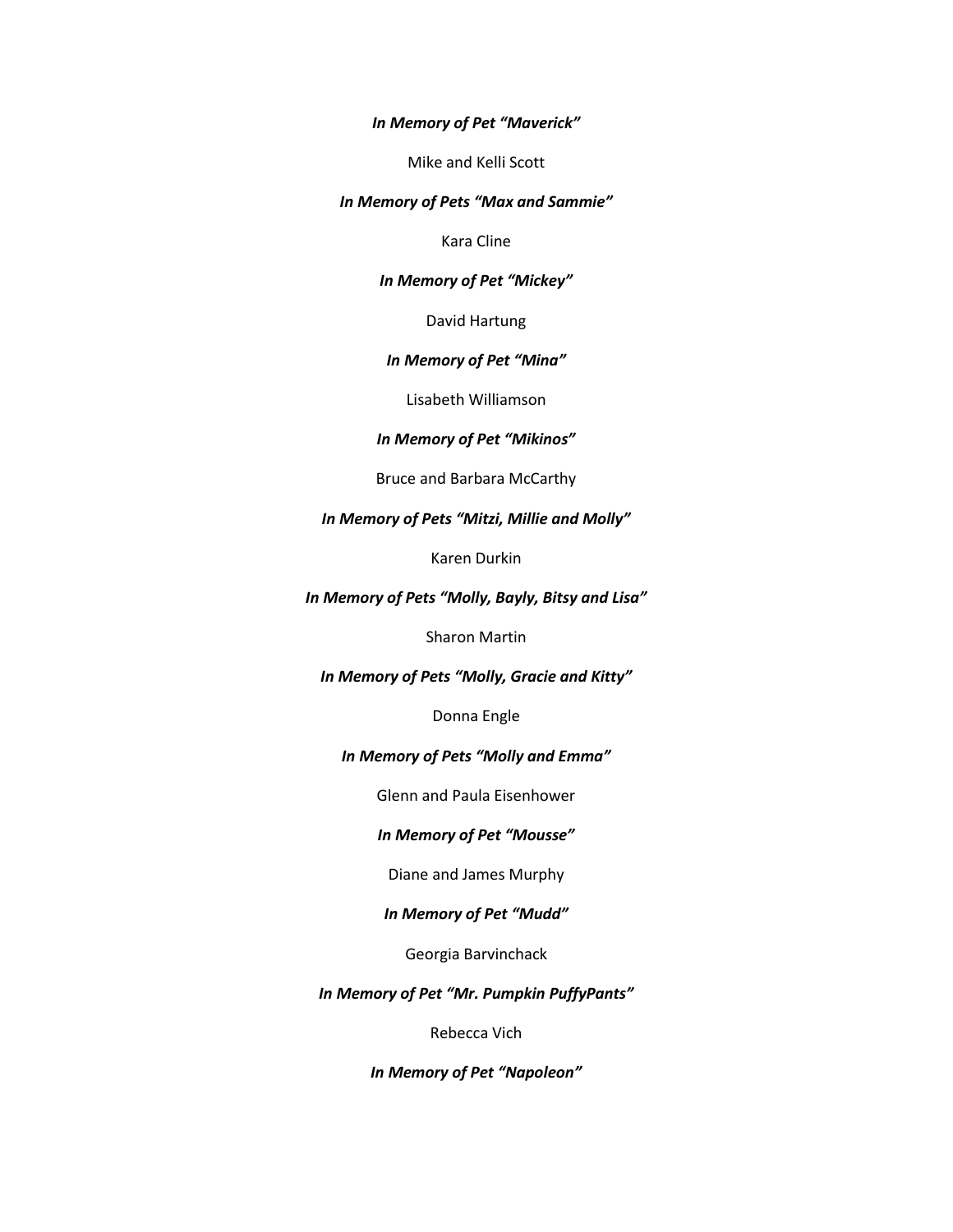## Paul Skidmore

# *In memory of Pet "Napoleon"*

Gina Calandrelle

# *In Memory of Pet "Napoleon"*

Gina Calandrelle

# *In Memory of Pet "Noel"*

Angie Mowen Moore

## *In Memory of Pet "Ojay"*

Dena Smith

## *In Memory of Pet "Oliver"*

Sandra Shifler

## *In Memory of Pet "Ollie"*

Judy Engle Seely

# *In Memory of Pet "Ollie"*

Kelli Strauss

#### *In Memory of Pet "Oreo"*

Shauna Gore

# *In Memory of Pet "Patty"*

Margaret Clopper

## *In Memory of Pets "Peanut and Duke"*

Lois Harbaugh

# *In memory of Pet "Pepper"*

Yvonne Carbaugh

## *In Memory of Pet "Petey"*

Adam Himelfarb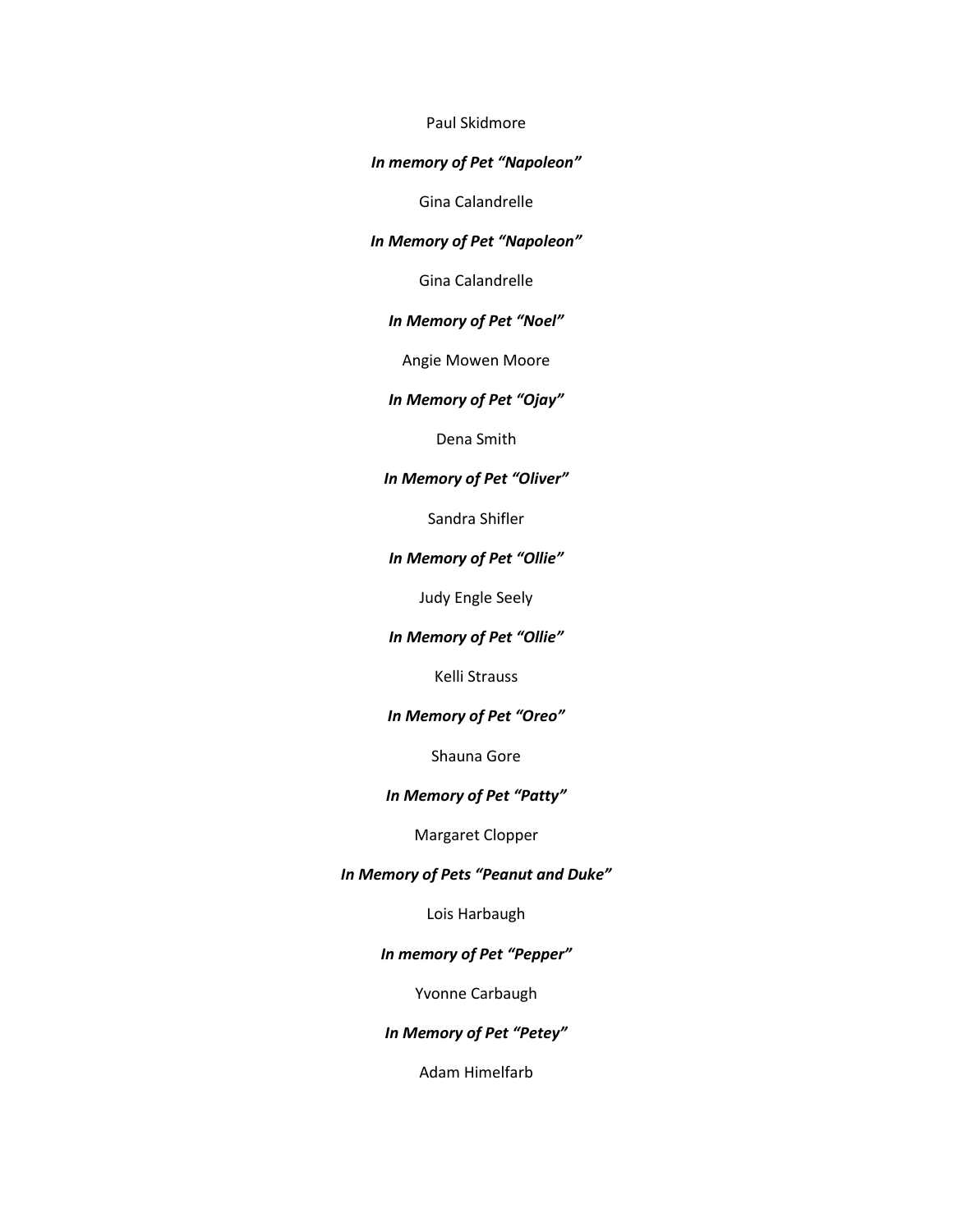*In Memory of Pet "Peyton Paws"*

Robbie House

*In Memory of Pets "Porkie and Hoovie"*

Dolly Jones

## *In Memory of Pet "Purdy"*

## Margaret and Matthew Lechowicz

# *In Memory of Pet "Rafiki"*

Nicole and Dave Lehr

# *In Memory of Pet "Rascal"*

## Dennis & Gregory Martin

#### *In Memory of Pet "Raven"*

Angela Garland

## *In Memory of Pet "Remy Hershey"*

The Keller Family

# *In Memory of Pet "Rhys"*

Kimberly Jones

#### *In Memory of Pet "Riley"*

Lisa Rotz

## *In Memory of Pet "Romus"*

Richard Gold and John Hollyday

# *In Memory of Pet "Rosey Black"*

GeorgeAnn Black

## *In Memory of Pet "Rosie"*

Ranee Baker

*In Memory of Pet "Rosie"*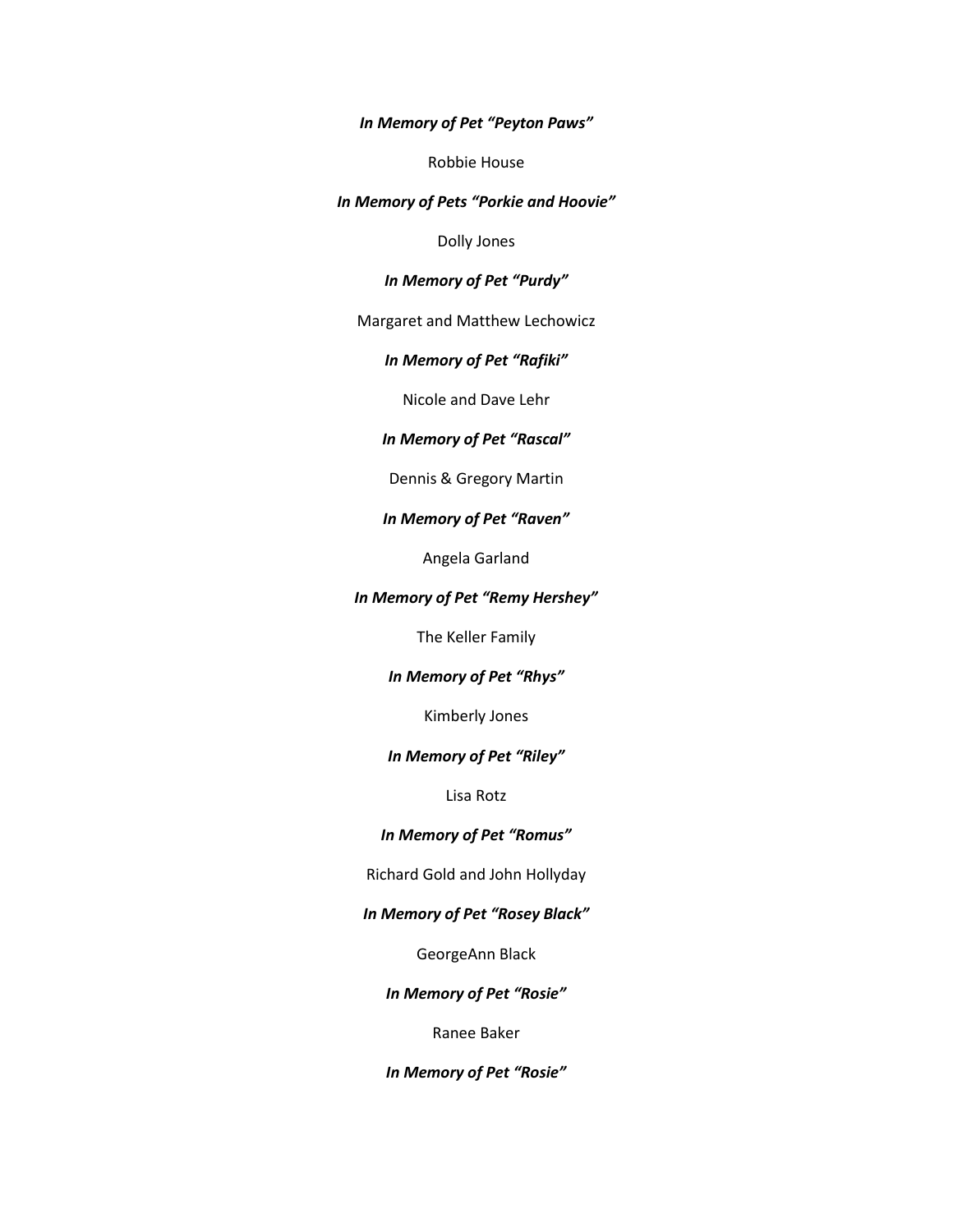Colleen James

#### *In Memory of Pet "Ruby"*

Teresa Smith

## *In Memory of Pet "Rusty"*

Jennifer Moseley

#### *In Memory of Pet "Ruthie"*

Kim Iman

## *In Memory of Pet "Salem"*

Joe Weaver

## *In Memory of Pets "Sam, Baby, and Buddy"*

Jennah Schmitt

# *In Memory of Pet "Sammy"*

Cheryl Cross

#### *In Memory of Pet "Sampson"*

David Foltz

## *In Memory of Pets "Sammy, Sasha and Gracie"*

Bruce and Judy Larson

# *In Memory of Pet "Sara Jane"*

# Carroll and Pam Toms

# *In Memory of Pet "Scooter"*

Vicki Willman

# *In Memory of Pet "Scout O'Farrell"*

Michele Kutzera

## *In Memory of Pet "Shelby"*

Amy Scriever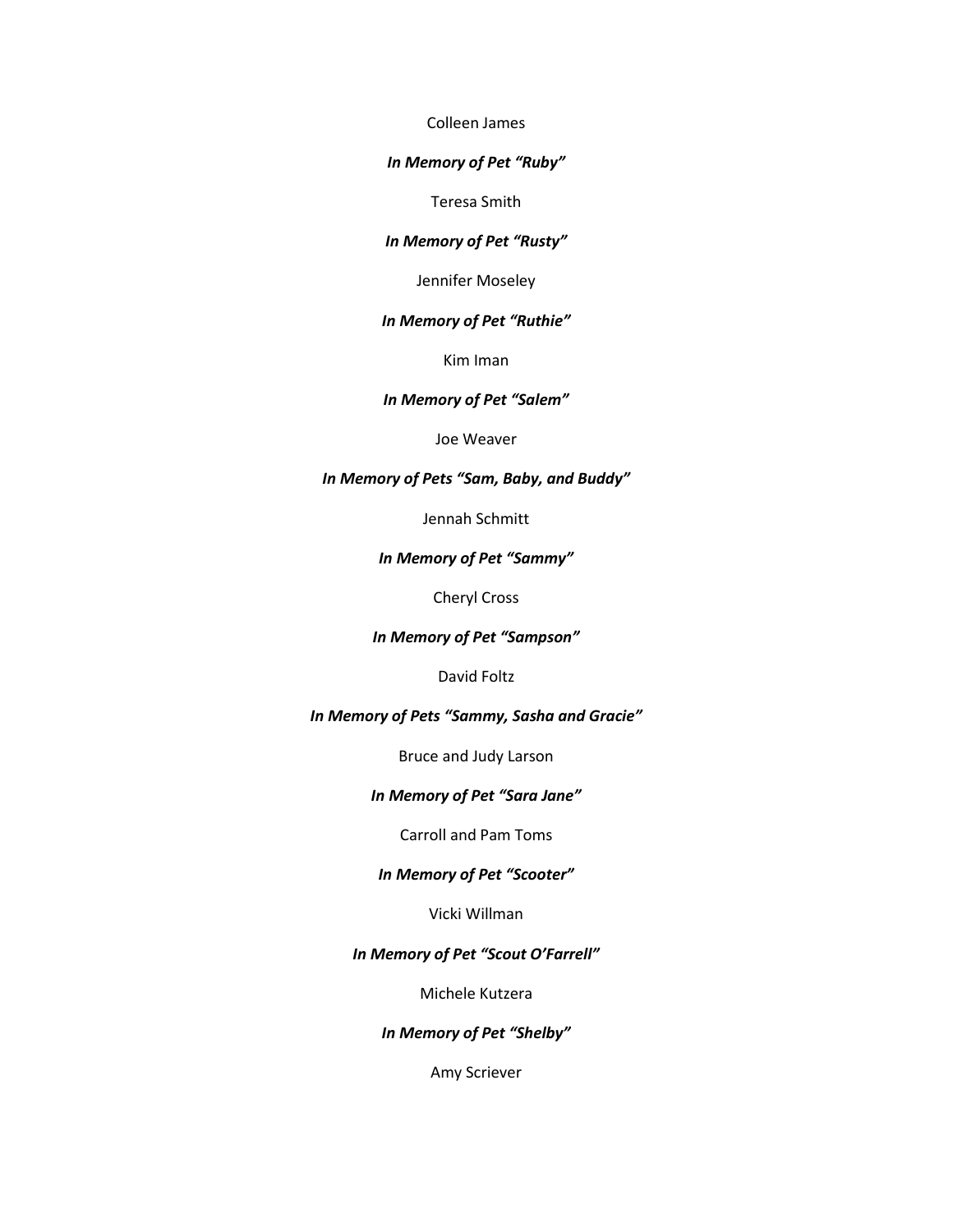*In Memory of Pet "Smoke"*

Dorothy Talbert-Burket

*In Memory of Pet "Sophie"*

Katherine Higgins

## *In Memory of Pet "Sophie"*

Teresa Hutchens

# *In Memory of Pets "Sophie and FiFi"*

Angelique Heller

## *In Memory of Pet "Spot"*

Panya and Fred Peck

## *In Memory of Pet "Steele"*

Michael and Kelli Lichtenberg

## *In Memory of Pet "Zoe Strauch"*

Tom and Barbara Henderson

# *In Memory of Pet "Tanner"*

Anonymous

## *In Memory of Pet "Toby"*

Jim and Debbie Calhoun

## *In Memory of Pet "Tori"*

Linda Fields

# *In Memory of Pet "Tucker"*

Alexandra DiGioia and the MP Freddy Peeps

#### *In Memory of Pet "Tyson"*

Shannon and Brent Atkinson and Boys

# *In Memory of Pet "Vinny"*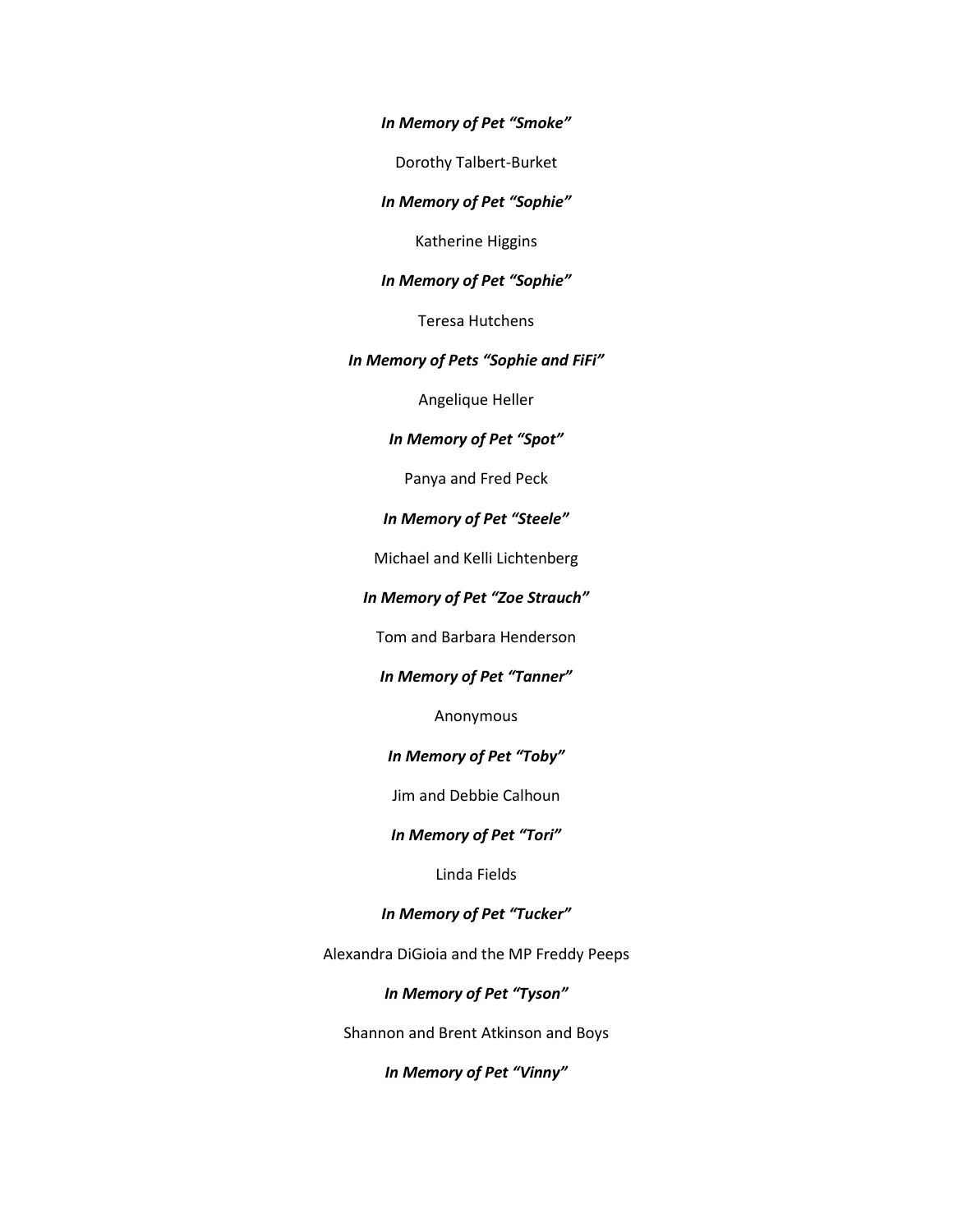Amy Warrenfeltz

#### *In Memory of Pet "Vinny"*

Ashley Hammond

## *In Memory of Pet "Waldo"*

Helga Leis

## *In Memory of Pet "Willie"*

Phillip Deisher

## *In Memory of Pet "Zoe"*

Margie Wight

## *In Memory of Pet "Zoey"*

Nadine McCauley

# *In Memory of Melissa, Bob, and Rick*

Kim Howes

*In Memory of Pap*

Rebecca Biggs

## *In Memory of Michelle*

Wanda Nettles

## *In Memory of Robin*

## John Bradley

## *In Memory of Uncle Ronnie*

Maria Bresette

# *In memory of Eddie Abbott*

Philip Hayes

## *In Memory of Kendall Jay Altshuler*

Julia Nielubowski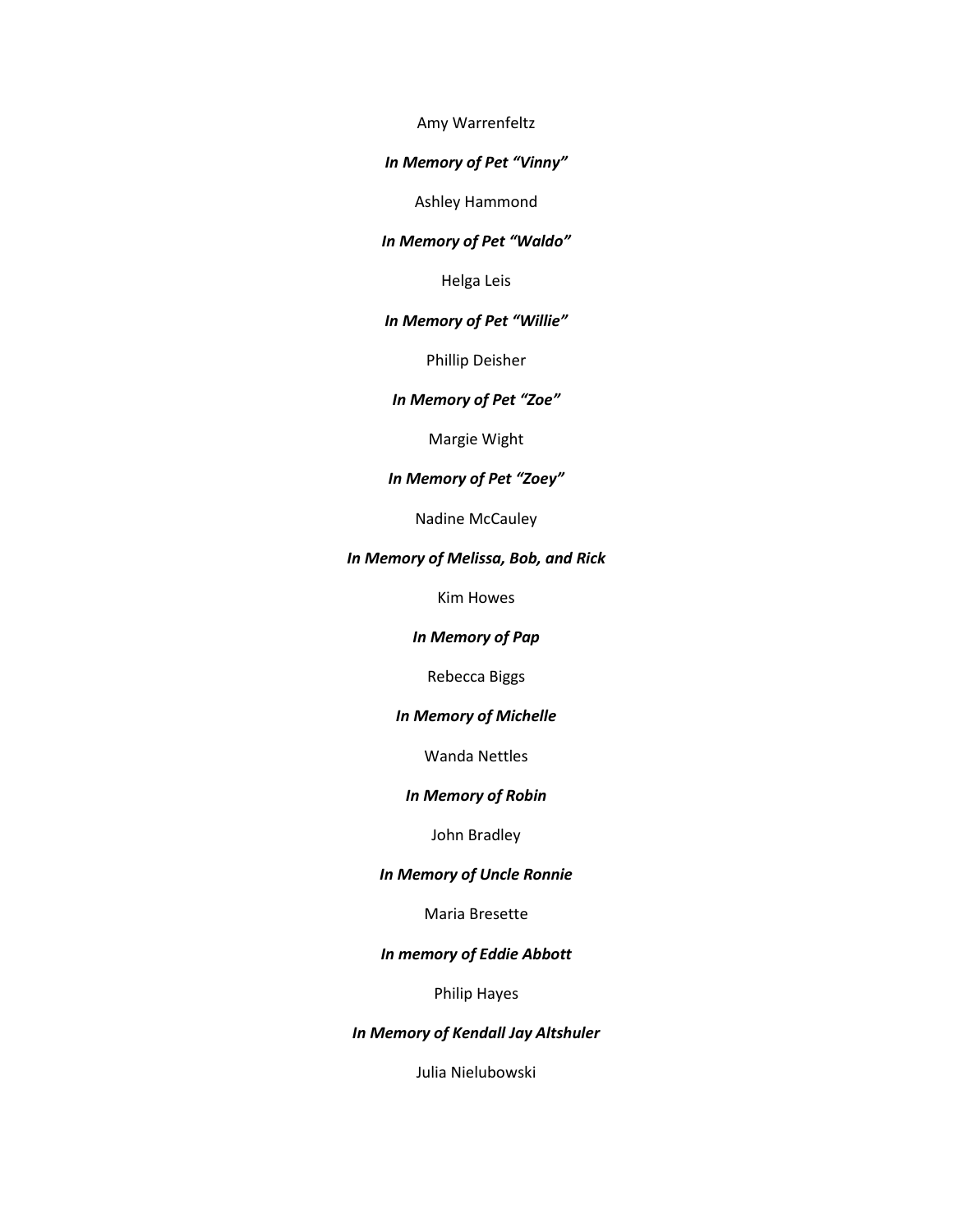Joan and John Link

Florencia Polser

Judith Grimm

Barbara Yacouby

Edith Altshuler

#### *In Memory of Brent Baker*

Terri Sauble

## *In Memory of Susan Lynn Baker*

LeeAnne McGrady

## *In Memory of Rosie Baker*

Karen Mathers

# *In Memory of David Barnett*

Karen Barnett and Family

## *In Memory of Nickolas Barnhart*

Debby Boone and family

Stacey Elwood

Thomas Newcomer

Sondra Riser

# Gary Suder

## *In Memory of Paul William Barr*

The Henry Family

Carol Rauer

Anna J. Herbert

Rick Allison Hugh and Mary MacKellar

Randi Hulse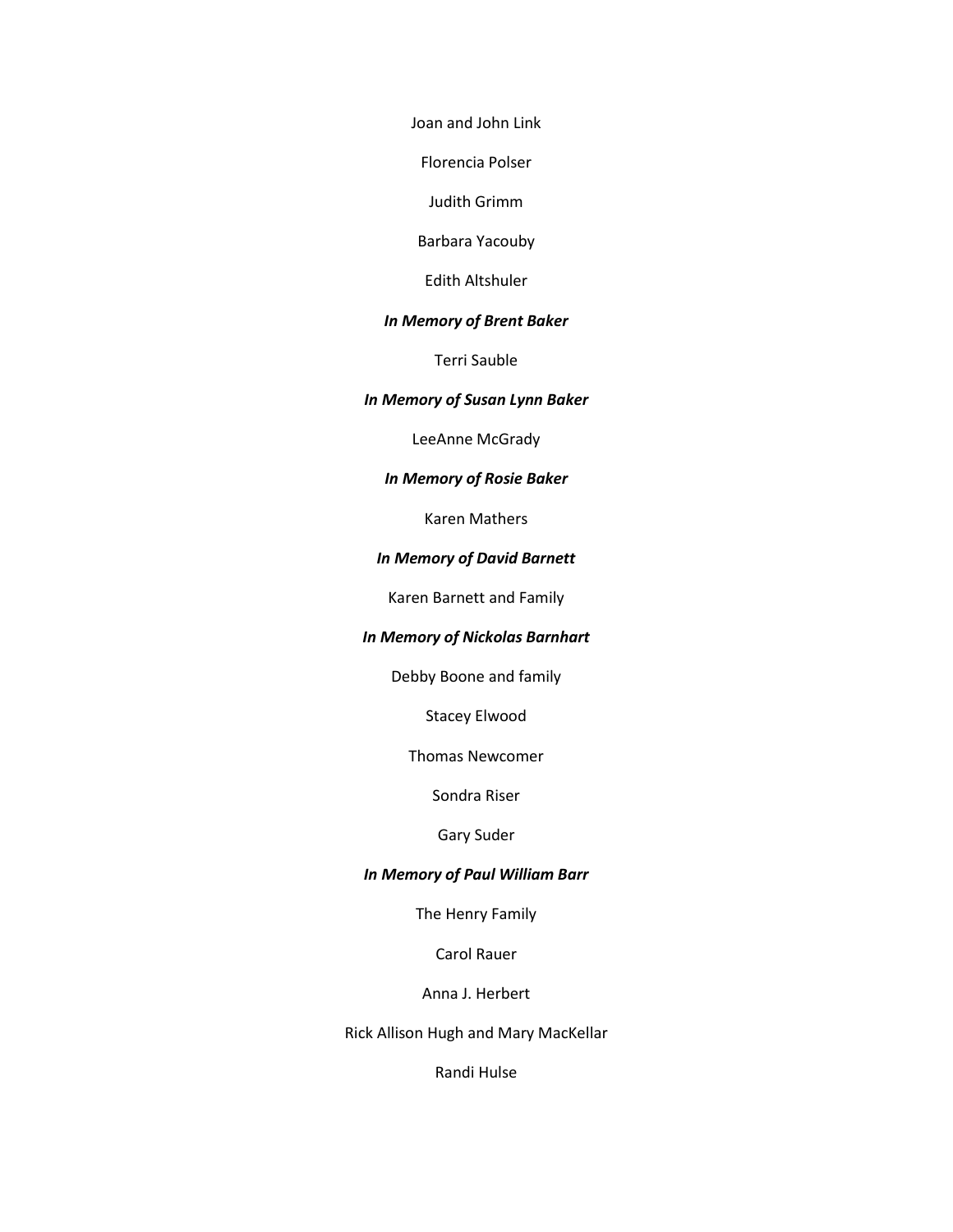Janette Spedden

Bill Blair

## *In Memory of Elvira Barth*

Carol Moore

Janet Askins

#### *In Memory of David M. Bell*

June Sealy

## *In Memory of Lois Brand*

Mrs. Carol Behan

# *In Memory of William (Jack) Ernest Bruchey*

Rose Greenawalt

## *In Memory of Doris Cannon*

Colleen Cannon-Augustine

# *In Memory of Michael E. Canode*

Kathy Clements

William and Cheryl Loughley

David Adams

# Sue Ackerman

## *In Memory of Richard Allen "Dick" Caricofe*

Shirley Rienks and Marie Lowman

# *In Memory of Douglas Clark Sr.*

Christina and Robbie House

## *In Memory of Douglas Wayne Clark Jr.*

Kristine Henry

Christina House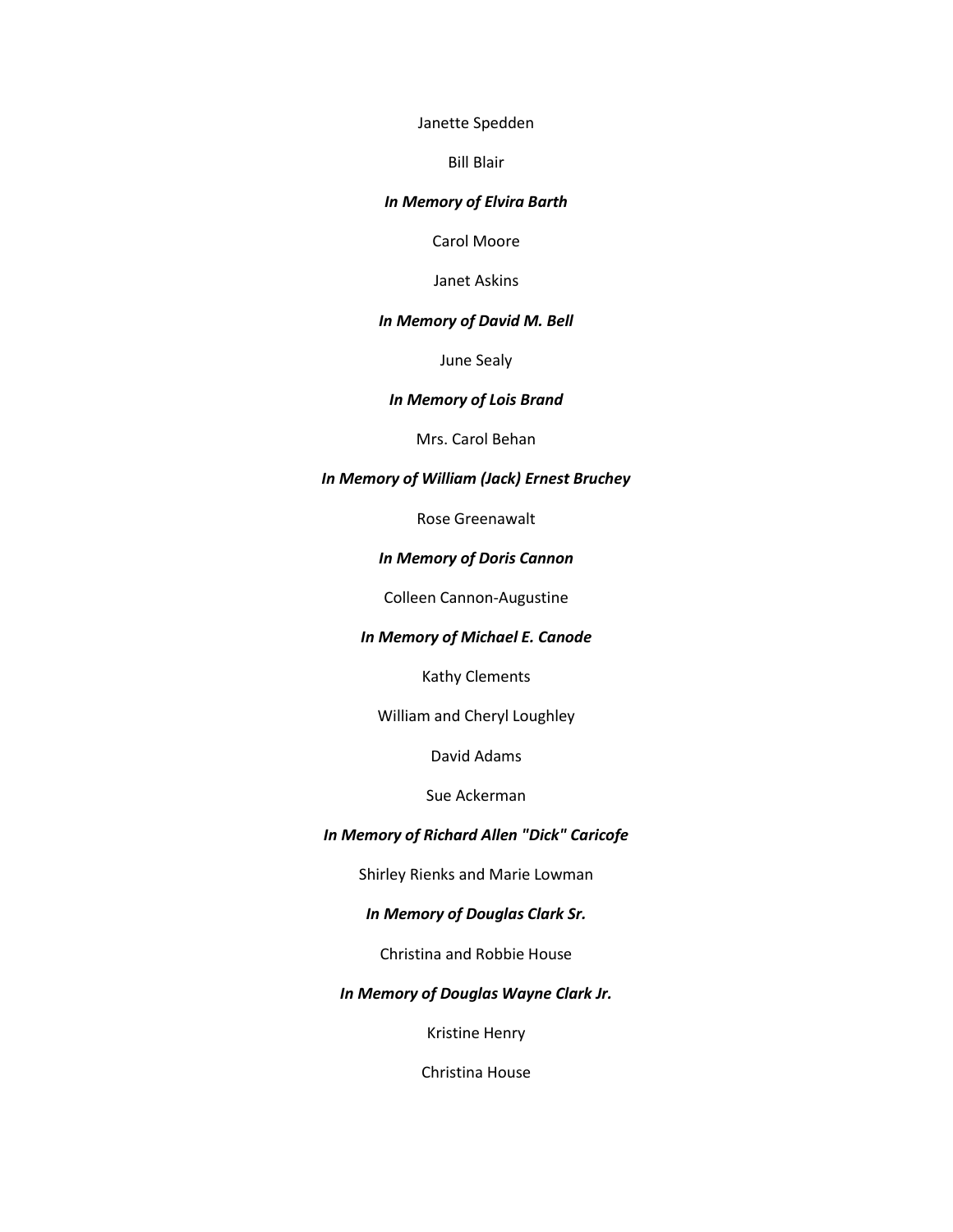### *In Memory of Penny Johnson Cole*

Nancy Harmon

Michele ColeSmith

Richard Hughes

Darl and Jeanie Cook

Roger and Rhodie Allen

Jacalyn Buhrman

Michele Dent

Interfaith Service Coalition Loaves & Fishes Thrift Store

Deborah and John Cohill

Carolle and Willis Plotner

Linda Hampe

Sandra Dieterich-Hughes

## *In Memory of Dorothy Cramer*

Juanita Smith

## *In memory of James (Jimmy) Cramer*

George and Constance Manger

## *In Memory of Francis Richard Crowther II*

Hagerstown High School Class of 1955

Louis and Robin Mastiano

Potomac Fish & Game Club Ladies Auxiliary

Sandra Camhi

# *In Memory of Jean Davis*

Gladys Unger

Don and Kristie Grabill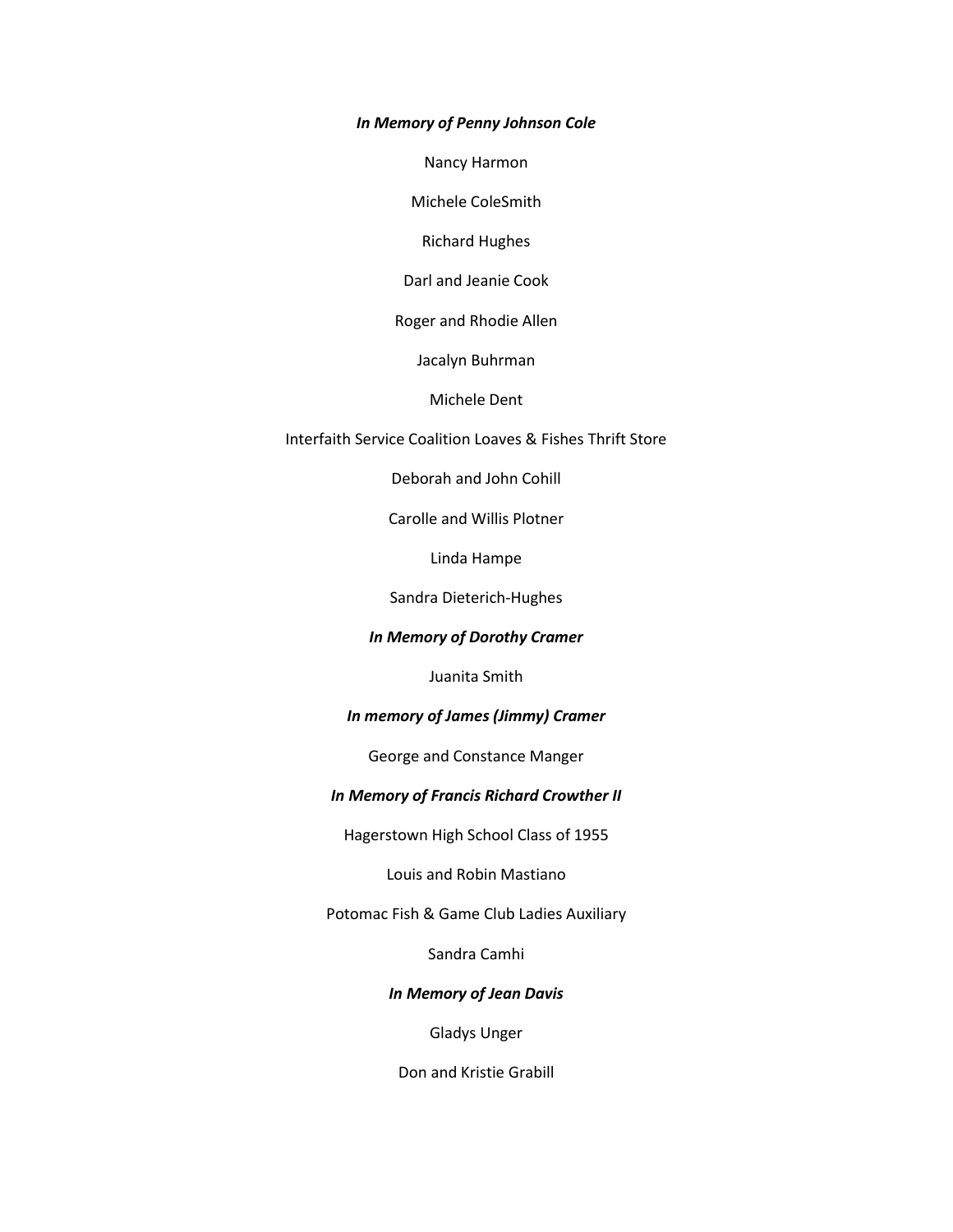Ryan and Katie Grabill and family

Trevor and Staci Hullinger and family

Debra Absher

Larry and Cathi DeHaan

Gaye McGovern Insurance Agency

Becky Smith

Brenda Lampard

*In Memory of Calvin DeBusk*

Jillian DeBusk

*In Memory of Maureen Decker*

Michael and Judi McCarter

*In Memory of Robert Demmitt*

William Sagle

#### *In Memory of John Dickinson Jr.*

Heather and Adam Zimmerman

John Maurer and Helen Bissett

Jim and Marcia Whitmore

Owen and Jo Foerster

*In Memory of James "Jim" Eldon Diehl*

Scott Peterson

*In Memory of George Doster*

Washington County Health Department

*In Memory of Arthur and Jack Ecibone*

William Sagle

*In Memory of Beatrice Egloff*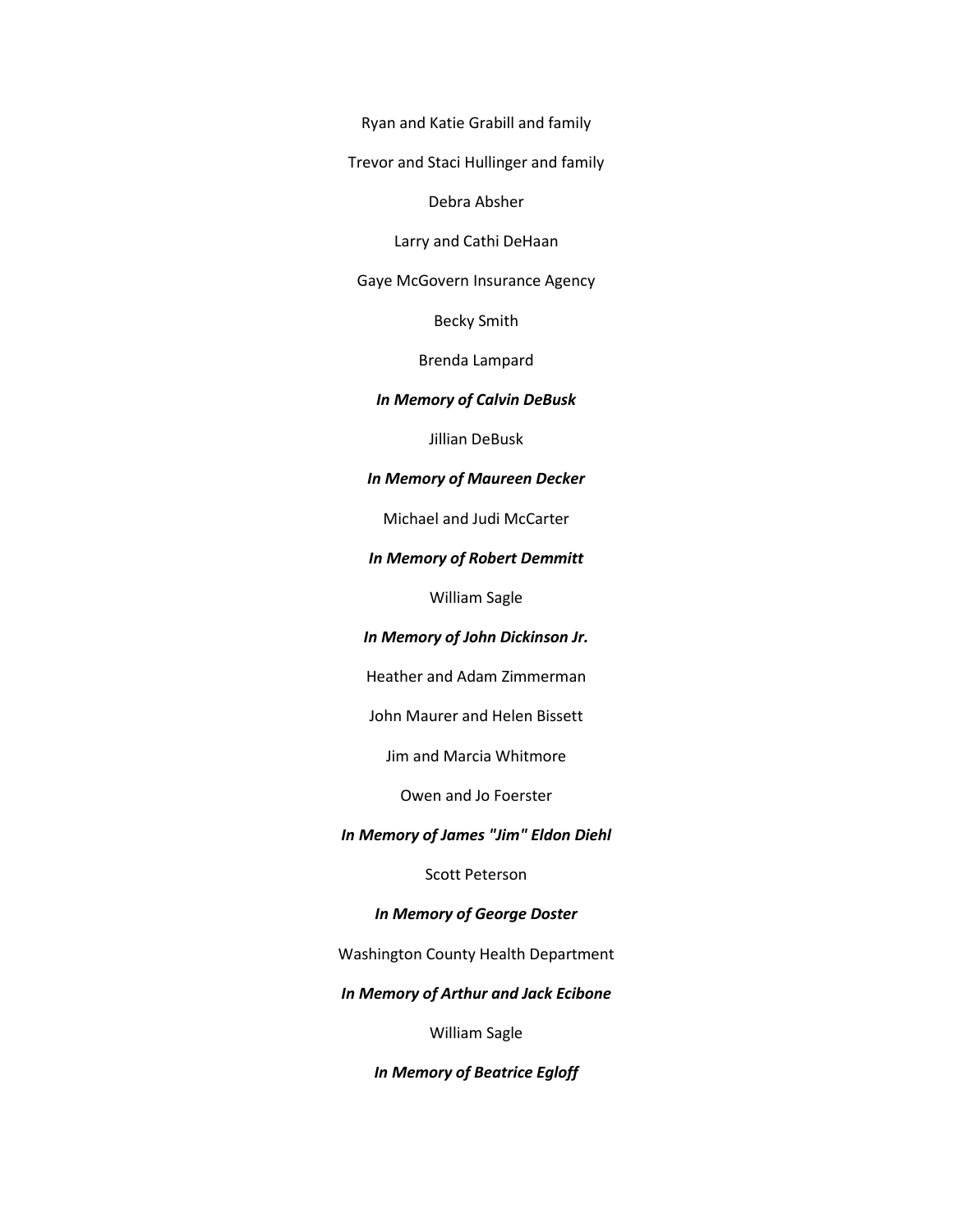Susan and Ralph Henderson

Ruann George

#### Beverly Price

#### *In Memory of John and Gloria Elias*

Gina Calandrelle

#### *In Memory of Norma Jean Everhart*

Thomas Borum

Ella Mose

The Law Offices of Michael G. Day & Associates, P.C.

## *In Memory of Judy Ficklin*

Jerry Ficklin

#### *In Memory of Sally Lou Fiery*

Gayle Schreiber

Rick, Cathy, Zachary, Logan, and Gerry Stryjewski

Donald & Betty Troupe

Employees of Richards-Wilbert, Inc.

Philip and Marilyn Rohrer

Diane Isenberg

Marian Wiebel

# Alma Bowers

Susan Thumma and Milo Barrett

Roger and Cheryl Fiery

Nancy Annis

Martha Woodring

# *In Memory of John N Fiore*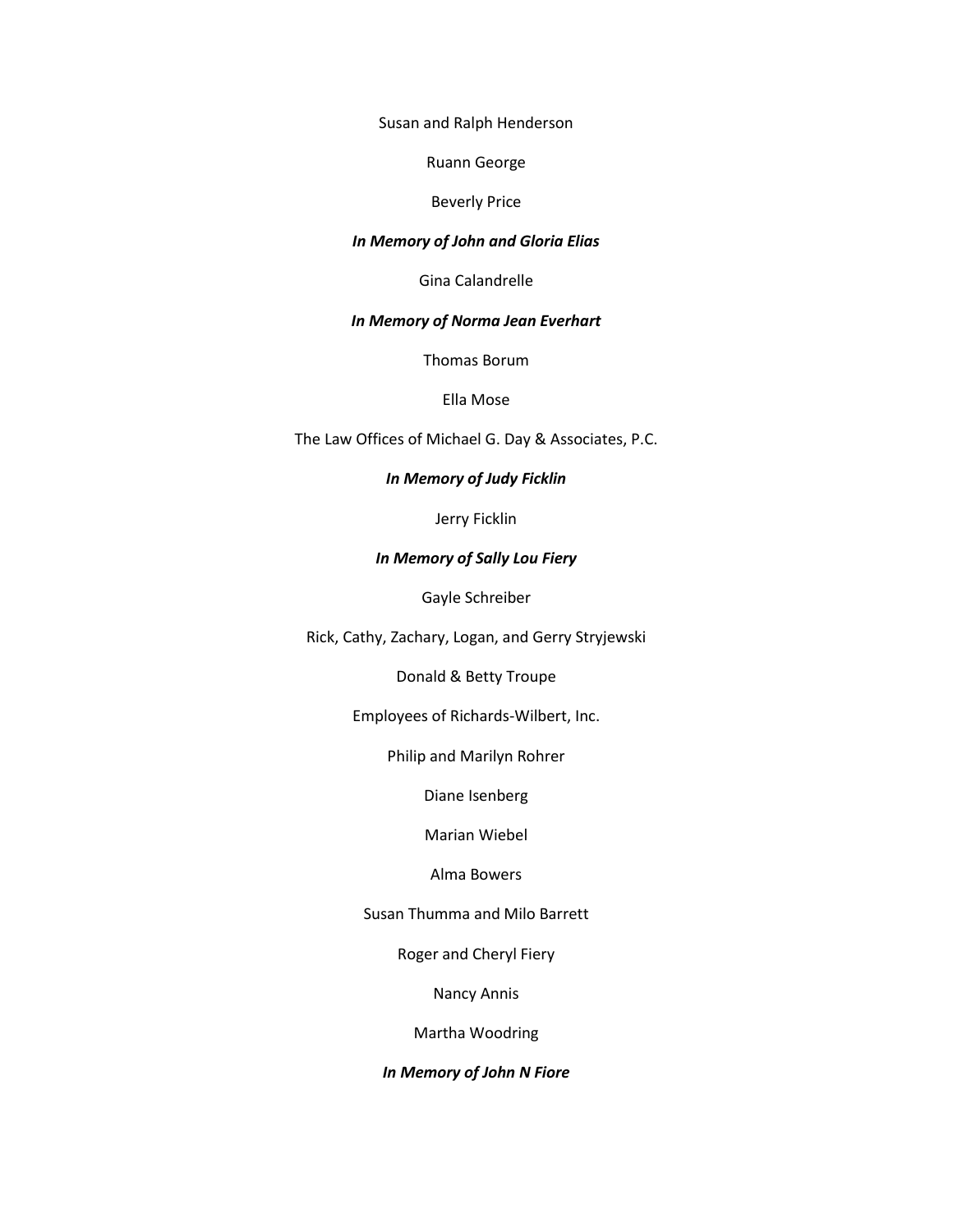Mr and Mrs. Gabriel Spina

Ron Suffecool

Peter Myers

Marty and Missy Baugher

Ronnie, Jennifer, Brooke and Taylor Shank

Darlene Ficklin

#### *In Memory of William Foreman*

Dixon – Troxell Post No. 211

## *In Memory of Donald Lee Funk*

Frances Harshman

Ruann George

Ronald and Nancie Taylor

Funk Electrical Services

## *In Memory of Grace Gause*

Patricia Henry

Cynthia and Edward McDonald

Donna and John Weimer

Donald "Laco" Anderson

Jamison Door Company

## *In Memory of Harriet Lou Gordon*

State Farm – Gaye McGovern Insurance Agency

Mercersburg Academy

## *In Memory of Gloria Green*

Howard and Carol Long

Ruann George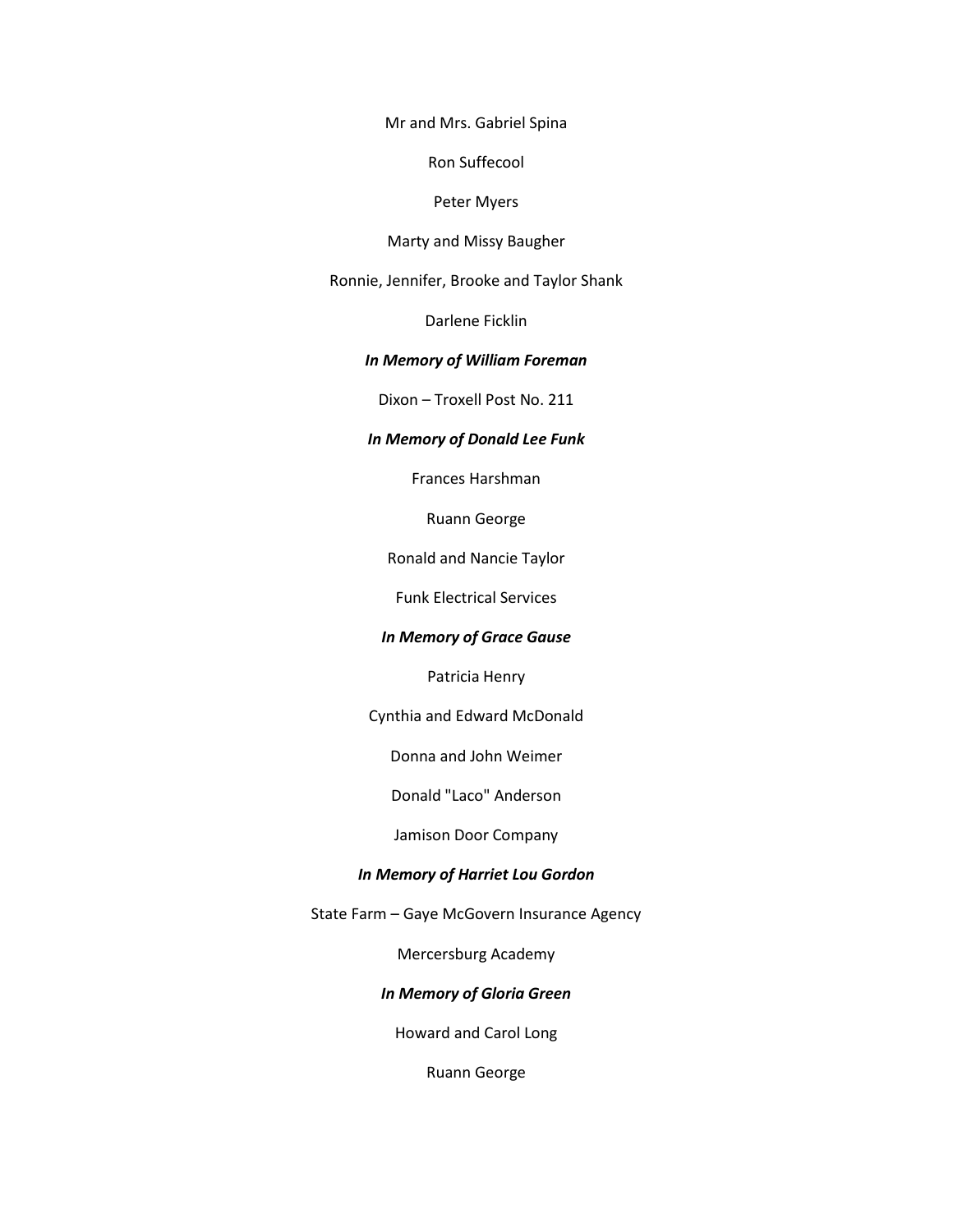#### Roscoe and Nancy Hutzell

# American Legion Auxiliary Clopper - Michael Unit #10

Phil and Jean Thompson and Family

Coleen Dick

## Shannon Murphy BodySense PT

# *In Memory of Mary Jane Gregory*

John and Angie Smith

Phyllis Jarrett

Melanie Frederick

Ronald Fisher

Nancy Ingram

Julia Ridenour

Lana Spence

Tawn and Cyndy Gregory

Melissa Lankard

## *In Memory of Susan Guilmino*

Hazel Lantley

Loretta McFarlin

## Patricia Pryor

Charles and Sandra Mercer

Ruth and Rich Barron

Joseph and Susan Layos

The Harrisburg Kennel Club

Cheryl Shoemaker

Lois and Paul Brown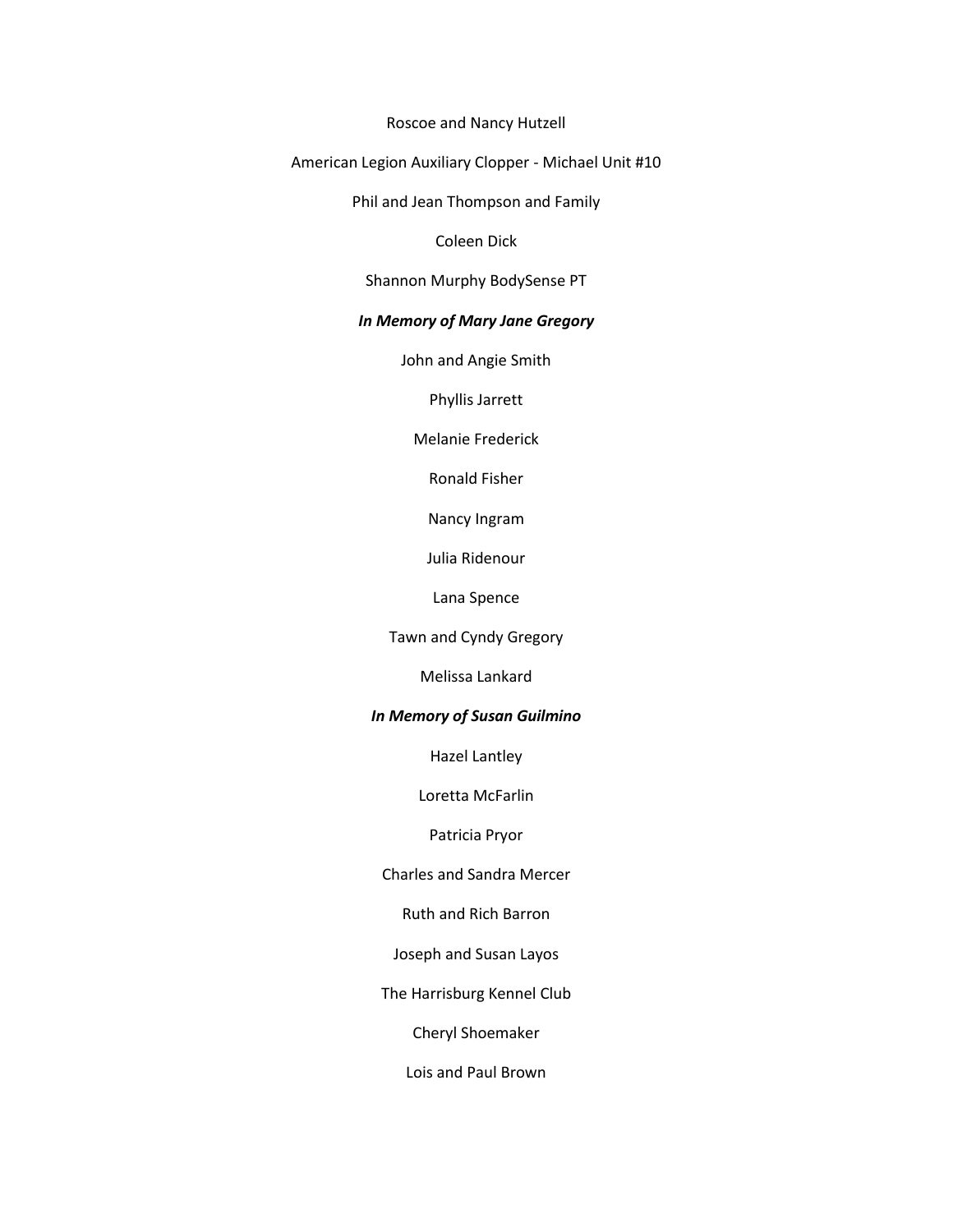## Midge Tressler

# Barbara Galloway

## *In Memory of Daniel Haggerty*

Carol Haggerty

## *In Memory of Guy Frederick Haines Sr.*

Bill Branch and Sean O'Connell

Nancy Eron

## *In Memory of Carroll "Dick" Hann*

Kay Beatty

Jeff and Betsey Beatty

Mike Beatty

Dennis and Robin Haywood

Colleen and Leon Bowers

Candice Zodrow

Maureen Hann

## *In Memory Ernest F. Harbaugh Jr.*

Cheryl Lannon

Waynesboro Area Senior High School Class of 1966

Terry and Jean Miller

Laura Velasquez

# *In Memory of Dorene Haug*

Pamela Canham

Bridge of Life

Terra Thompson

Mary Christina Thorburn Wright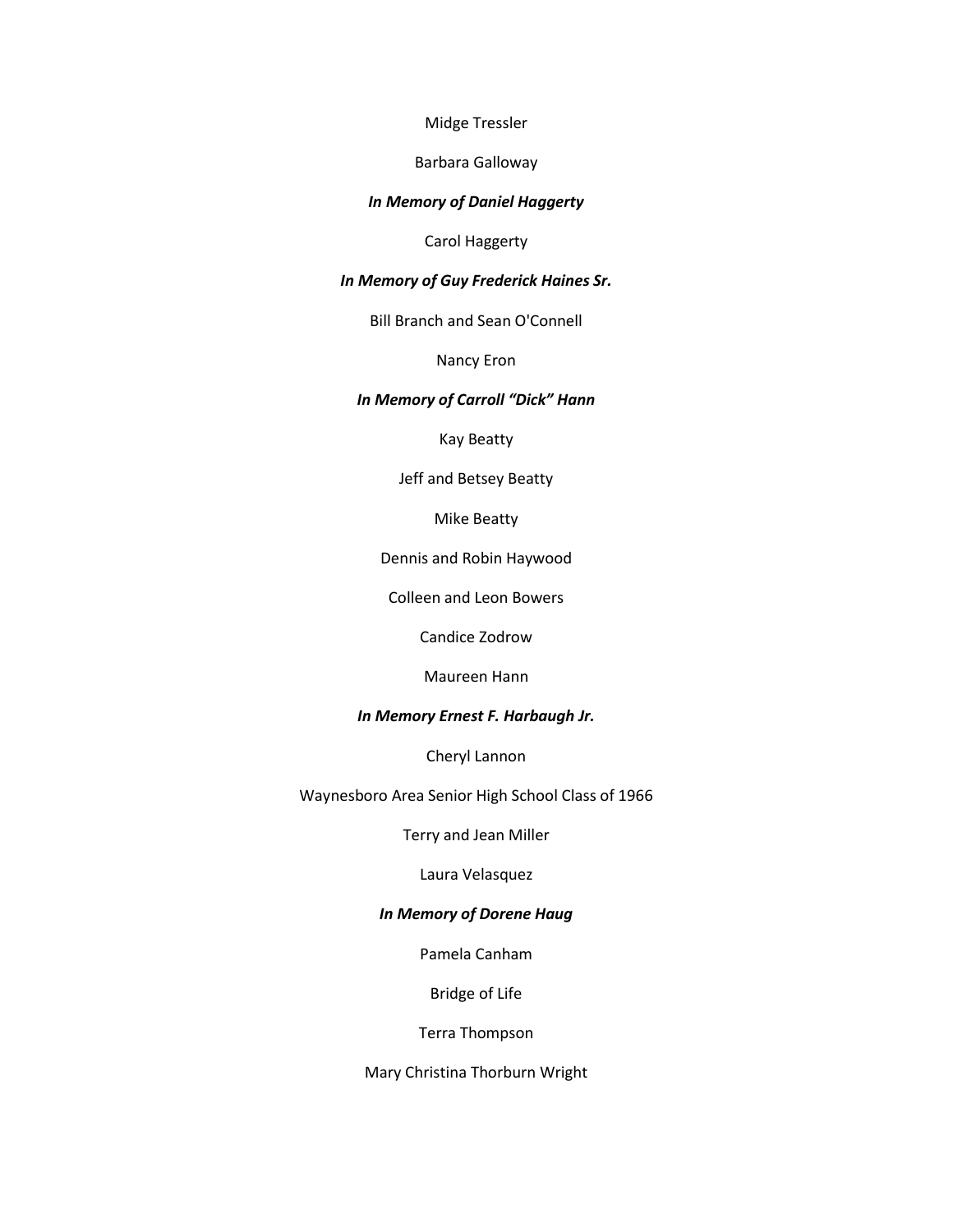# Cheryl Sims

# *In Memory of Jeffrey Haugh*

Roxann Holshuer

# *In Memory of Jacob Ralph Hendricks II*

David Foltz

Mark and Marie Bikle

Dennis and Karen Haines

Richard Parks

## *In Memory of Terry Hitt*

Joyce Price

William Pierce

Kayla Clark

## *In Memory of Taylor Horn*

Debra Hudson

Colleen Rickel

Morgan Craig

Patrick Bredland

Gerolyn Whittemore

Rick and Cheryl Mogensen

Sara Horn

Mark and Diane Baker

Bowers Insurance

Mary Shoop

Craig and Cindy Burkett

Sarah Fitzgerald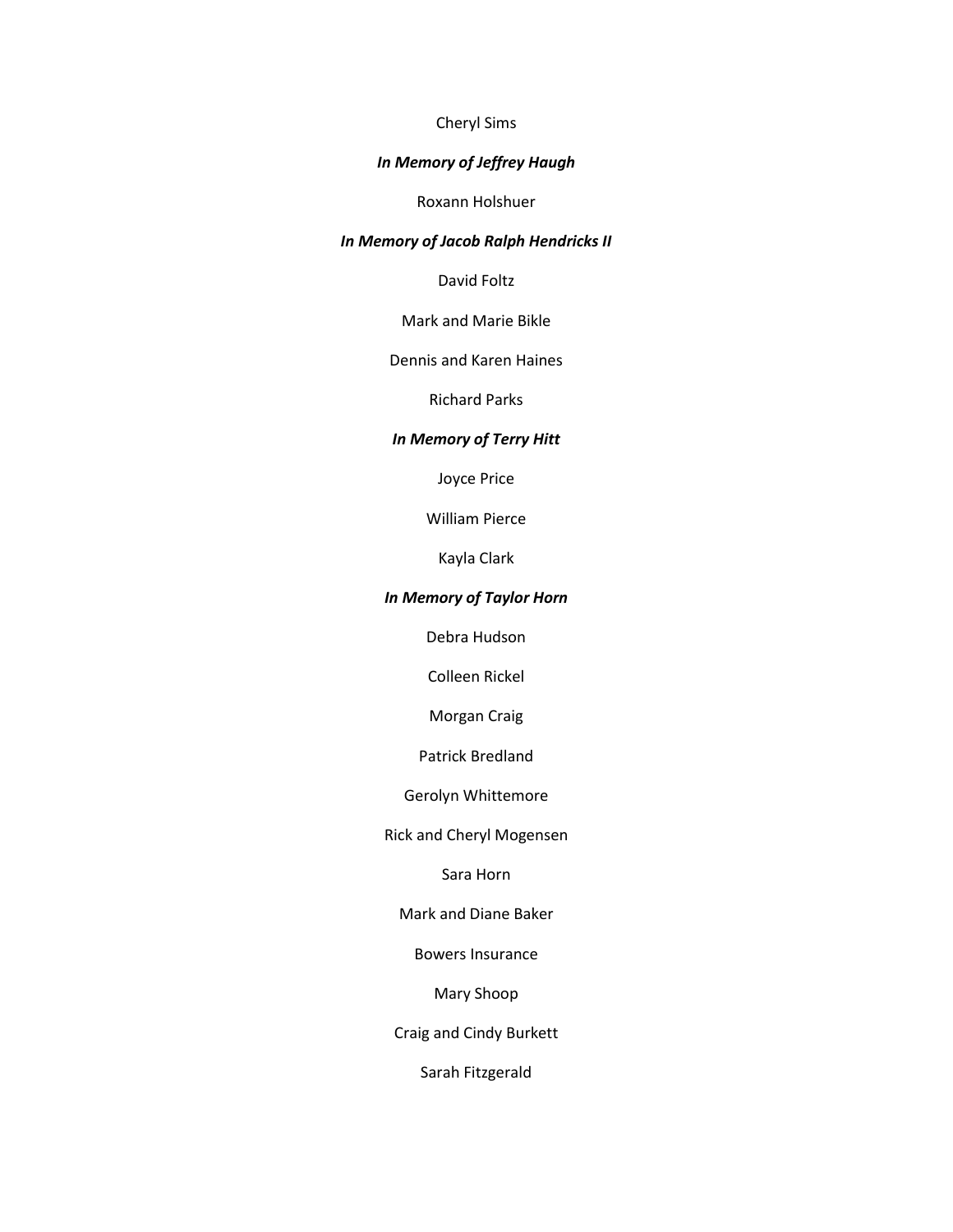Douglas B. Hovermale

Heather and David Horn

Tammy Aaron Total Comfort Heating and Cooling

#### *In Memory of Joe and Delores Householder*

Mary Stookey and Victoria Papa

## *In Memory of Lois Hunter*

Dale Hunter

#### *In Memory of Freda Ieishman*

John Harvey

## *In Memory of Brian Jones*

Mrs. Carol Behan

# *In Memory of Foster "Doc" Junkins*

Matt Roy Oberholzer

## *In Memory of Kristen Ardinger Karn*

Don and Brenda Ardinger

## *In Memory of Marcy Kauffman*

Donna Kauffman

# *In Memory of Tina Keefer*

# Todd Sites

## *In Memory of Delores Keller*

Michael Kugler and Family

# *In Memory of John Kelley*

Robert Walton

Karen Luther

#### *In Memory of Shawn Kinna*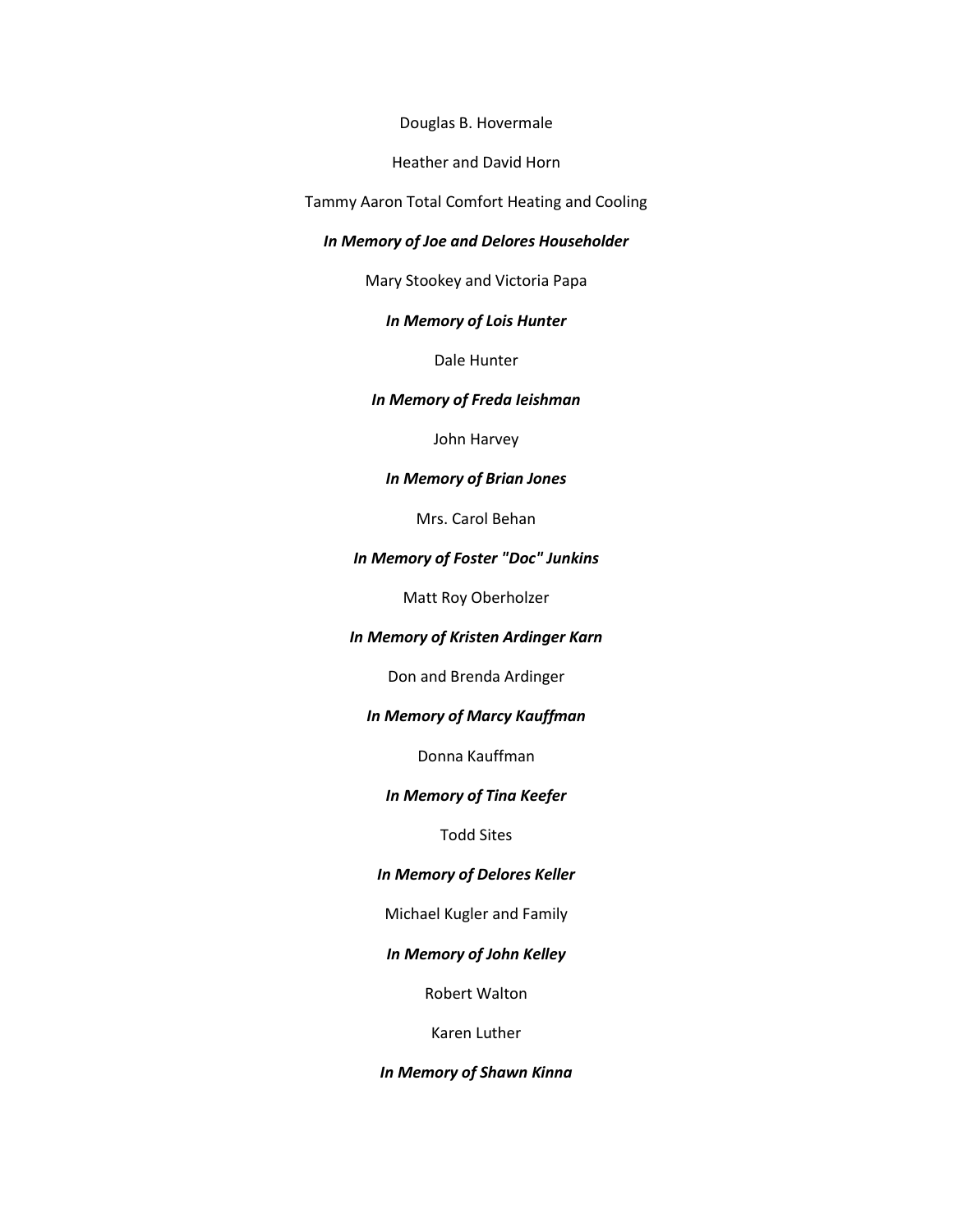#### Ann Larmer

#### Jennifer Smullen

#### Joan McKinstrie

#### Margaret Convey and the Convey Family

Donna Hoffman

#### Matthew Oberholzer

#### *In Memory of Sherry Koontz*

Steven McAbee

Gaye McGovern Insurance Agency Inc.

## *In Memory of Roy Lee Larmore*

Jule Kaplan, Sharon Sparks, and Cathy Sparks Pierce

Connie Gsell

## *In Memory of Lloyd "Andy" Lighter*

May Hoffman and Family

Linda Sheffer

## *In Memory of Rowland Litten*

Allison Litten

## *In Memory of Smedley Lynn*

Sam and Pat Murray

Mr. and Mrs. Terry Hill

Elizabeth Canning

Jessica Olin

Donna Olin

Marie Rumbarger

*In Memory of William and Isabelle McMahon*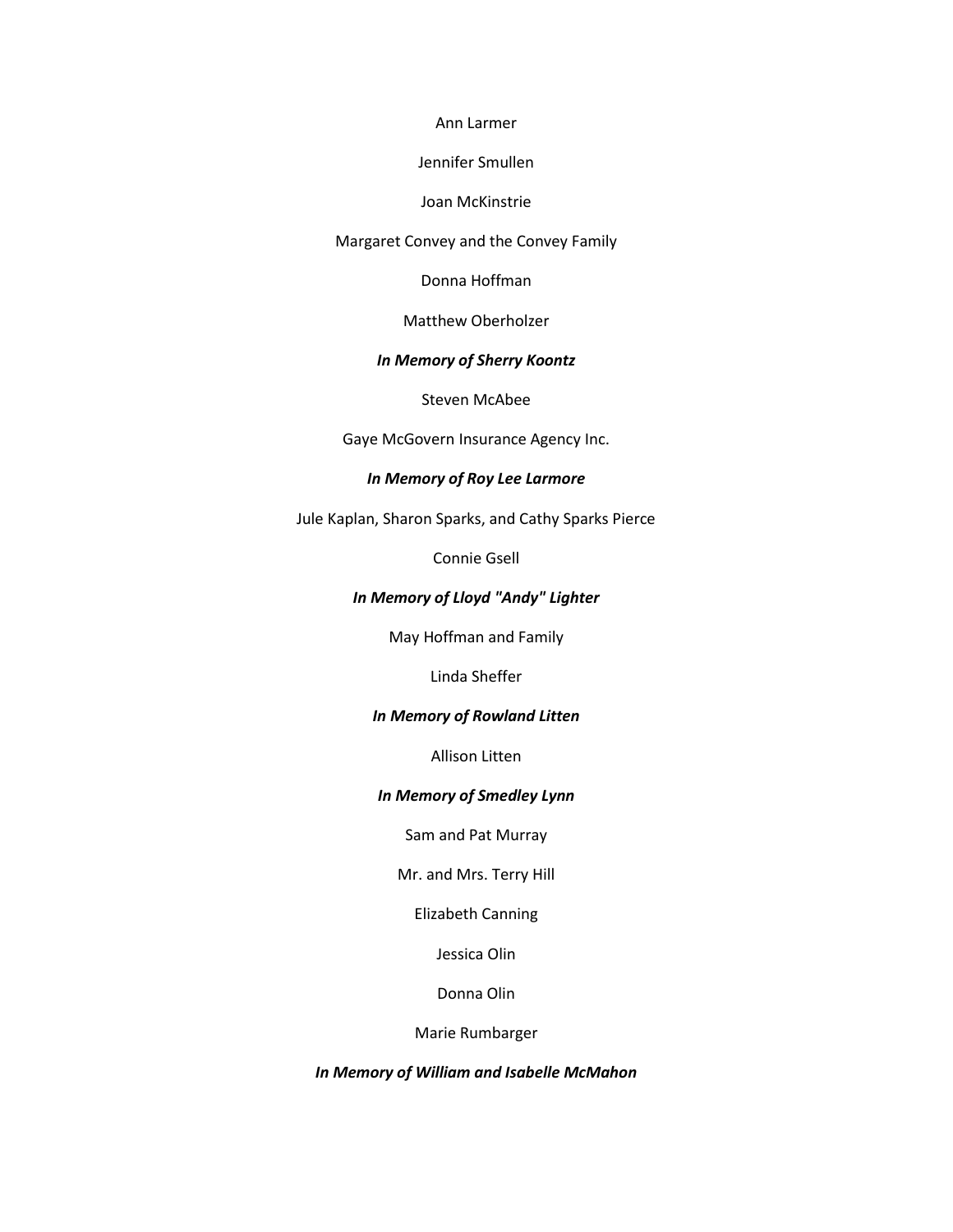Cheryl Anderson

#### *In Memory of Carol F. Martin*

Sally Hellane

Hilary and Paul Stavrakas

Joe and Karen Cobbs

Joan Powell

Joycelyn Machat

## *In Memory of Thomas Ralph Maschal*

George Magee

Jack and Nancy Newkirk

Fay Menacker

Warren and Carol Prince

State Farm – Gaye McGovern Insurance Agency

Amy Verner

# *In Memory of Betty Mauk*

Kelly Linehan

William and Hope Linehan

# *In Memory of Wendi McClanathan*

Terry and Joyce McClanathan

#### *In Memory of Pauline Agnes Mentzer*

Patricia Nottle

Joan Wetzel

## *In Memory of Vickie Messner*

Shannon Murphy BodySense PT

Terri Decker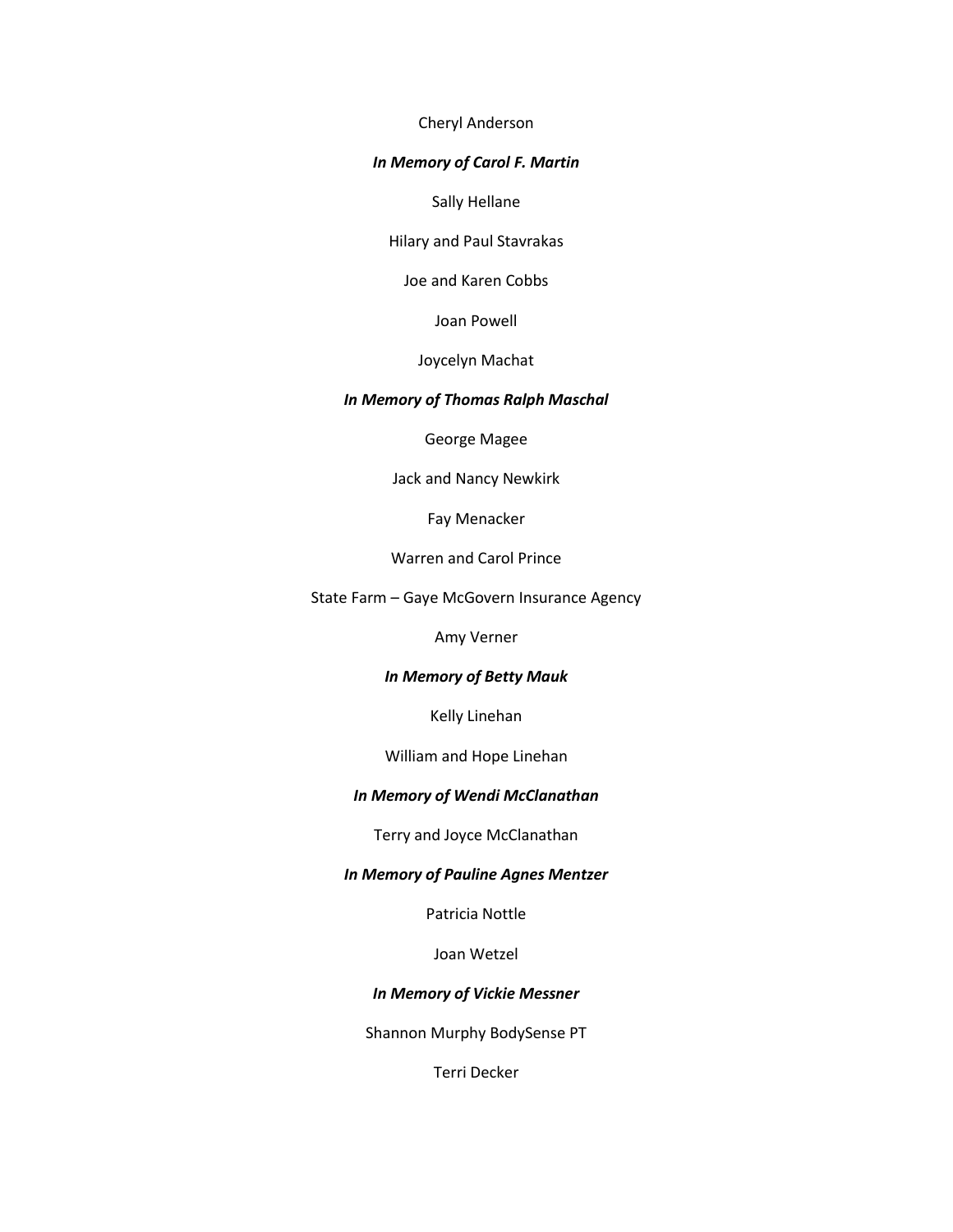Linda Kerns

Sandra Shifler

Ruann George

Carol Blessing

Rand Knight

Linda Blontz

George Messner

## *In Memory of Sheila Eileen Metzel*

Janice Stephens

Roseann Fisher

Cumberland Valley Section of the Society of Automotive Engineers

Brian Sparenberg

Alpha Master Chapter of Beta Sigma Phi

# *In Memory of M. Rosa Lee Meyers*

Nadine "Debbie" McCauley and Family

## *In Memory of Carol Mink*

Diane Butt

Leonard Mink and Ruth Reimschissel

## **In Memory of John Stephen Moore**

Arthur Eddy

Richard Gesford

Rashid Waheed

# *In Memory of Judith "Judy" Carol Morris*

Thomas and Carol Lowe

Melody and Greg Minnick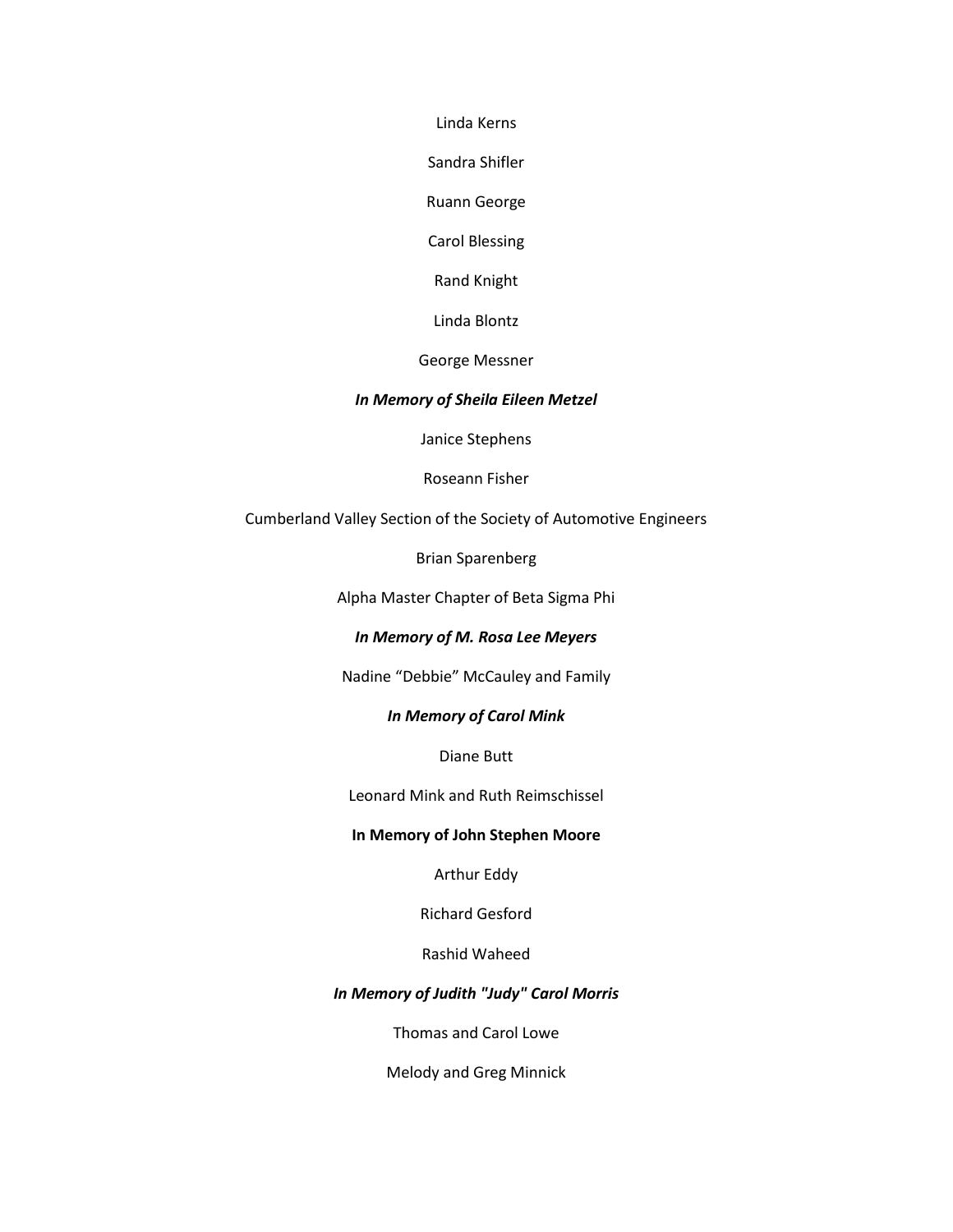Denny and Ann Gesford

## *In Memory of Paul F. Mundey Sr.*

Donald and Janice Stahl

## *In Memory of Jaynese Murfin*

Cindy Shatzley

Mrs. Priscilla Matheny

#### *In Memory of Pamela L. Myers*

Wantz Distributors

## *In Memory of David Eugene Nalley*

Michelle Rock

Bonnie Fouke and Family

Sandra Nalley

Ronald and Susan Tibbens

# *In Memory of Terry Alan Nalley*

Logan Cawley

Robert and Martha Harshman

Charles and Demeta Matlack

Kathy Dorwart

Andrea Rueckerl

## *In Memory of Gary Naugle*

Kathy Benner

# *In Memory of Christopher Nelson*

Kennedy and Debby Boone III

Dave and Nancy Spencer

*In Memory of Susan Nicholson*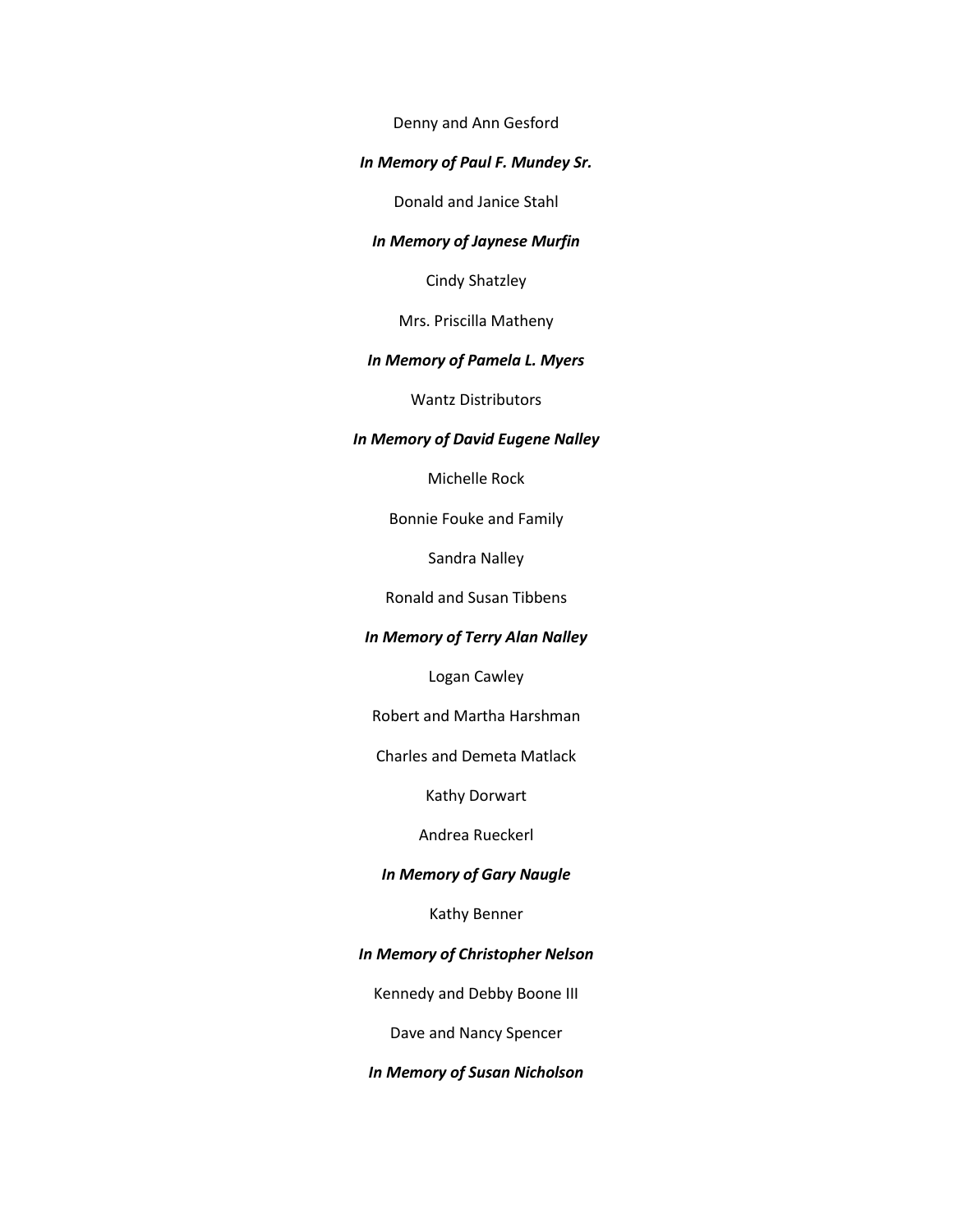#### Emily Bannon

#### *In Memory of Vicki Norris*

June Baker

Janet and Douglas Carr

# *In Memory of Jean Patton*

Kelli Lichtenberg

# *In memory of Jessie and Greg Prater*

Joy Freund

## *In Memory of Don Price*

Brooke Grove Foundation

# *In Memory of Carol Neif*

Mary Ann Weber

#### *In Memory of Holly H Proctor*

Debra Divens

#### *In Memory of Mark Renner*

Pam and Gary Finster

Janet Davis

Virginia K. Carbaugh

Roger Shearer

Sherry Penner

# *In Memory of Raymond Repp*

Hilda Draper

Merrill and Vickie Layton

Judith Ann Faulders

## *In Memory of Billie Richards*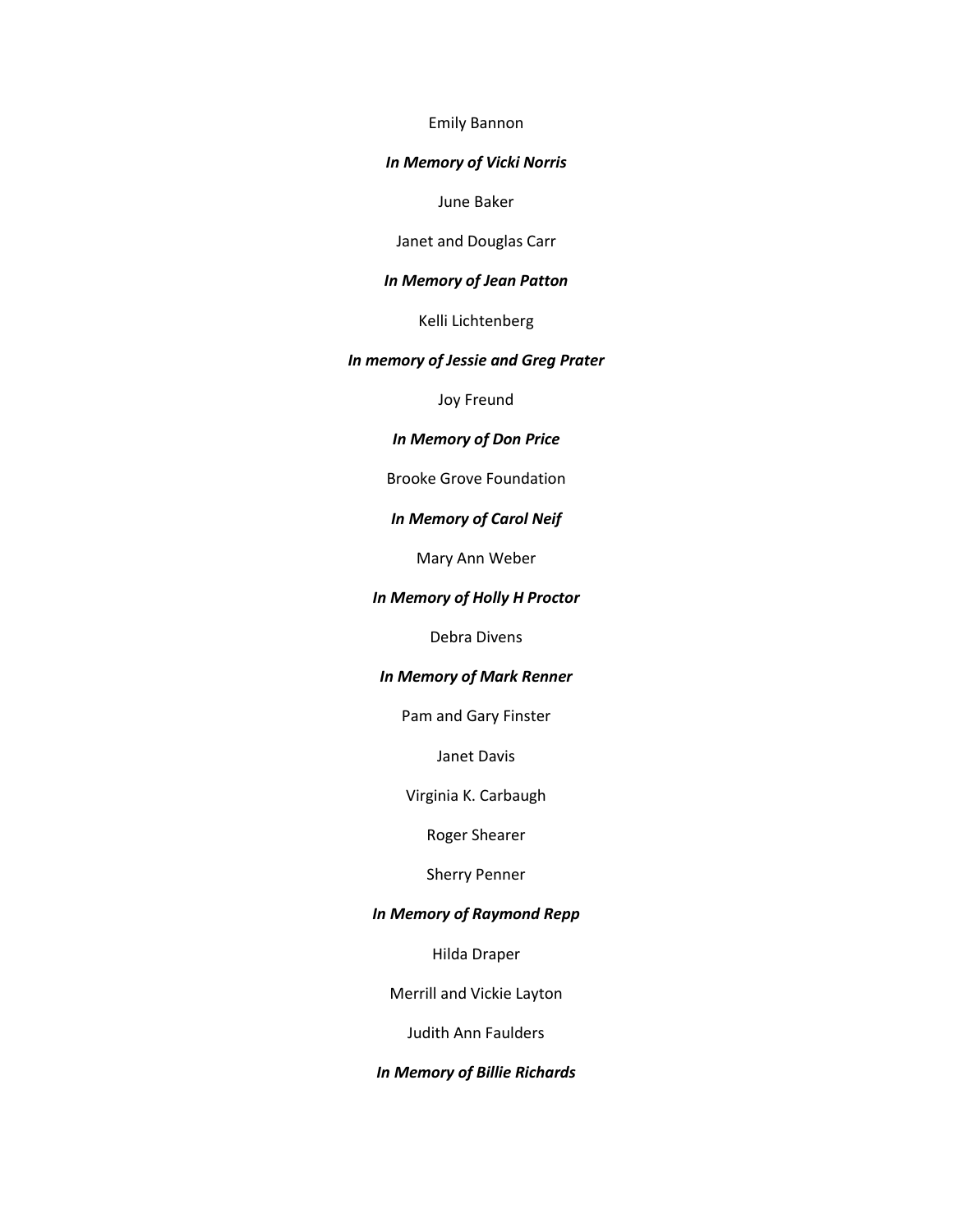#### J Dill

#### *In Memory of Dean Riley*

Barbara S. Dilley

#### *In Memory of Terry Rowland*

Diana Rowland

## *In Memory of Janice and John W. Sagle*

William Sagle

#### *In Memory of Hugh Hammond Schindel*

Carol Gehr

## *In Memory of John R. Schindell III*

Arthur and Marianne Schneider

#### *In Memory of Robert Schwier*

Robert and Joyce McDonald

# *In Memory of Sister Beverly Shobe*

Hagerstown Chapter No. 89 Order of the Eastern Star

## *In Memory of Patricia Anne Small*

Dana and Pam Kirkpatrick

Ellen Schindler

Patricia and Richard Hare

Pat Miles and Family

Karen Kulpinski

Kristina Turner

Dixon Troxell Post No. 211

Gregory and Linda Conner

# *In Memory of Virginia Small*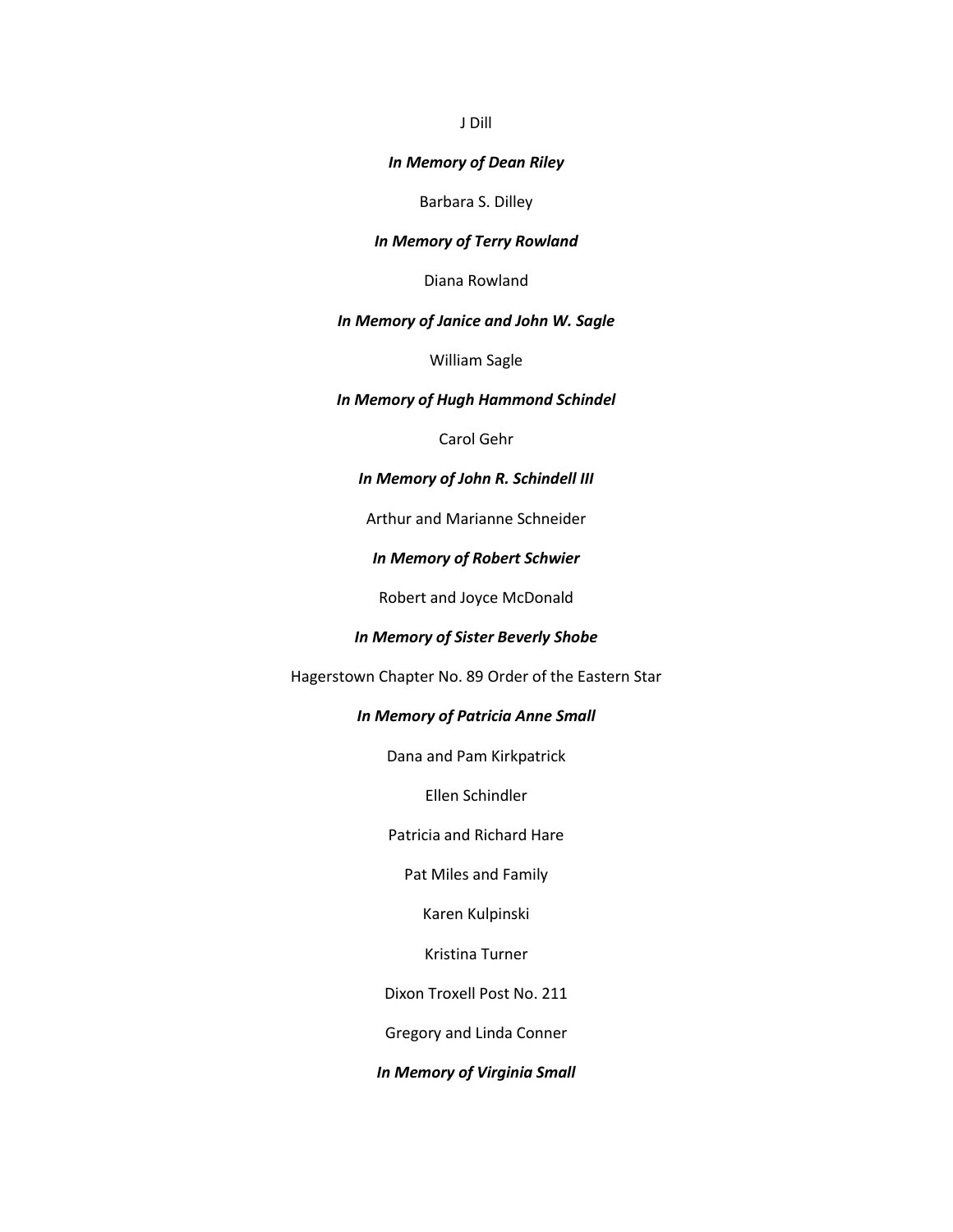### Jennifer Weigle

#### *In Memory of Virginia Smiley*

#### Denise Toward

#### *In Memory of Angela Smith*

Karen Dickie

#### *In Memory of Rhonda Kay Smith*

Jerry Smith

#### Dean Smith

## Daniel and Jessica Swope

## *In Memory of Susan Snyder, Gracie, Ginger and Rosey*

Sharon Eichelberger

# *In Memory of Nora Spence*

Sandra Spence McCanner

Linda Macpherson

Martha Brognard

Gary and Janice Sturniolo

Lori Seaton

William and Catharine Brockway

Sharon and Dennis Jackson

#### *In Memory of Taylor Nicole Spigler-James*

Laura Hogan

Kelly Montgomery

# *In Memory of Rose Sprankle*

Hagerstown High School Class of 1955

Susan Henderson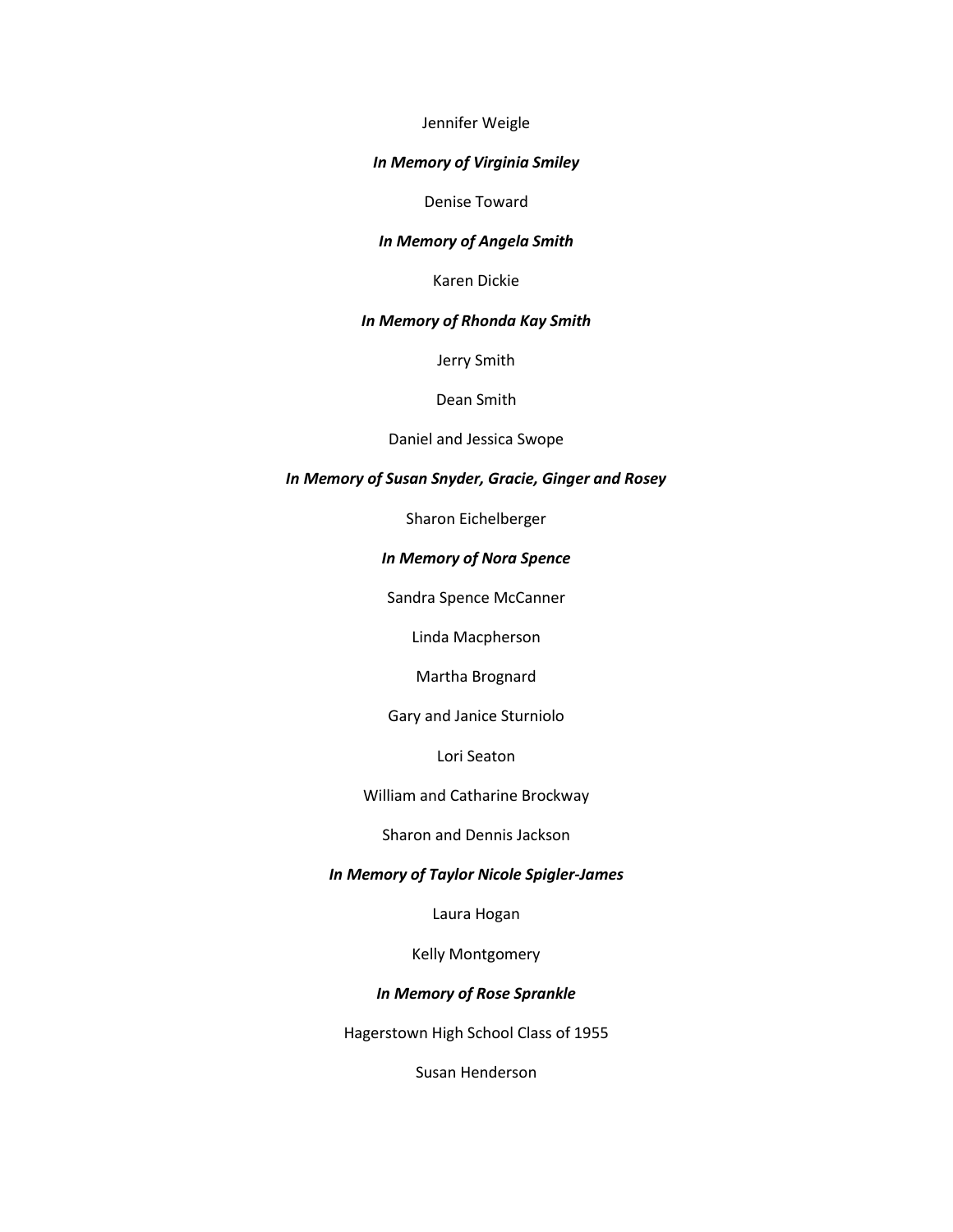### Brend Wolfe

## *In Memory of Clifford and Nickolas Staley*

Carolyn Staley

#### *In Memory of Fred Starsinic*

Susan Starsinic

#### *In Memory of Betty Stenger*

Kevin Stenger

Lyle and Diana Kiser

Sharon Brown

## *In Memory of Margaret "Mom" Stottlemyer*

Tina Lynn

#### *In Memory of Leonard Summers*

Sandra Shifler

# *In Memory of Gus Talhelm*

Joan Schupp

## *In Memory of Sondra Talhelm*

Joan Schupp

Dennis and Jean Babb

Sheridan Rockwell

George Shad and Ann Steadman

Carolyn Hawbaker

# *In Memory of Pete Tarbrake*

Robert Salata

## *In Memory of Laura Tengeres*

Charles Nash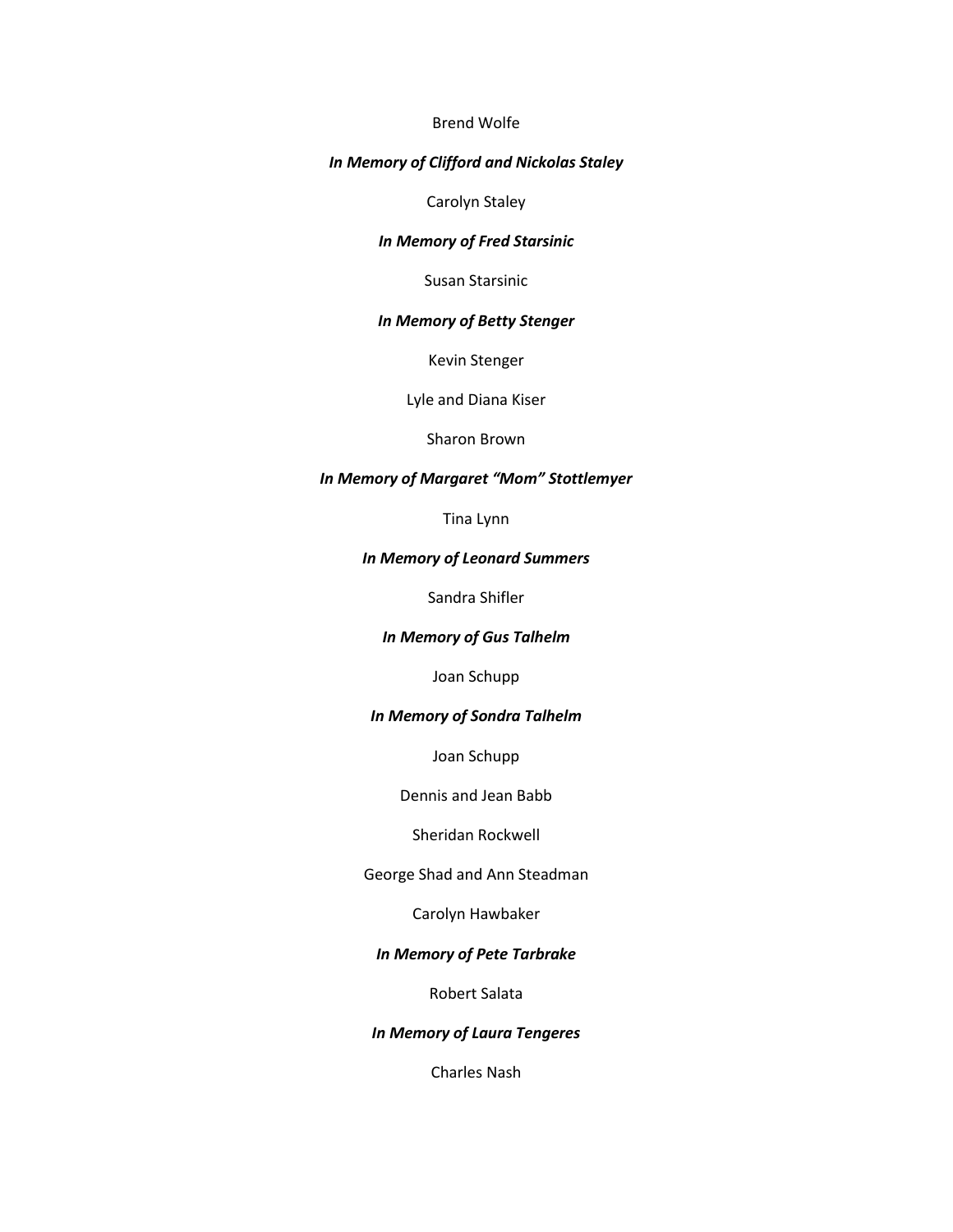Margaret Schaffer Miller

David Dulaney and Judith Holland

Joyce Shumaker

Mr. and Mrs. Joseph Rupe

Bonnie Thomas

Jennifer Yocca

Esther Vespa

Fiserv Settlement Ops

Patricia Martin

Harold and Suzanne Green

Sandra Yommer

# *In Memory of William Thomas*

Martin Norwood

Sarah Hauver

Meg Kauffman

Jean Blank

Joyce Price

Florence Lease

Dixon - Troxell Post No. 211

Carlene Bonhoff

Amelia Fisher

# *In Memory of Jacob Samuel Tipton*

Arun Vemury

## *In Memory of Bonnie Lou Mose Turner*

Gilbert Friend-Jones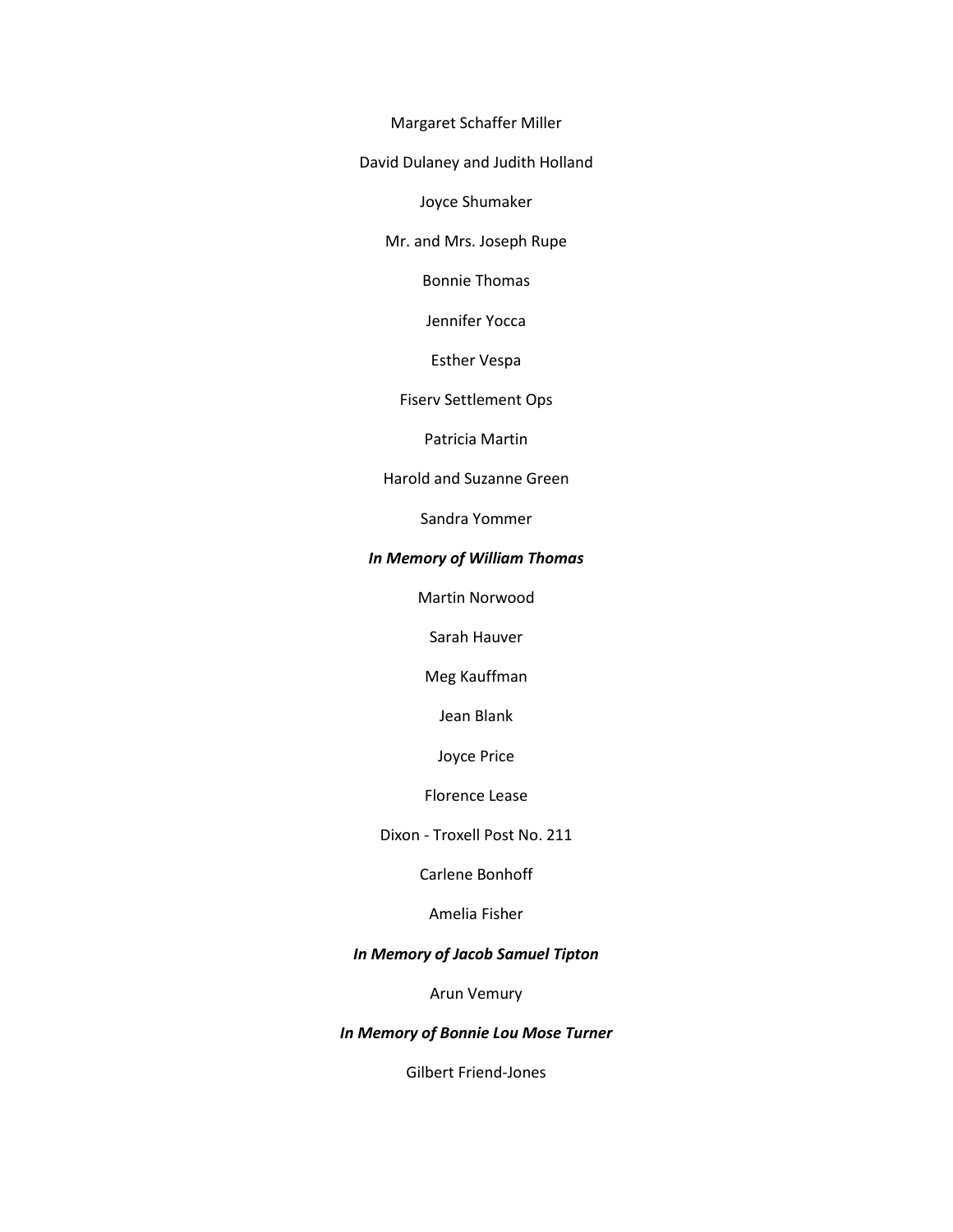Kristy and Chad Gross

Sylvia A. (Moore) Zepp

Richard Ressegger

Robert and Nancy Grim

Jack, Betty, and Sandy DeHaven

David and Eileen Southerly

## *In Memory of Julie Dawn Ulery*

Brandi Wagner

Pip Downin

Krista Poffenberger

Curtis Blubaugh

Ernest Taylor II

Lesa Bakner

Eileen Mullinix

#### *In Memory of John David Valentino*

Norma Emery

## *In Memory of Mrs. Zora Mae Warner*

Western Maryland Hospital Center

## *In Memory of Derek Weller*

Tim and Diana Johnson

Jennifer Preller

# *In Memory of Betty White*

Karla Robeson

## *In Memory of Lowell Wigfield*

Mary and Dennis Deal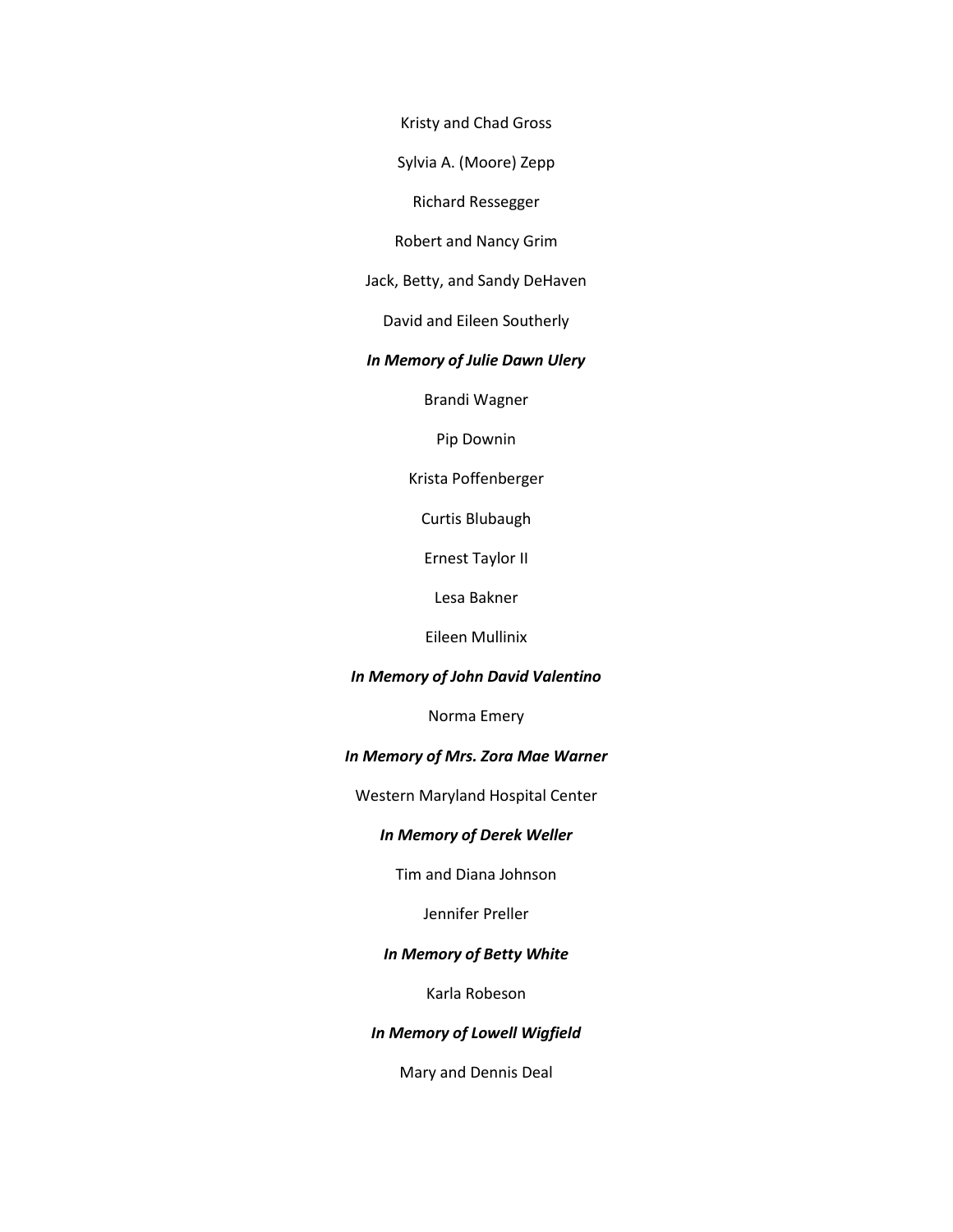*In Memory of Terry Lee Wilkins*

Sharon Block

Rosalee Renner

Janet Jones

## *In Memory of The Winstons*

Rachel Spiker Hessenauer

# *In Memory of David H. Witmer*

Grace Priest

## *In Memory of Carvel Wright*

Melissa Hutton

## *In Memory of James Kurfman Carey Jr.*

James Wright

# *In Memory of Hubert "Ed' Woodward*

Cindy & Richard Sommers

#### *In Memory of Richard York & his pet cat Freek*

Mary & Phil Eckart

#### *In Honor of "All Animals"*

Kimberly Anstine

## *In Honor of All of our rescue pets now and past*

# Jacqueline Bliss

*In Honor of my beloved animal companions*

Mary Anne Egan

# *In Honor of Pet "Abby"*

Cheryl Brisson

*In Honor of Pet "Angel"*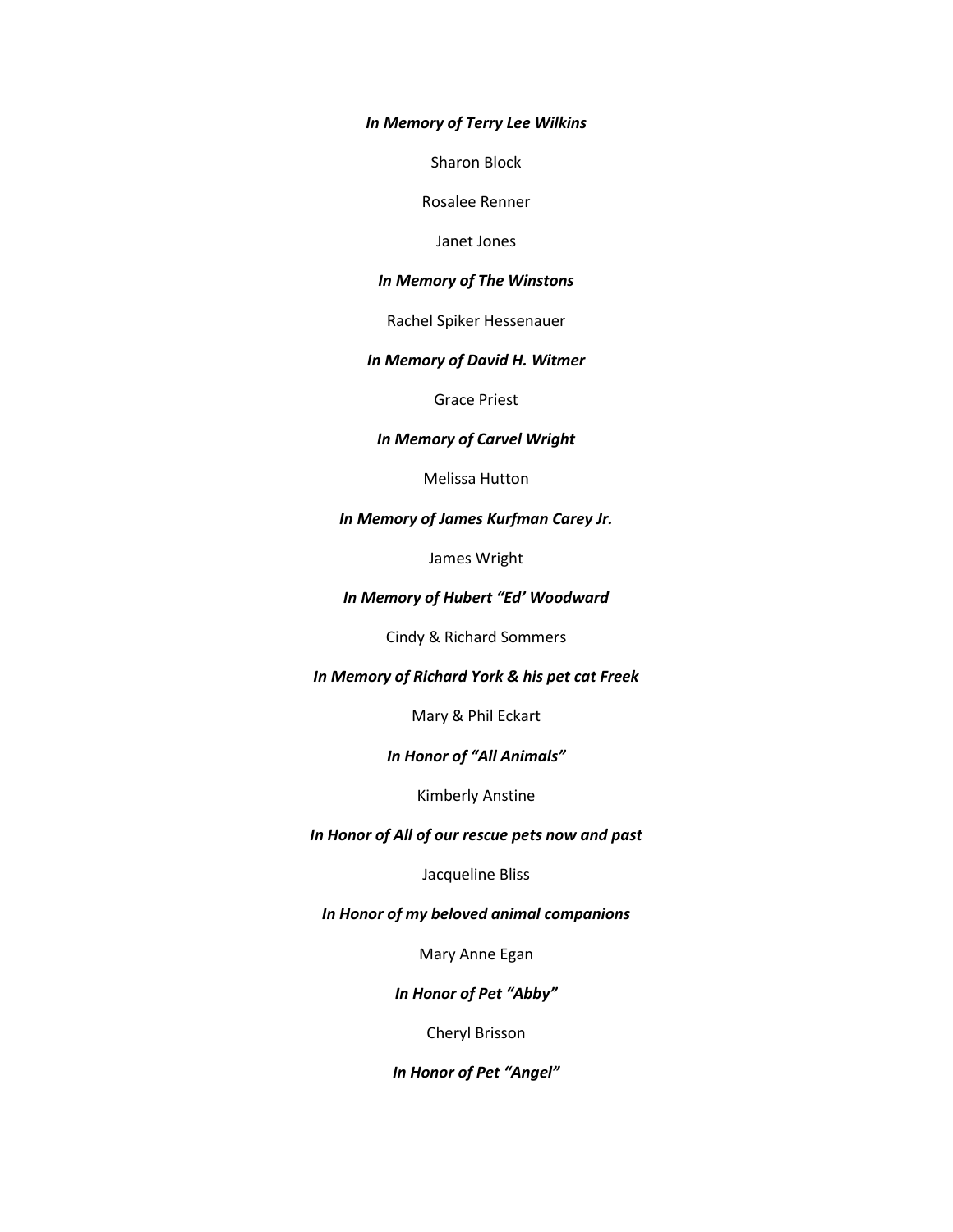David and Debra Tosten

# *In Honor of Pet "Bella Kitty"*

Jennifer Kennedy

#### *In Honor of Pet "Big Momma (Lulu)"*

Amanda Ducey

## *In Honor of Pet "Brindle"*

Kevin and Margaret Munroe

## *In Honor of Pet "Buddy"*

Ramona Jones

## *In Honor of Pet "Bumper"*

Karla Robeson

## *In Honor of Pet "Cassidy"*

Lucas Newman

## *In Honor of Pets "Charlie and Sammy"*

Mary Kretsinger

#### *In Honor of Pet "Chloe"*

Nancy Robinette

# *In Honor of Pet "Cookie Mason"*

## Jim and Beth Tribble

# *In Honor of Pet "Daisy"*

Tina Schaeffer

*In Honor of Pet "Dr. W, Cricket, Mendel, Frank, Darwin, Gertie, Cory, Rose, and Cosette"*

Karen Poston

#### *In Honor of Pet "Emma"*

Margaret Clopper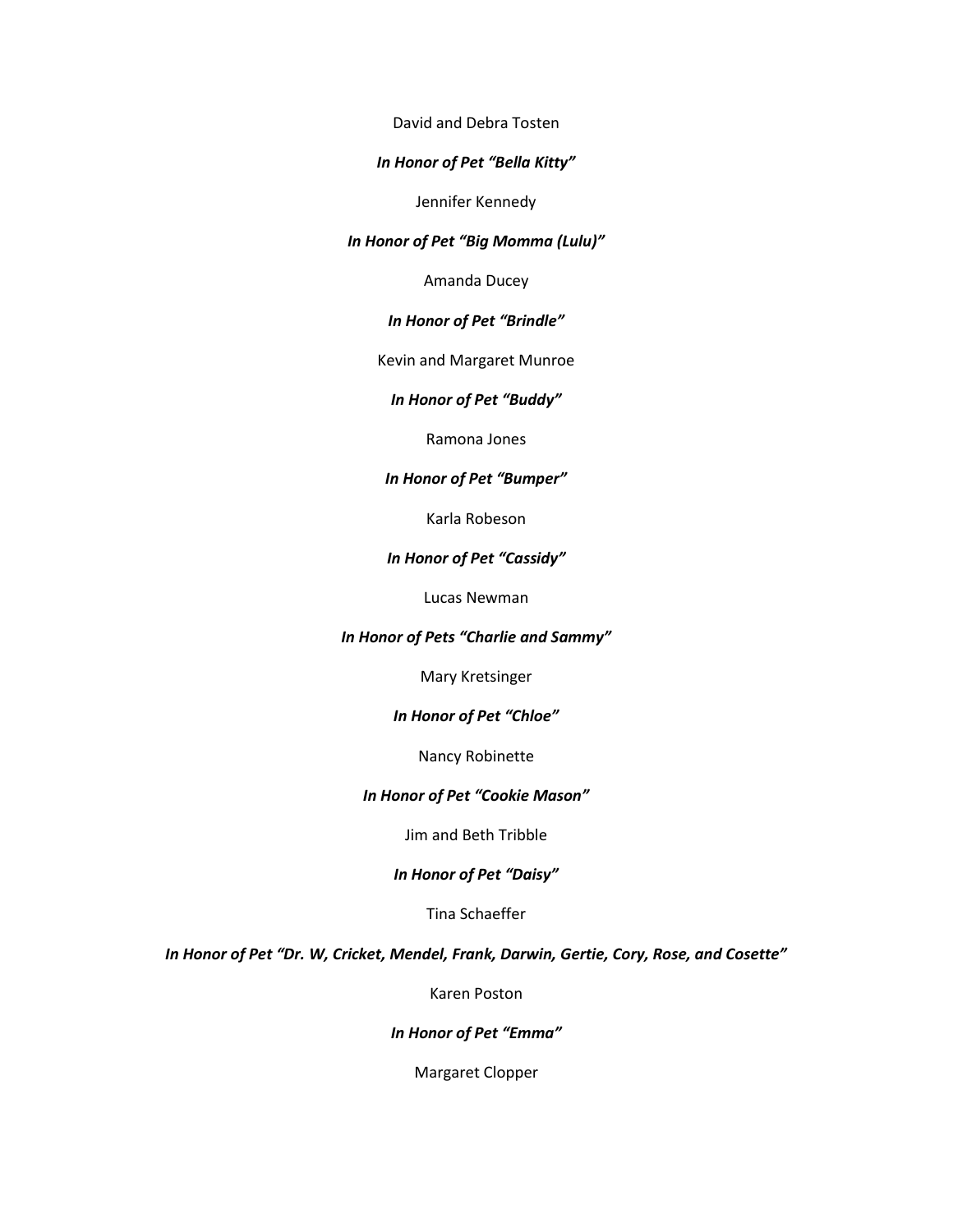*In Honor of Pets "Emma and Black Slacks"*

Ann Selnick

#### *In Honor of Pet "Emmett"*

Samelia Quinn

#### *In Honor of Pet "Gimpers"*

Diana Stewart

# *In Honor of Pet "Ginger LaRue"*

Brittany Wedd

#### *In Honor of Pets "GoochI Loua and Kewpsi"*

Lisabeth Williamson

#### *In Honor of Pet "Henney"*

Anonymous

## *In Honor of Pet "Henney"*

Margie Redmond

## *In Honor of Pet "Herbie"*

Margaret Foote

#### *In Honor of Pet "Homer"*

John Chernesky

#### *In Honor of Pet "Honey"*

Brenda Smith

# *In Honor of Pet "Honey's 3rd Gotcha Day"*

Greg and Elaine Rotz

# *In Honor of Pets "Honey and Sebastian II"*

#### Greg Rotz

*In Honor of Pet "Huggie Bear"*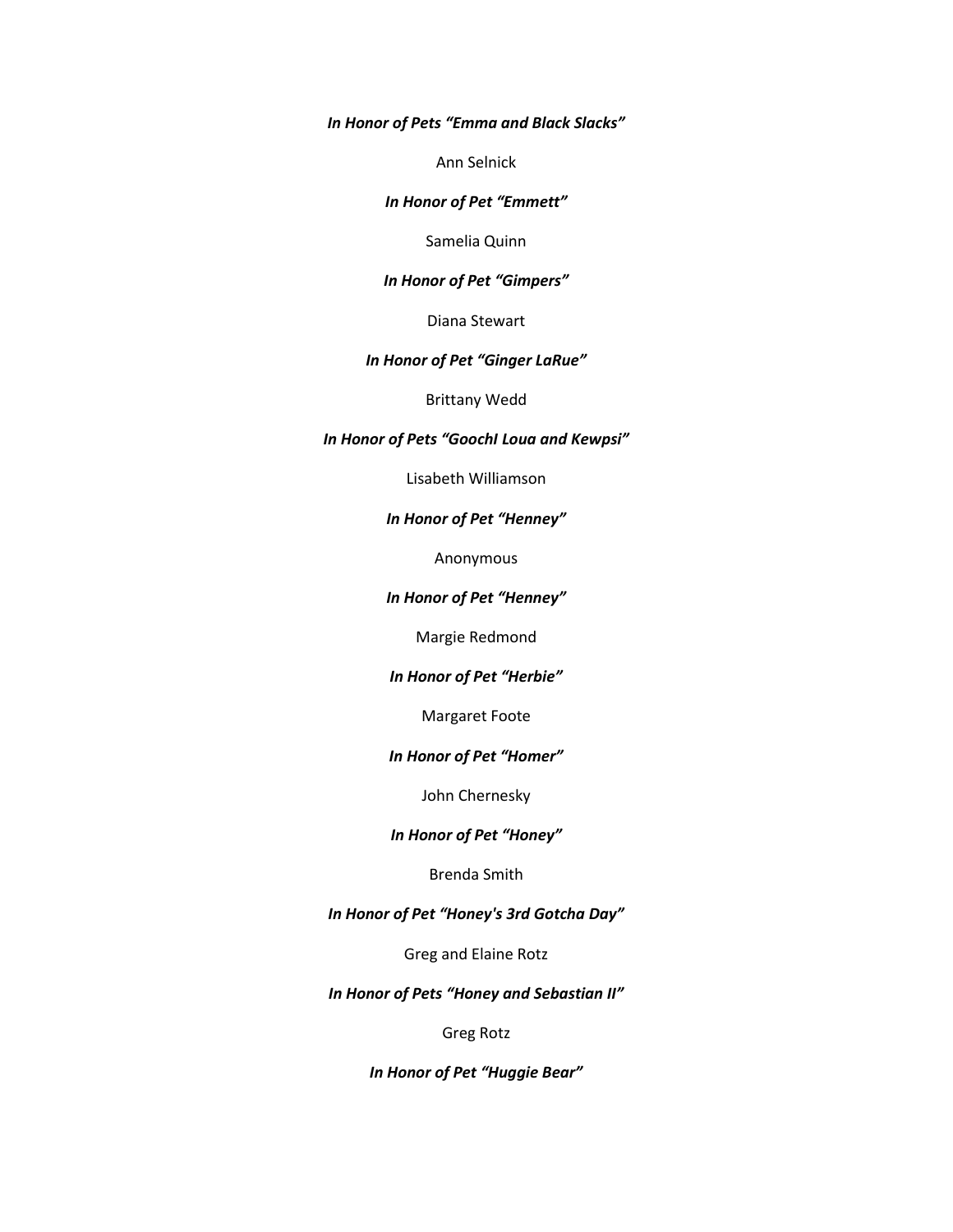Peg Thomas

#### *In Honor of Pet "Inky"*

Logan Ramsburg

# *In Honor of Pet "Josie"*

Connie Kline

#### *In Honor of Pet "Kailua"*

Nancy Brandt

## *In Honor of Pet "Keno"*

Deena Caniford

## *In Honor of Pet "Kim"*

Karen Gray

# *In Honor of Pet "Krispy"*

Carole Trumpower

## *In Honor of Pet "Mae"*

Anonymous

## *In Honor of Pets "Mika and Zoe"*

Mary Helen Strauch

# *In Honor of Pet "Miley"*

# Kevin Barry

## *In Honor of Pet "Minnie"*

Donna Engle

# *In Honor of Pet "Misha"*

Karen Poston

## *In Honor of Pet "Murphy"*

Sandra Clark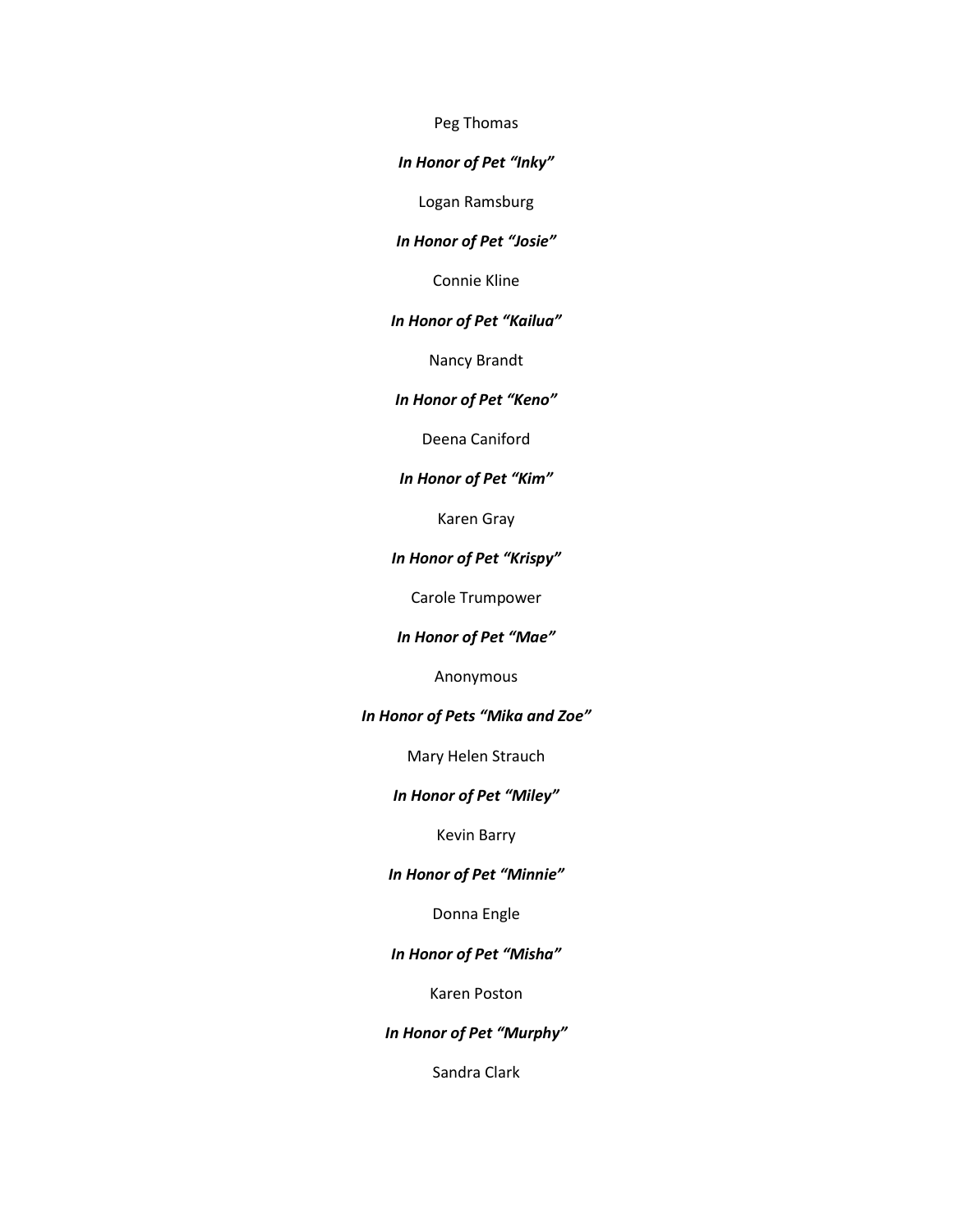#### *In Honor of Pet "Nala"*

Karen and David Moriarty

## *In Honor of Pets "Potter and Mabeline"*

Mia Hoover

## *In Honor of Pet "Rainbow"*

Peggy Cook

# *In Honor of Pet "Reddington"*

Emily Soffe

# *In Honor of Pet "Rocky"*

Elena Della Mea

Courtney Eversfield

# *In Honor of Pet "Samantha"*

Susan Mason

## *In Honor of Pets "Sammy and Sophie"*

Teresa Hutchens

## *In Honor of Pet "Soda Pup"*

Lori Yata

Sonja Moore

# Brittany Hopkins

# *In Honor of Pet "Stonk!"*

Lindsey Hathaway

# *In Honor of Pet "Sunny"*

Robert Mueller

#### *In Honor of Pet "Tanzi"*

Ronda Dever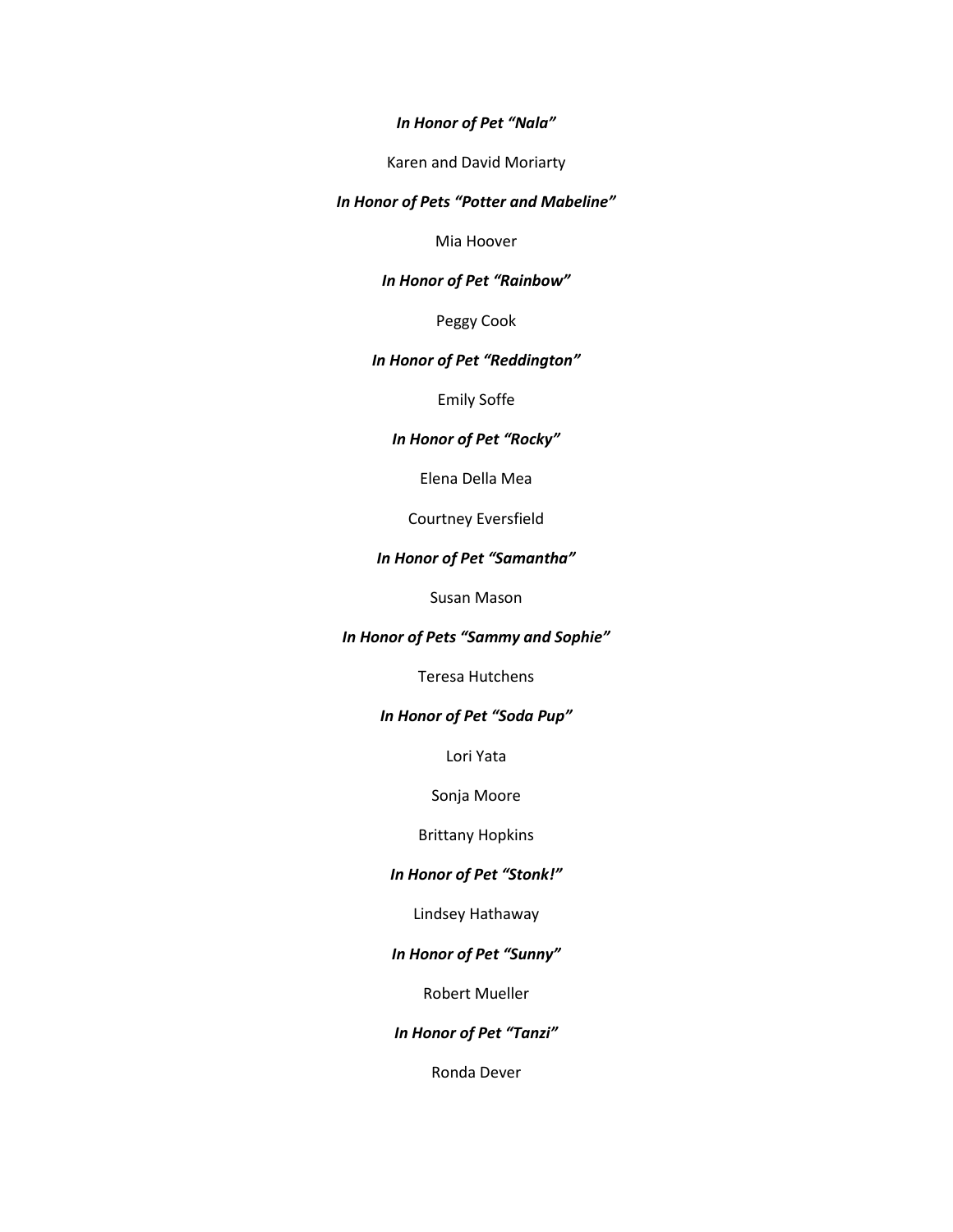*In Honor of Pet "Teddy"*

Thomas Freeman

*In Honor of Pet "Teddy"*

Candace Rutherford

#### *In Honor of Pet "Tempest Walker"*

Leslie Payne-Walker

*In Honor of Pet "Tiny"*

Lisabeth Williamson

## *In Honor of Pets "Toby, Tru, Wren and Ivy"*

Tad and Krista Daniel

## *In Honor of Pets "Will and Patches"*

Mike Carlson

#### *In Honor of Pet 'Winston "Winnie" Churchill'*

Mimi Dickinson

# *In Honor of Pet "Wiski"*

Bill and Jane Bridges

#### *In Honor of Pet "Wykkens"*

Thomas and Lori Kiley

#### *In Honor of Pet "Zeo"*

## Melissa McFadden

# *In Honor of Pet Retreat at Paramount Farm*

GeorgeAnn Black

## *In Honor of Staff at HSWC*

#### Jeanie Howes

#### *In Honor of TriBridge Partners*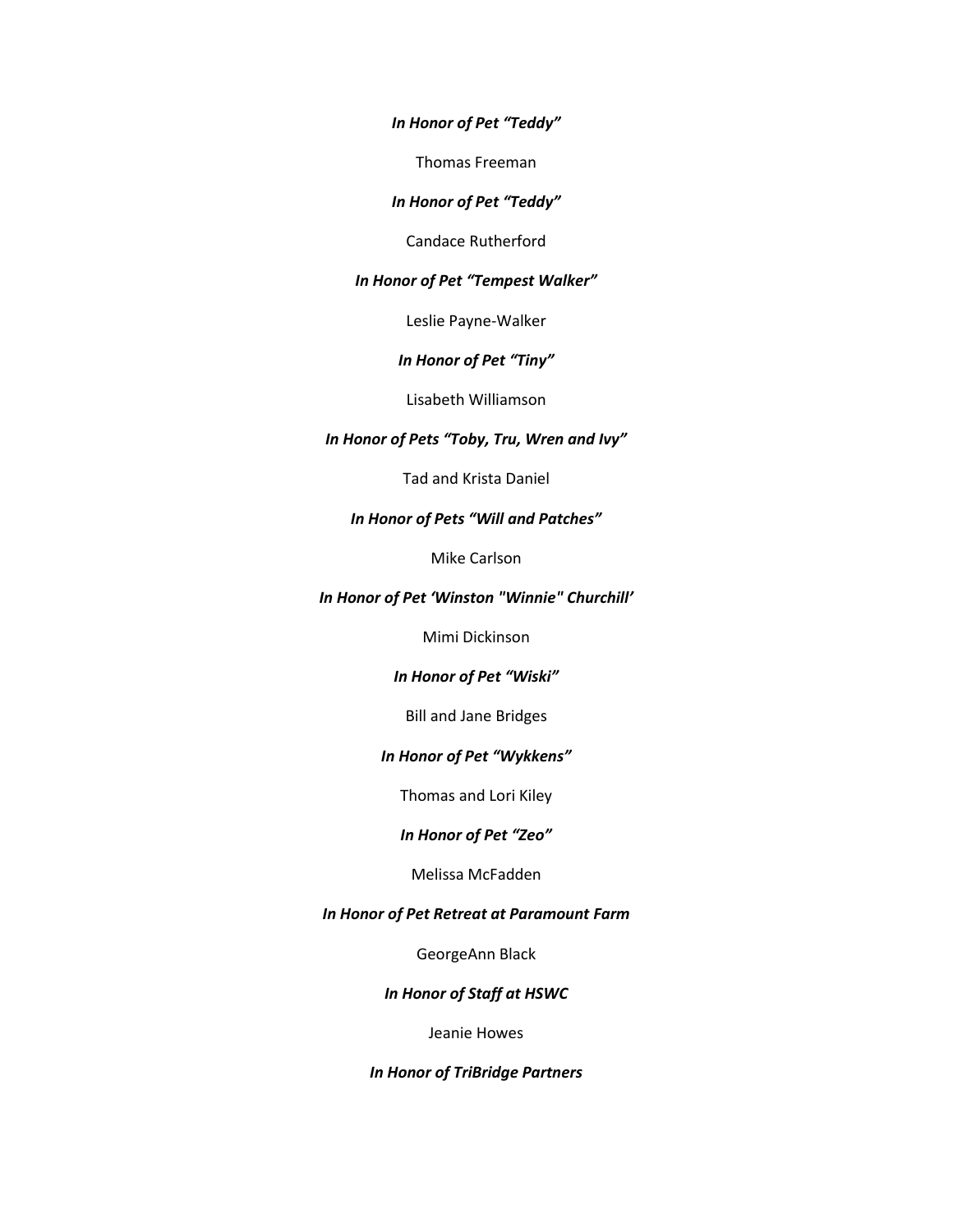#### Candace Herzog

#### Chelsea Sites

## *In Honor of WCPS Speech Language Pathologists*

Dr. Annette G. Walters

## *In Honor of Your Veterinarian*

George Lucey

# *In Honor of Angie and Sarah*

Laura Henneberger

## *In Honor of Cynthia and Rob*

Gwynne Cavey

## *In Honor of Khloe*

Mary Matheis

*In honor of Mina*

Nancy Mullican

#### *In Honor of Mom*

Michelle Crim

## *In Honor of Tammy*

Janet R Taylor

#### *In Honor of Harper Ahalt*

Linda Akin

# *In Honor of Peter Anderson*

Carson Wealth Management Group

# *In Honor of Tammy Anderson*

Carson Wealth Management Group

*In Honor of John Angle*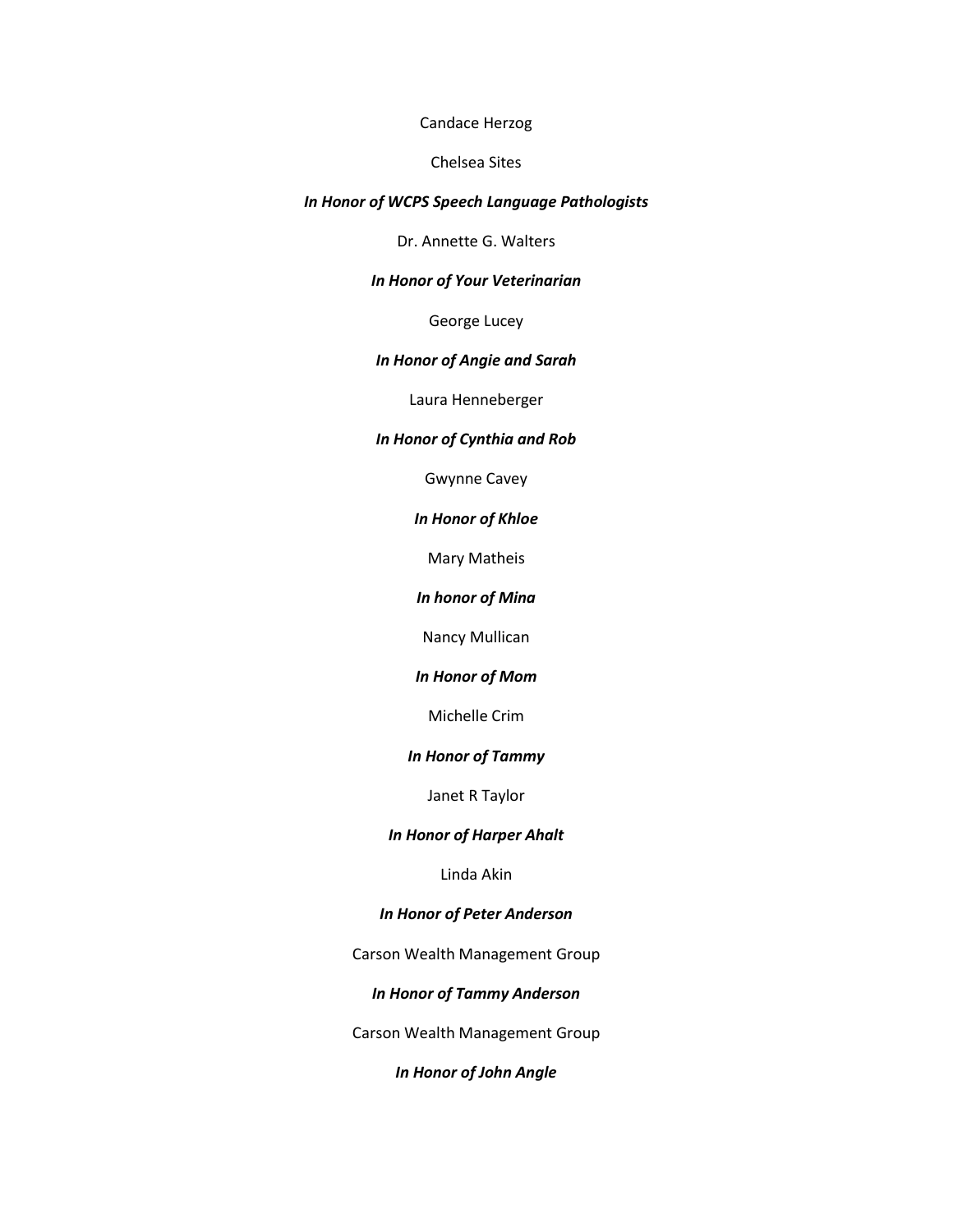#### Judithe Howell

## *In Honor of Mr. and Mrs. Edward Asper*

Carson Wealth Management Group

*In Honor of Edward Asper*

Carson Wealth Management Group

*In Honor of Lisa Asper*

Carson Wealth Management Group

*In Honor of Judith Baker*

Carson Wealth Management Group

*In Honor of Diane Barron*

Carson Wealth Management Group

*In Honor of Sandra Becker*

Carson Wealth Management Group

*In Honor of Richard Berry*

Melissa Thompson

*In Honor of Michael and Alyssa Bertolini*

Carol and Jen McCardell

## *In Honor of Don and Mary Bowman*

Kristen Bouchard

*In Honor of Lynda Bradley*

Carson Wealth Management Group

## *In Honor of William Brockway*

Carson Wealth Management Group

*In Honor of Laurel Brown*

Michelle Vaughn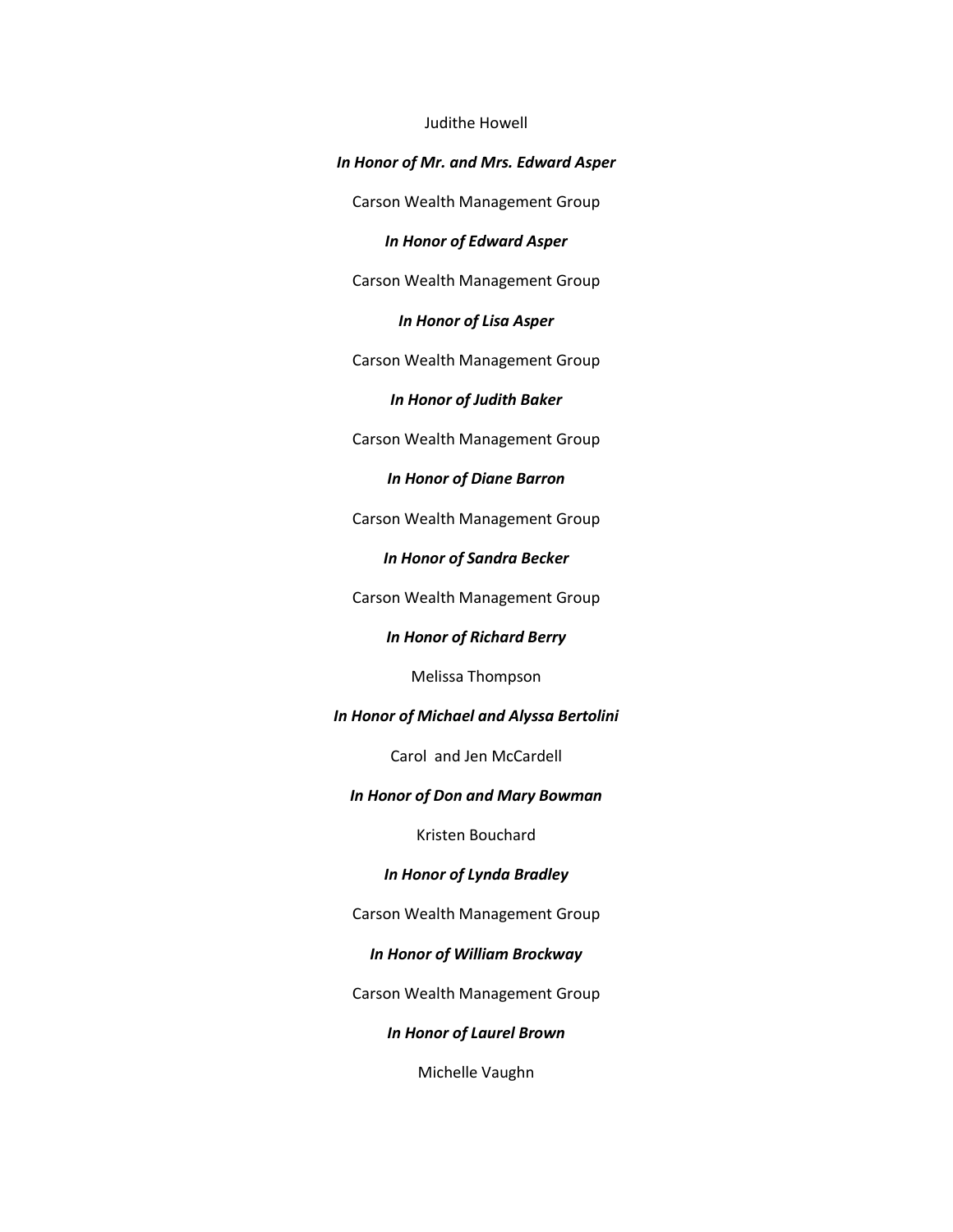*In Honor of Officer Burgan*

Sharon Poole

*In Honor of John M. Burns*

Donna Mitchell

*In Honor of Laura Carrier*

Tim and Susan Peterson

*In Honor of H.E Cate*

Sandra Suarez

#### *In Honor of George Chirdon*

Carson Wealth Management Group

*In Honor of Traza Chirdon*

Carson Wealth Management Group

*In Honor of Raegon Clutz*

Carson Wealth Management Group

*In Honor of Susan Clutz*

Carson Wealth Management Group

*In Honor of Judith Koch*

Jason Koch

## *In Honor of William Cross*

Carson Wealth Management Group

*In Honor of Mr. and Mrs. William Cross*

Carson Wealth Management Group

*In Honor of Delores Davy*

Cynthia Foore

*In Honor of Albert Deal*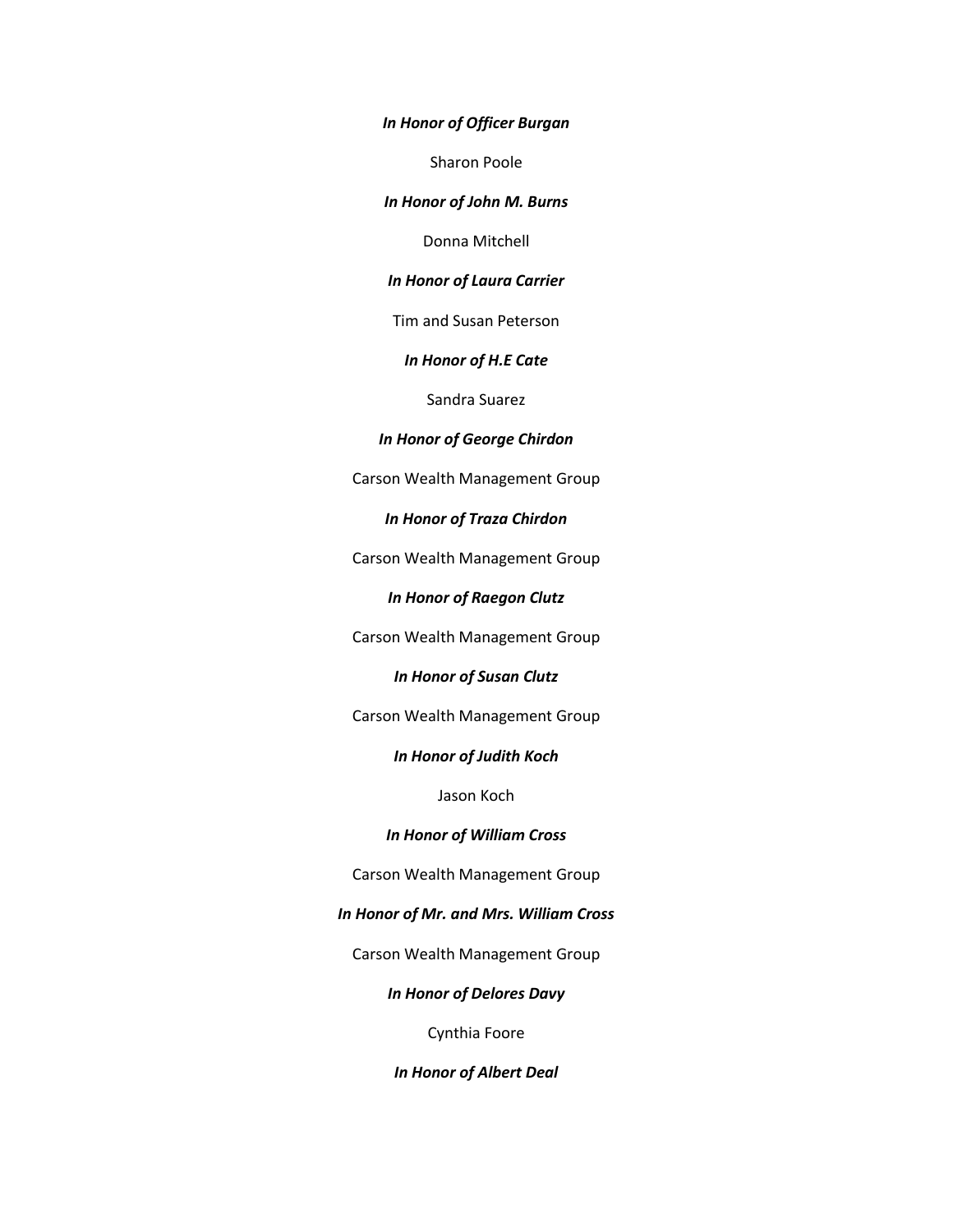Carson Wealth Management Group

## *In Honor of Jeff Delauter*

Gayl and Tim Harner

#### *In Honor of Mary Foley*

Alyssa Little

## *In Honor of Mr. and Mrs. Hezz Foster*

Carson Wealth Management Group

*In Honor of Faye Fowler*

Carson Wealth Management Group

#### *In Honor of Dr. Daniel Franklin*

Connie Manger C/O BHHS Bowen Realty

#### *In Honor of Robert Goetz*

Carson Wealth Management Group

#### *In Honor of Cody Gossard*

Carson Wealth Management Group

# *In Honor of Marian Griffith*

Marc McQuillen, Anita, and Ty

# *In Honor of Chloe Hadley*

Candace Rutherford

#### *In Honor of Delphina Harmon*

Carson Wealth Management Group

## *In Honor of Mary Heizer*

Carson Wealth Management Group

#### *In Honor of George Hoover*

Carson Wealth Management Group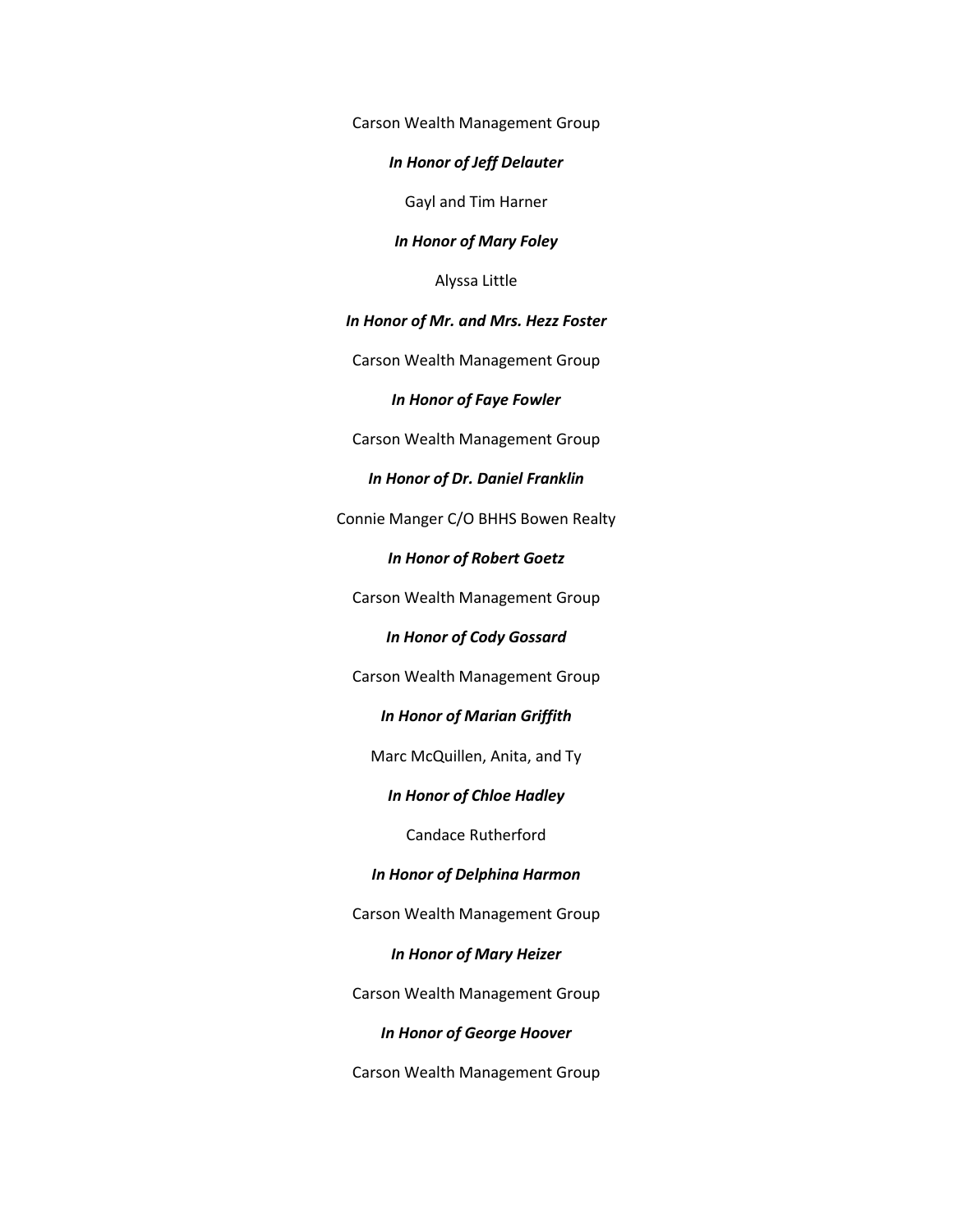*In Honor of Ralph Hoover*

Sandra Suarez

*In Honor of Daniel Horst*

Carson Wealth Management Group

## *In Honor of Trey Hullinger*

Paula McNeal

Sheldon Myers

#### *In Honor of John Itell*

Carson Wealth Management Group

## **In Honor of Doc Junkins**

Matthew Oberholzer

*In Honor of Karl Kart*

Carson Wealth Management Group

# *In Honor of Tammy Kart*

Carson Wealth Management Group

*In Honor of Mr. and Mrs. Karl Kart*

Carson Wealth Management Group

## *In Honor of Joel Kowalsky*

## Covetrus

## *In Honor of Lori Kriner*

Carson Wealth Management Group

## *In Honor of Susan Latimer*

Carson Wealth Management Group

## *In Honor of Sharon Liskey*

Carson Wealth Management Group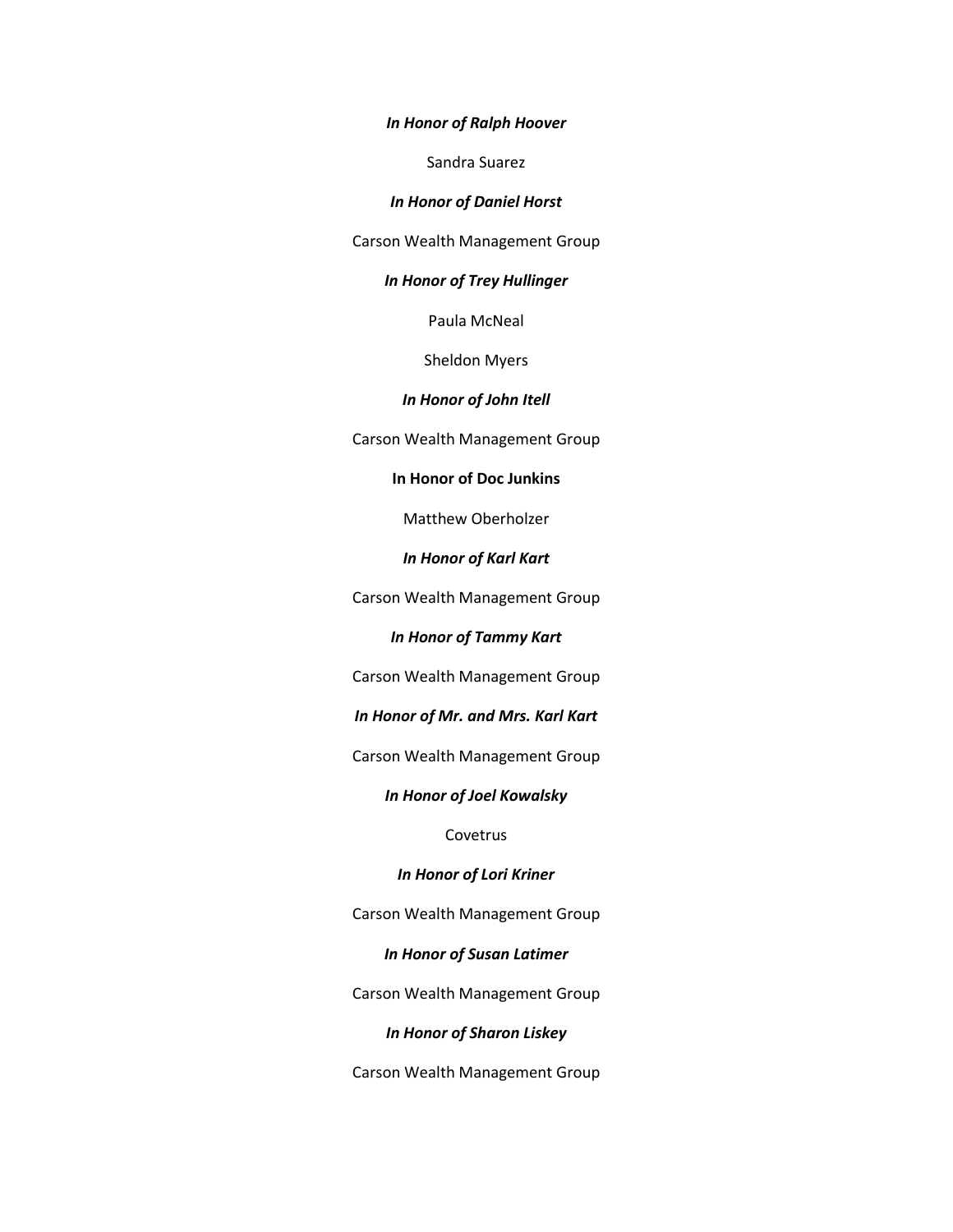*In Honor of Mary Maurer*

Colleen Maurer

*In Honor of Betty McLees*

Peter Mclees

*In Honor of Mimi*

Sharlene Delauter

#### *In Honor of Rochelle Morrell*

Richard Talipsky

Brett Morrell

## *In Honor of Calvin Morris*

Carson Wealth Management Group

#### *In Honor of Elaine Morris*

Carson Wealth Management Group

## *In Honor of Brian Moyer*

Scott Toms and Carson Wealth Management Group

#### *In Honor of Deanna Mullendore*

Carson Wealth Management Group

In Honor of Mrs. Mary Myers and Family

Ralph Bovey and Bill

#### *In Honor of Paul Newman*

Lucas Newman

Zachary Newman

## *In Honor of Erik Nichols*

Tina Coffey

*In Honor of Deborah O'Brien*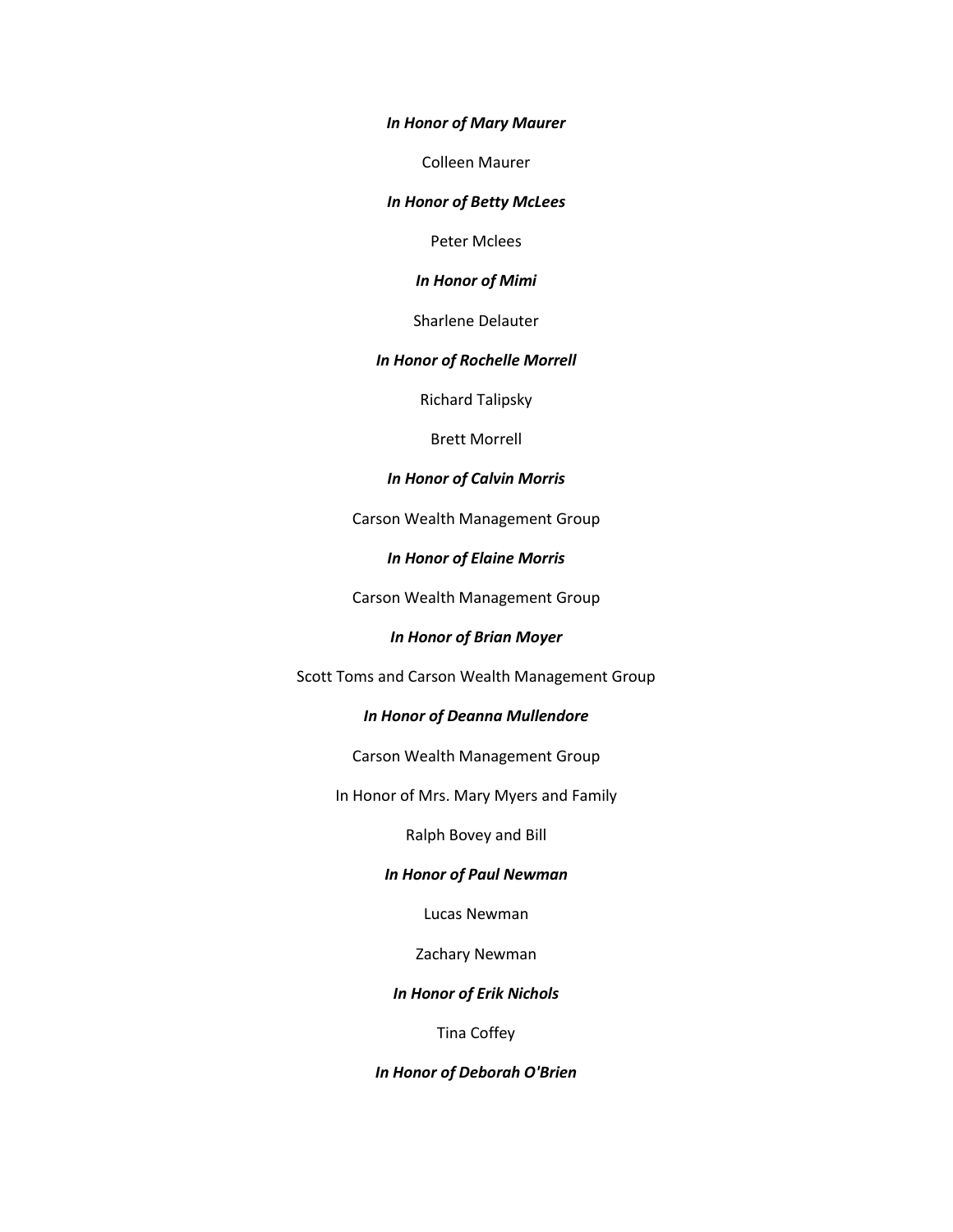Carson Wealth Management Group

*In Honor of Fred O'Neal*

Carson Wealth Management Group

*In Honor of Mr and Mrs Steve Pearl*

Ron and June Blaine

*In Honor of Mary Perkins*

Carson Wealth Management Group

*In Honor of Mandy Pittenger*

Mary Lamanteer

#### *In Honor of Butch Plank*

Carson Wealth Management Group

#### *In Honor of Terry Posey*

Carson Wealth Management Group

#### *In Honor of Karen and Wensel Poston*

Barbara Bodenhoefer

#### *In Honor of Kelly Rachor*

Carson Wealth Management Group

## *In Honor of Randy Rachor*

Carson Wealth Management Group

## *In Honor of Jill, Forest and Keisel Reddecliff*

Lincoln Lewis

# *In Honor of Joe Richards*

J Dill

#### *In Honor of David Rutherford*

Candace Rutherford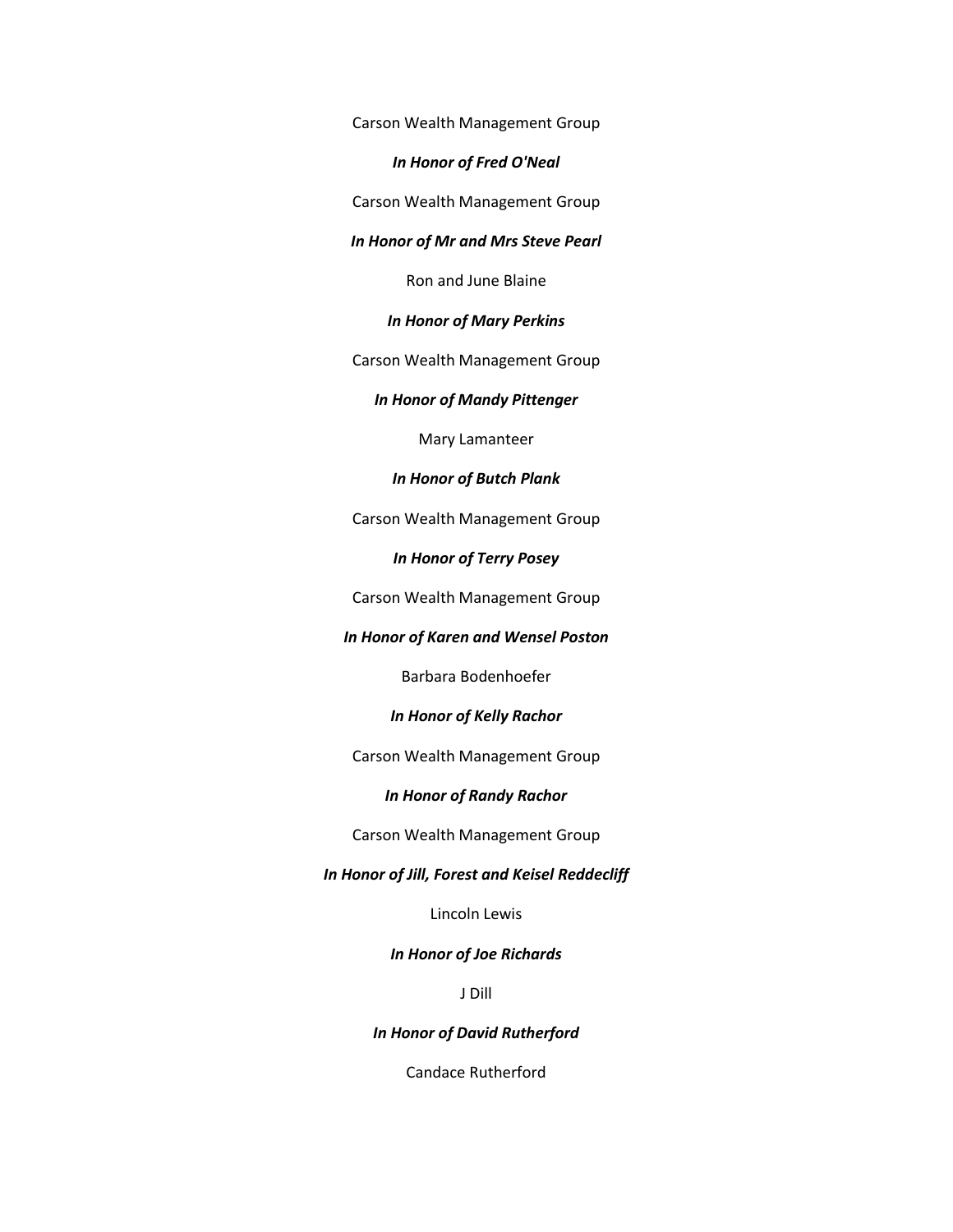#### *In Honor of Cheryl Seymour*

Janine Woodward

*In Honor of Anthony Shepeck*

Carson Wealth Management Group

# *In Honor of Cindy Shepeck*

Carson Wealth Management Group

## *In Honor of Corbett Simpson*

Brenna Tobler

#### *In Honor of David Slick*

Carson Wealth Management Group

## *In Honor of Dana and Lynn Smith*

Bill and Jane Bridges

#### *In Honor of Susan Snyder, Gracie, Ginger and Rosey*

Sharon Eichelberger

# *In Honor of Darian Somers*

Judith Ungar

## *In Honor of Josette Sowers*

Carson Wealth Management Group

#### *In Honor of Patsy Jo Sowers*

#### Carson Wealth Management Group

## *In Honor of Mr. and Mrs. Gregory Spickler*

Carson Wealth Management Group

# *In Honor of Jon Staples*

Evelyn Walker

*In Honor of Julie Starkey*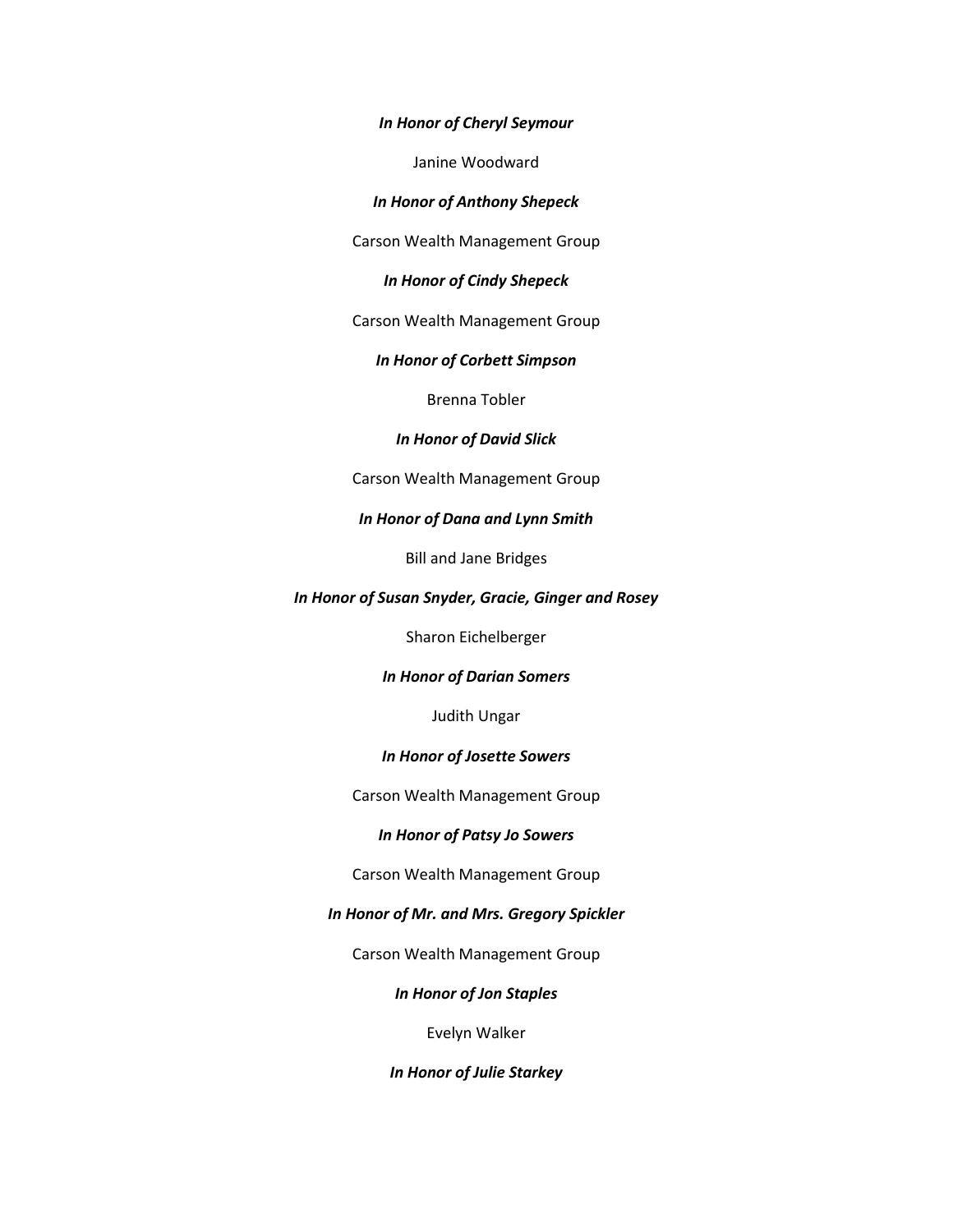Carson Wealth Management Group

## *In Honor of Robert Starkey*

Carson Wealth Management Group

#### *In Honor of Mr. and Mrs. Robert Starkey*

Carson Wealth Management Group

## *In Honor of Joyce Stotlemyer*

Kimberly Routzahn

*In Honor of Catherine Taylor*

Carson Wealth Management Group

## *In Honor of Julie Tierney*

Michael and Wanda Wheeler

#### *In Honor of Courtney Tomes*

Debbie Hands

#### *In Honor of Carol Toomey*

Carson Wealth Management Group

#### *In Honor of Halee Vogt*

Sandy Klimek

#### *In Honor of Linda Washko*

Carson Wealth Management Group

# *In Honor of Cheryl Wachter*

Matthew Tinsworth

# *In Honor of Mary Waterman*

Carson Wealth Management Group

#### *In Honor of Steve Werner*

Carson Wealth Management Group